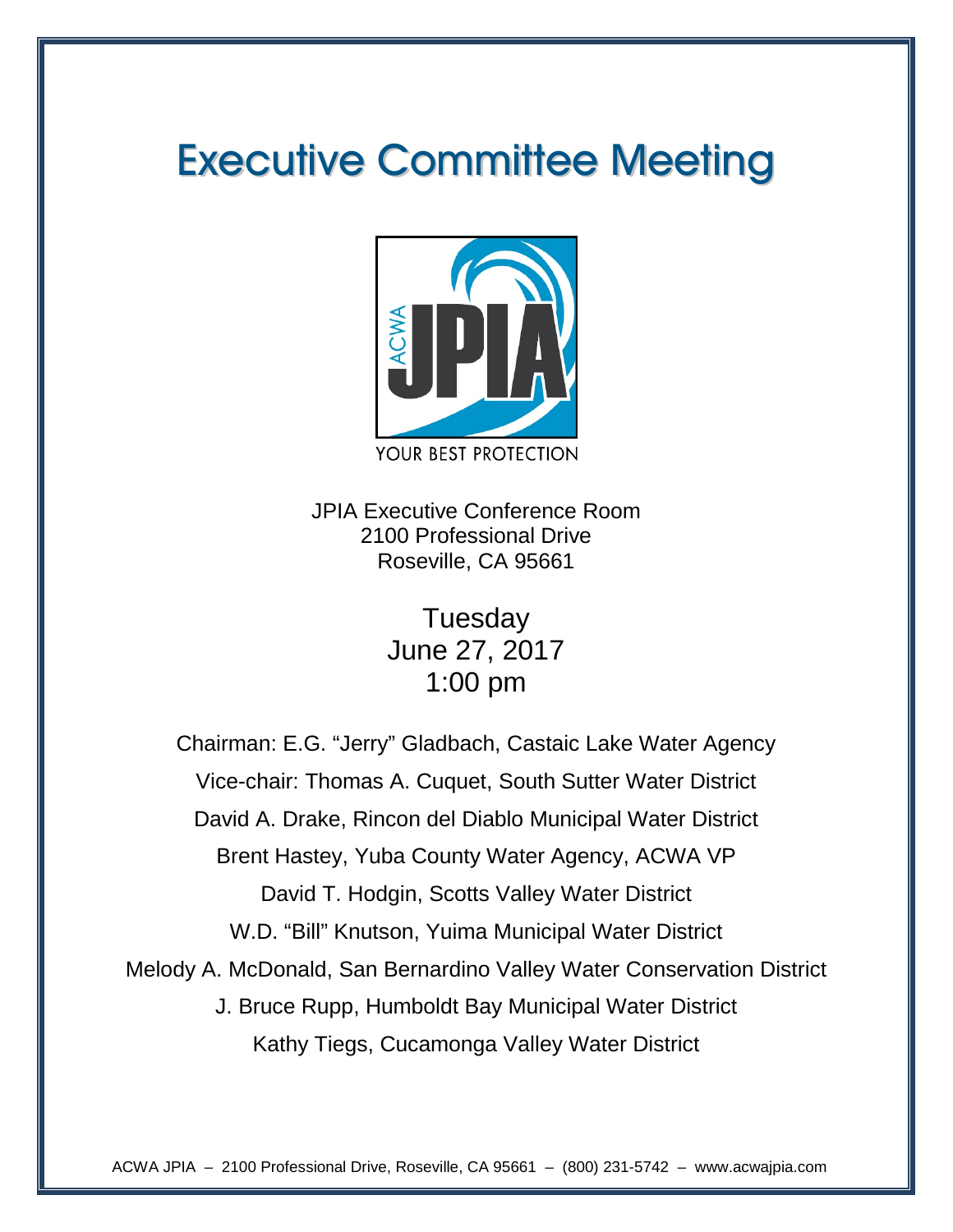

## EXECUTIVE COMMITTEE MEETING

AGENDA

JPIA Executive Conference Room 2100 Professional Drive, Roseville, CA 95661 (800) 231-5742 - **[WWW.ACWAJPIA.COM](http://www.acwajpia.com/)**

#### **Tuesday – June 27, 2017 – 1:00 PM**

#### WebEx call-in: **(855) 749-4750**; Access code: **807 722 984**; Password: **1234**

This meeting shall consist of a simultaneous WebEx teleconference call at the ACWA JPIA, 2100 Professional Drive, Roseville, CA 95661 and the following remote sites:

- Drake 2067 Wineridge Place, Suite E, Escondido
- Scaglione 201 Vallecitos de Oro, San Marcos
- Tiegs 5454 Briartree Place, Rancho Cucamonga

#### **WELCOME**

#### **CALL TO ORDER AND ANNOUNCEMENT OF QUORUM**

#### **PLEDGE OF ALLEGIANCE**

#### **EVACUATION PROCEDURES**

**ANNOUNCEMENT RECORDING OF MEETING** This meeting may be recorded to assist in preparation of minutes. Recordings will only be kept 30 days following the meeting, as mandated by the California Brown Act.

**PUBLIC COMMENT** Members of the public will be allowed to address the Executive Committee on any agenda item prior to the Committee's decision on the item. They will also be allowed to comment on any issues that they wish which may or may not be on the agenda. If anyone present wishes to be heard, please let the Chairman know.

#### **INTRODUCTIONS**

#### **ADDITIONS TO OR DELETIONS FROM THE AGENDA**

Presenter Presenter Page to the Second Contract of the Second Contract of the Second Contract of the Page to the Page to the Page to the Page to the Page to the Page to the Page to the Page to the Page to the Page to the P

#### **I. CONSENT AGENDA**

Gladbach **\*** A. Approve the minutes of May 31, 2017 meeting. **1**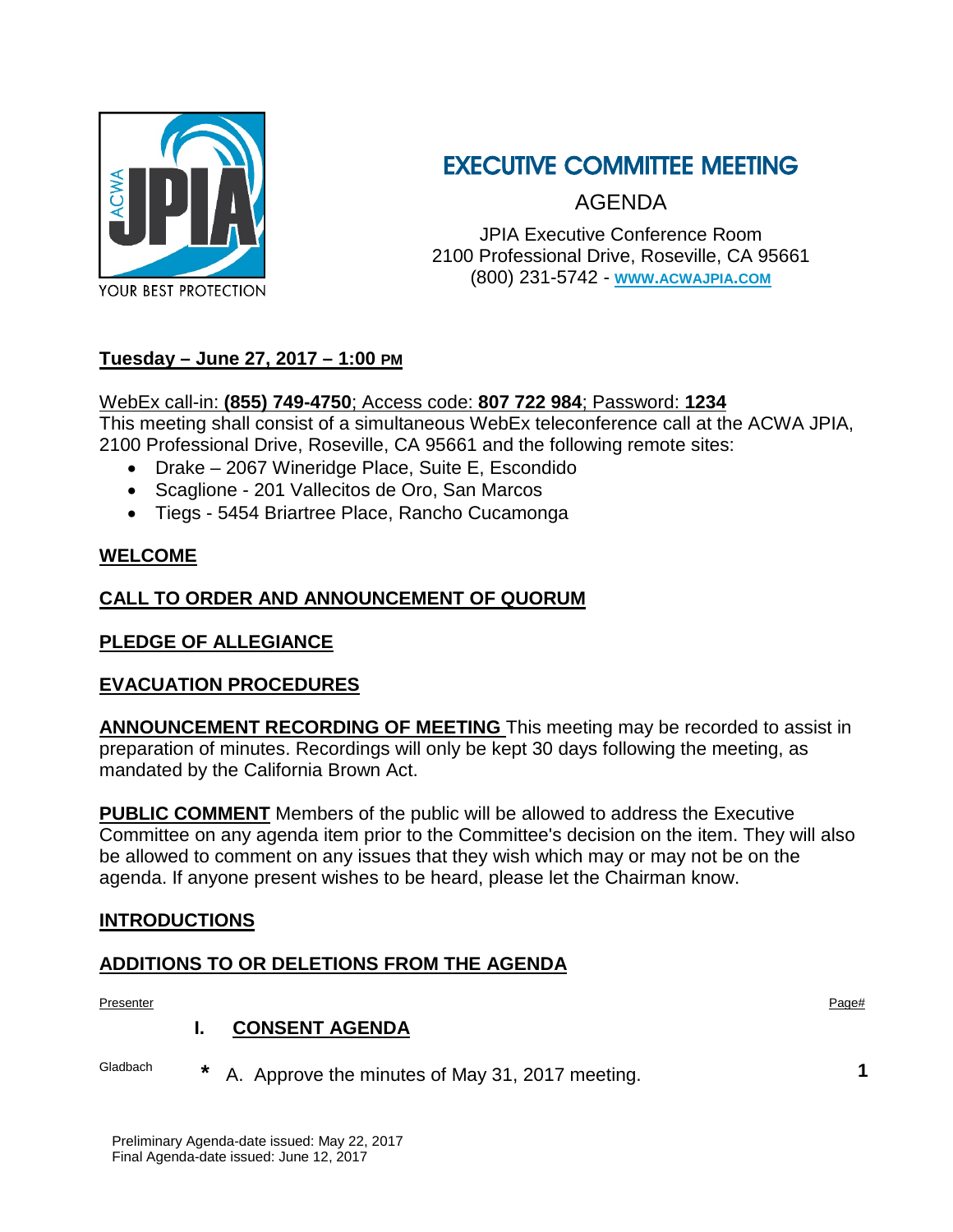#### Presenter Presenter Page to the Second Contract of the Second Contract of the Second Contract of the Page to the Page to the Page to the Page to the Page to the Page to the Page to the Page to the Page to the Page to the P

|          |     | B. Approve the JPIA disbursements of:                                                                                                                                                                                                 |    |  |  |  |
|----------|-----|---------------------------------------------------------------------------------------------------------------------------------------------------------------------------------------------------------------------------------------|----|--|--|--|
|          |     | Vendor Payments, Employee Benefits Claim Payments, Payroll,<br>$\bullet$<br>and summary of confidential claims payments for the Liability,<br>Property, & Workers Compensation Programs: May 16-31, 2017;<br>and June 1-15, 2017.     |    |  |  |  |
| Gladbach |     | C. Approve an excused absence for any Executive Committee<br>member.                                                                                                                                                                  |    |  |  |  |
|          | Ш.  | <b>ADMINISTRATION</b>                                                                                                                                                                                                                 |    |  |  |  |
| Gladbach |     | A. Report on meetings attended on behalf of the JPIA.                                                                                                                                                                                 |    |  |  |  |
| Sells    | *   | B. Review and take action on selection of the offices of President and<br>Vice President of the Executive Committee for a two-year term.                                                                                              | 6  |  |  |  |
| Sells    | *   | C. Update on At-Risk Districts.                                                                                                                                                                                                       | 7  |  |  |  |
| Sells    | *   | D. Review electronic voting procedures.                                                                                                                                                                                               |    |  |  |  |
|          | Ш.  | <b>PROGRAMS</b>                                                                                                                                                                                                                       |    |  |  |  |
| Rupp     |     | A. Review and take action on recommendations of the Employee<br>Benefits Program Committee from its meeting of June 27, 2017<br>(see packet for details). Action item(s) from this meeting include:<br>2018 pricing and plan options. |    |  |  |  |
| Nogosek  | *   | B. Review significant claims activity.                                                                                                                                                                                                | 13 |  |  |  |
|          | IV. | <b>MEMBERSHIP</b>                                                                                                                                                                                                                     |    |  |  |  |
|          |     | A. Review and take action on membership applications.                                                                                                                                                                                 |    |  |  |  |
| Watkins  | *   | <u>TIV's</u><br><b>District</b><br><b>Payroll</b><br><u>Program</u><br>San Gabriel Basin Water<br>\$798,022<br><b>Work</b><br><b>Quality Authority</b><br>Comp                                                                        | 14 |  |  |  |
| Kyburz   | *   | Deer Creek Storm Water<br>\$0<br>Liability<br><b>District</b>                                                                                                                                                                         | 16 |  |  |  |
| Kyburz   | *   | \$0<br>Liability<br><b>Green Valley Water District</b>                                                                                                                                                                                | 17 |  |  |  |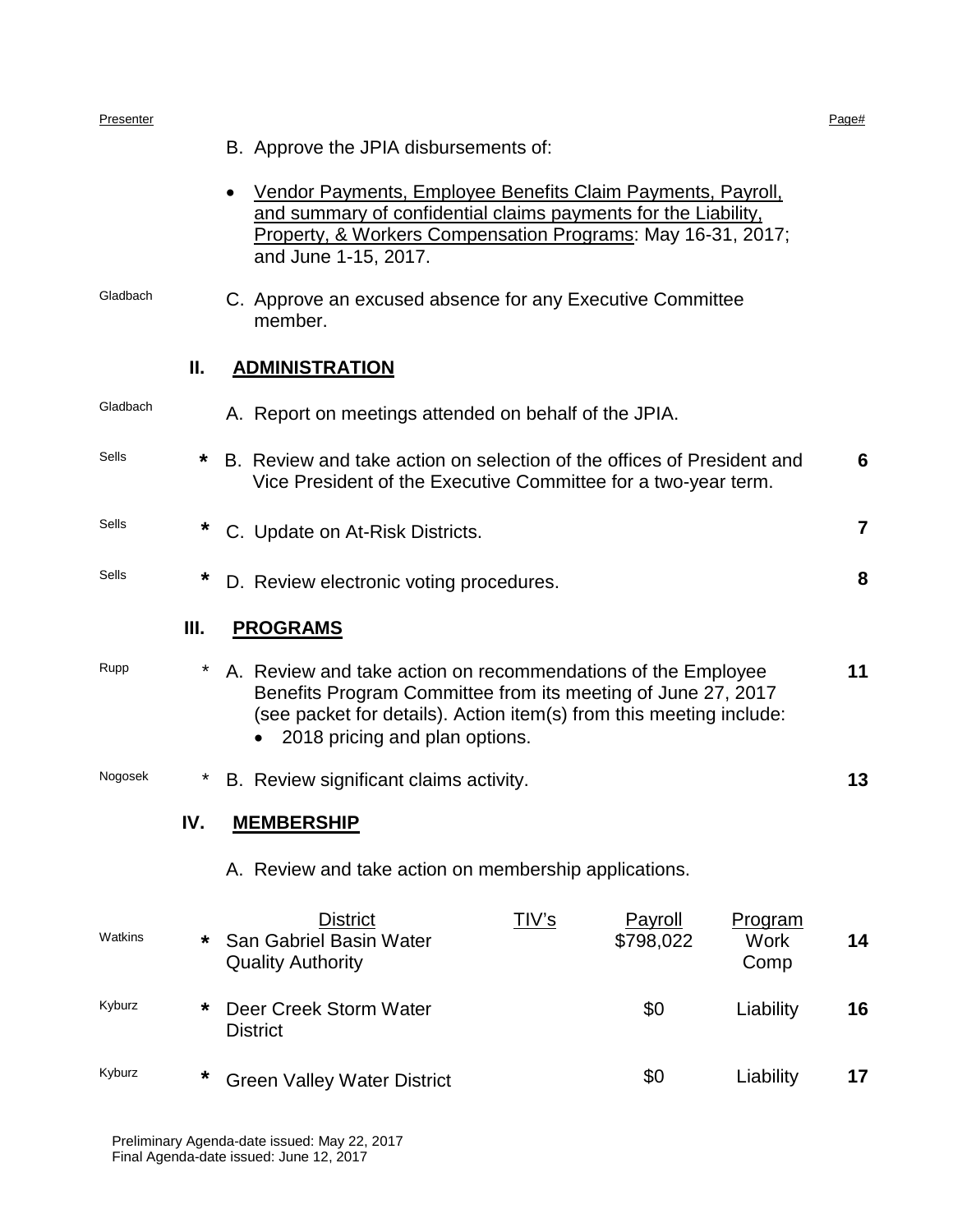Presenter Presenter Page to the Second Contract of the Second Contract of the Second Contract of the Page to the Page to the Page to the Page to the Page to the Page to the Page to the Page to the Page to the Page to the P

|        | <b>District</b>              | TIV's | Payroll | Program   |    |
|--------|------------------------------|-------|---------|-----------|----|
| Kyburz | <b>El Rico Groundwater</b>   |       | \$0     | Liability | 18 |
|        | <b>Sustainability Agency</b> |       |         |           |    |

#### **V. MISCELLANEOUS**

| Gladbach     |     | A. Discuss future agenda items.                                                                                                                                                     |    |
|--------------|-----|-------------------------------------------------------------------------------------------------------------------------------------------------------------------------------------|----|
| <b>Sells</b> | *   | B. CEO Update.                                                                                                                                                                      | 19 |
| Gladbach     |     | * C. Review the availability of the Committee members for upcoming<br>meeting - Wednesday, August 30, 2017.                                                                         | 20 |
|              | VI. | <b>CLOSED SESSION</b>                                                                                                                                                               |    |
| Greenfield   |     | Announcement of items to be discussed in closed session.                                                                                                                            |    |
|              |     | Conference with Legal Counsel (tort liability losses, public liability<br>losses/claims, or workers' compensation liability claims) – Pursuant to<br>Government Code Sec. 54956.95. |    |

Nogosek 1. Felactu, et al v. Mid-Peninsula Water District.

#### **ADJOURN**

**\***Related items enclosed.

*Americans With Disabilities Act – The JPIA conforms to the protections and prohibitions contained in Section 202 of the Americans with Disabilities Act of 1990 and the Federal Rules and Regulations adopted in implementation thereof. A request for disability-related modification or accommodation, in order to participate in a public meeting of the JPIA, shall be made to: Bobbette Wells, Executive Assistant to the CEO, ACWA JPIA, PO Box 619082, Roseville, CA 95661-9082; telephone (916) 786-5742. The JPIA's normal business hours are Monday – Friday, 7:30 a.m. to 4:30 p.m. (Government Code Section 54954.2, subdivision. (a)(1).)*

*Written materials relating to an item on this Agenda that are distributed to the JPIA's Executive Committee within 72 hours before it is to consider the item at its regularly scheduled meeting will be made available for public inspection at ACWA JPIA, 2100 Professional Drive, Roseville, CA 95661-3700; telephone (916) 786- 5742. The JPIA's normal business hours are Monday – Friday, 7:30 a.m. to 4:30 p.m.*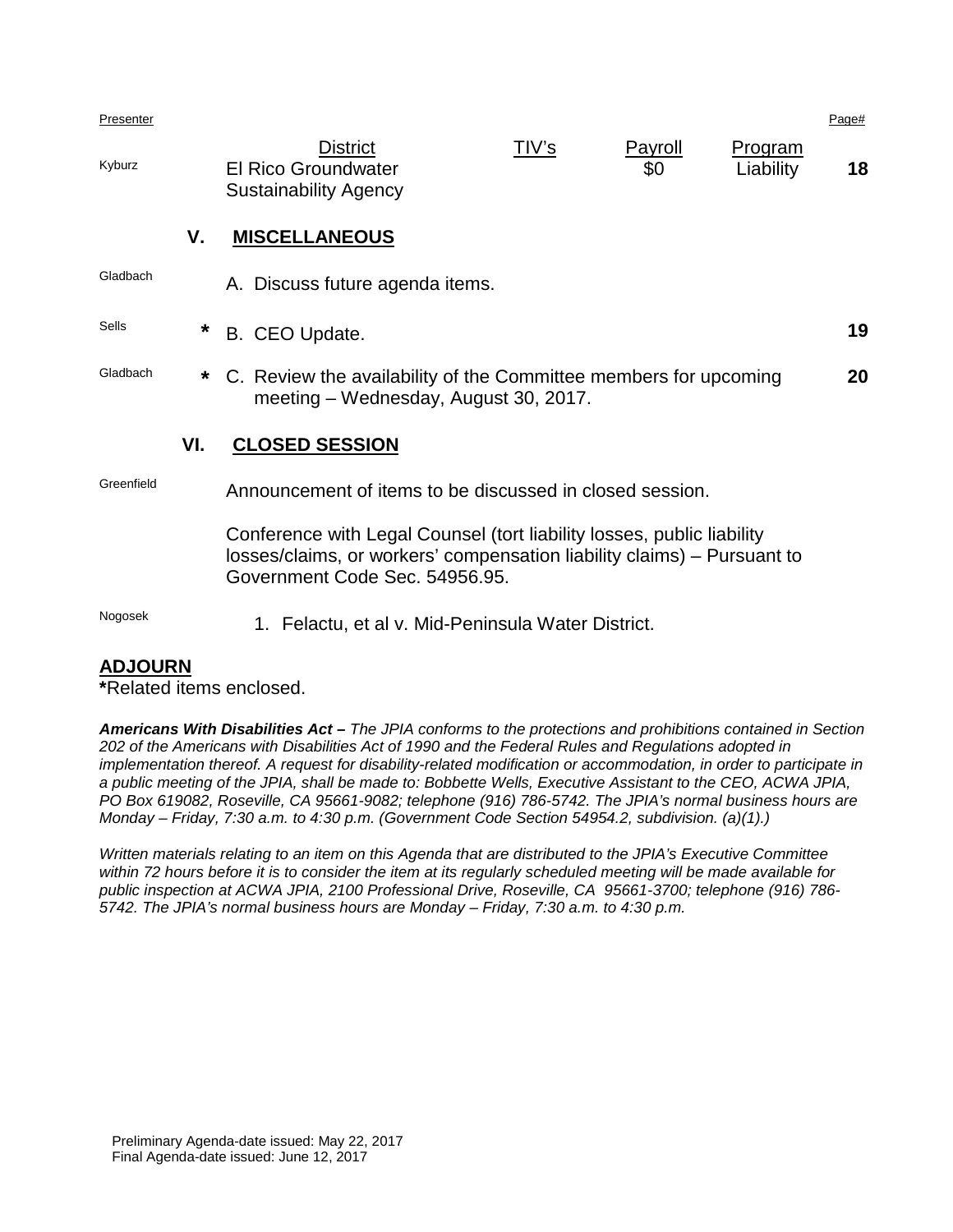*Unapproved Minutes*

**1**



## **Executive Committee Meeting**

ACWA JPIA Executive Conference Room 2100 Professional Drive Roseville, CA 95661 (800) 231-5742

#### **May 31, 2017**

This meeting consisted of a simultaneous WebEx teleconference call at the ACWA JPIA, 2100 Professional Drive, Roseville, CA 95661 and the following remote sites:

- Gladbach 27491 Hillcrest Place, Valencia
- Cuquet, 2244 Catlett Road, Pleasant Grove
- Drake 2067 Wineridge Place, Suite E, Escondido
- Hodgin 552-97 Bean Creek Road, Scotts Valley
- Knutson 15426 Stillbrook Lane, Pauma Valley
- Rupp 229 Boyle Drive, Eureka
- Tiegs 5454 Briar Tree Place, Rancho Cucamonga

#### **MEMBERS PRESENT**

Chairman: E.G. "Jerry" Gladbach, Castaic Lake Water Agency *(via WebEx-connected at 9:37am)*

Vice-chair: Thomas A. Cuquet, South Sutter Water District *(via WebEx)* David Drake, Rincon del Diablo Municipal Water District *(via WebEx)* Brent Hastey, Yuba County Water Agency, ACWA Vice President David T. Hodgin, Scotts Valley Water District *(via WebEx)* W.D. "Bill" Knutson, Yuima Municipal Water District *(via WebEx)* Melody A. McDonald, San Bernardino Valley Water Conservation District J. Bruce Rupp, Humboldt Bay Municipal Water District *(via WebEx)* Kathy Tiegs, Cucamonga Valley Water District *(via WebEx)*

#### **MEMBERS ABSENT**

#### None.

#### **STAFF PRESENT**

Chief Executive Officer/Secretary: Walter "Andy" Sells Linda Craun, Administrative Assistant II (WebEx Coordinator) David deBernardi, Director of Finance Robert Greenfield, General Counsel Jennifer Nogosek, Liability & Property Claims Manager Patricia Slaven, Director of Administration Dianna Sutton, Finance Manager Karen Thesing, Director of Insurance Services Melody Tucker, Workers' Compensation Manager Bobbette Wells, Executive Assistant to the CEO (Recording Secretary)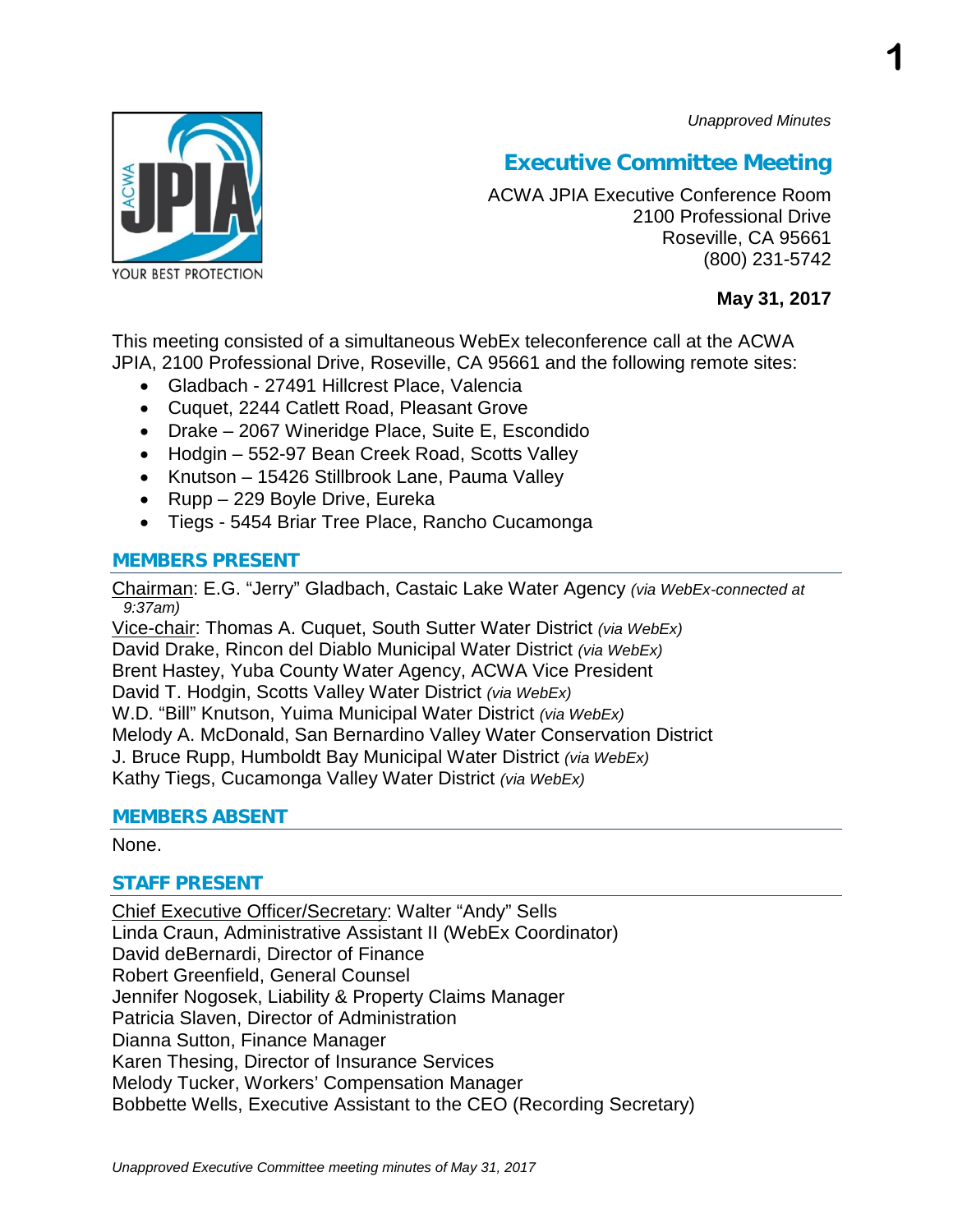#### **OTHERS IN ATTENDANCE**

Terri Daly, Yuba County Water Agency *(via WebEx)*

Jennifer Persike, ACWA Deputy Executive Director of External Affairs & Operations *(via WebEx)*

Thomas Scaglione, Finance & Audit Committee Chairman, Vallecitos Water District *(via WebEx)*

#### **CALL TO ORDER AND ANNOUNCEMENT OF QUORUM**

Vice-chair Cuquet called the meeting to order at 9:36 am. He announced there was a quorum.

#### **WELCOME**

Chairman Gladbach welcomed everyone in attendance.

#### **ANNOUNCEMENT RECORDING OF MINUTES**

Chairman Gladbach announced that the meeting would be recorded to assist in preparation of minutes. Recordings are only kept 30 days following the meeting, as mandated by the California Brown Act.

#### **PUBLIC COMMENT**

Chairman Gladbach noted that, as the agenda stated, members of the public would be allowed to address the Executive Committee on any agenda item prior to the Committee's decision on that item. Comments on any issues on the agenda, or not on the agenda, were also welcomed. No comments were brought forward.

#### **ADDITIONS TO OR DELETIONS FROM THE AGENDA**

Chairman Gladbach asked for any additions to, or deletions from, the agenda; staff had none.

#### **CONSENT AGENDA**

Chairman Gladbach called for approval of the Consent Agenda:

M/S/C (Hastey/McDonald) (Cuquet-Yes; Drake-Yes; Gladbach-Yes; Hastey-Yes; Hodgin-Yes; Knutson-Yes; McDonald-Yes; Rupp-Yes; Tiegs-Yes): That the Executive Committee approve the minutes of the May 8, 2017 meeting; and approve the JPIA disbursements of:

Vendor Payments, Employee Benefits Claim Payments, Payroll, and summary of confidential claims payments for the Liability, Property, & Workers' Compensation Programs: April 1-15, 2017, April 16-30, 2017, and May 1-15, 2017.

#### **ADMINISTRATION**

Meetings attended on behalf of the JPIA None were noted.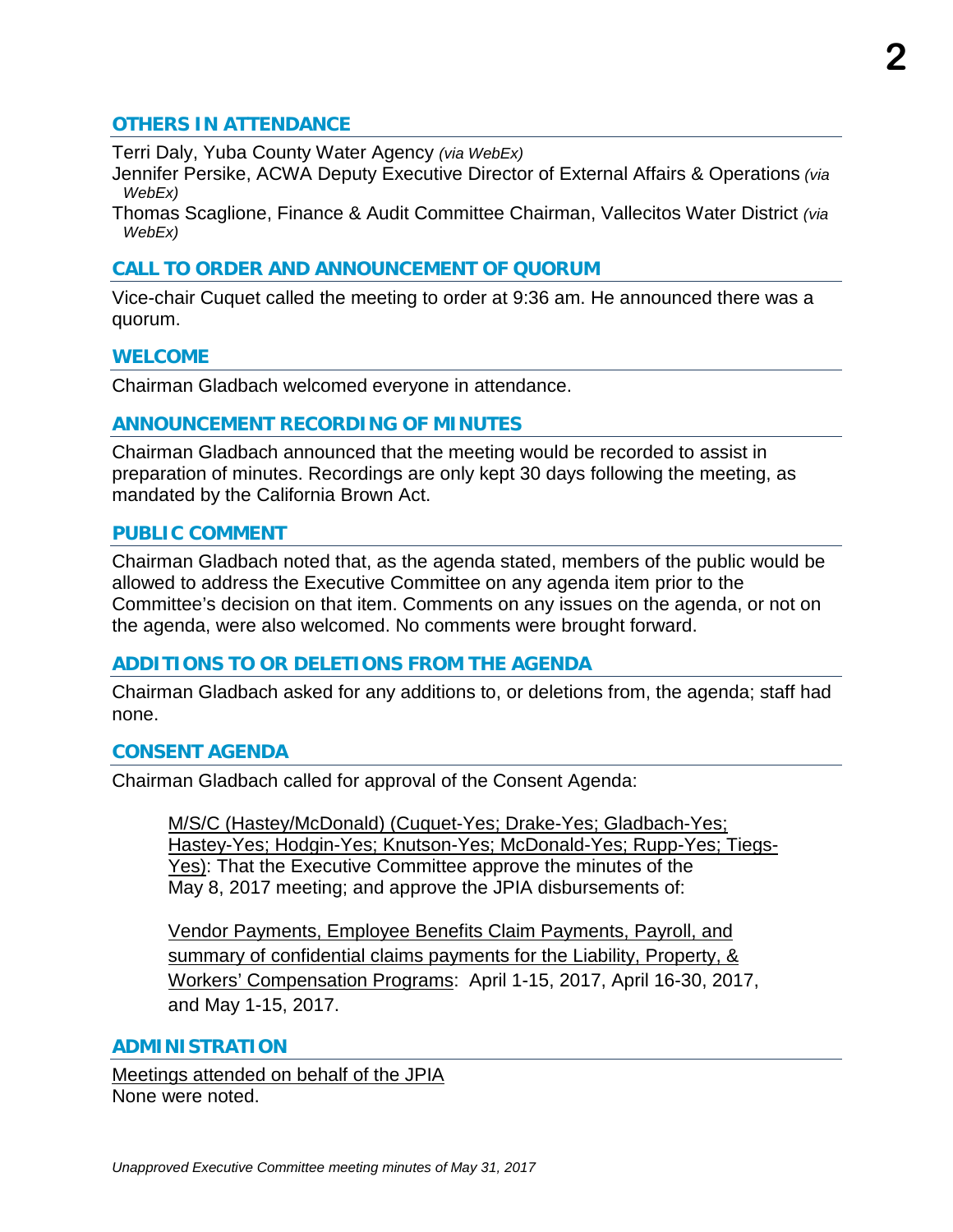#### **MEMBERSHIP**

#### Twentynine Palms Water District

Ms. Thesing presented Twentynine Palms Water District's application for admission into the Workers' Compensation Program. The District serves the city of Twentynine Palms, as well as outlying areas by pumping and distributing local ground water.

Recently, the District has transferred the fire protection services to be annexed to the County Fire District.

Total number of employees 17. The calculated Experience Modifier is 1.77.

M/S/C (McDonald/Drake) (Cuquet-Yes; Drake-Yes; Gladbach-Yes; Hastey-Yes; Hodgin-Yes; Knutson-Yes; McDonald-Yes; Rupp-Yes; Tiegs-Yes): That the Executive Committee approve Twentynine Palms Water District's application into the Workers' Compensation Program.

#### Yuba County Water Agency

Ms. Thesing presented Yuba County Water Agency's application for admission into the Liability and Property Programs. The District was established in 1959 to improve flood protection and provide a water supply in Yuba County. The Agency's primary missions are flood protection, water supply, fishery protection and enhancement, hydroelectric generation and recreation at New Bullard's Bar Reservoir. The Agency also provides water storage, groundwater management, wholesale of water to local irrigation districts and water transfers.

The Agency has a below average claim history for the last ten years. There have been only three property losses in the past 10 years with total loss amount of \$33,610. In the past three years, there have been no claims.

Staff will conduct an assessment on May 31, 2017. Barring adverse findings discovered during the assessment, staff will move application forward to admission to Liability and Property Programs, effective July 1, 2017.

M/S/C (McDonald/Hastey) (Cuquet-Yes; Drake-Yes; Gladbach-Yes; Hastey-Yes; Hodgin-Yes; Knutson-Yes; McDonald-Yes; Rupp-Yes; Tiegs-Yes): That the Executive Committee approve Yuba County Water Agency's application for admission into the Liability and Property Programs.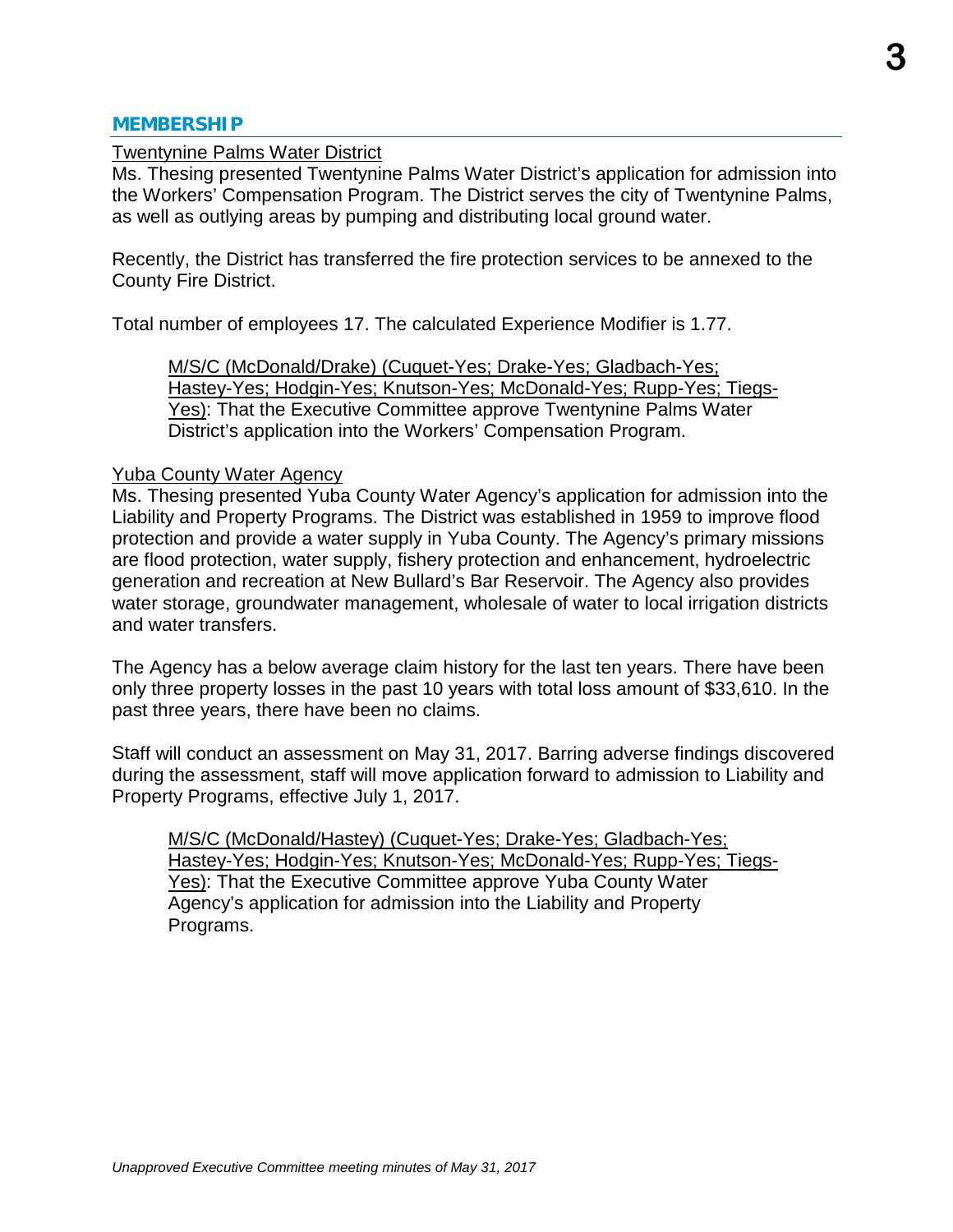#### Sonoma Valley Groundwater Sustainability Agency

Ms. Thesing presented Sonoma Valley Groundwater Sustainability Agency's application for admission into the Liability Program. Groundwater Sustainability Agencies (GSA) are in the process of preparing and submitting their plans by the June 30, 2017 deadline, as required under the Sustainable Groundwater Management Act. The Sonoma Valley Groundwater Sustainability Agency is being formed and seeking coverage. Current membership is: Sonoma Resource Conservation District, North Bay Water District, City of Sonoma, Valley of the Moon Water District, County of Sonoma, and Sonoma County Water Agency.

M/S/C (Hastey/Drake) (Cuquet-Yes; Drake-Yes; Gladbach-Yes; Hastey-Yes; Hodgin-Yes; Knutson-Yes; McDonald-Yes; Rupp-Yes; Tiegs-Yes): That the Executive Committee approve Sonoma Valley Groundwater Sustainability Agency's application for admission into the Liability Program.

#### Tri-County Water Authority

Ms. Thesing presented Tri-County Water Authority's application into the Liability Program. Groundwater Sustainability Agencies (GSA) are in the process of preparing and submitting their plans by the June 30, 2017 deadline as required under the Sustainable Groundwater Management Act. The Tri-County Water Authority was formed in November 2014. Current membership is: Angiola Water District, Deer Creek Storm Water District, and County of Kings.

M/S/C (McDonald/Hastey) (Cuquet-Yes; Drake-Yes; Gladbach-Yes; Hastey-Yes; Hodgin-Yes; Knutson-Yes; McDonald-Yes; Rupp-Yes; Tiegs-Yes): That the Executive Committee approve Tri-County Water Authority's application for admission into the Liability Program.

#### **MISCELLANEOUS**

#### Future agenda items

None stated from the Executive Committee. Mr. Sells stated that the WebEx protocols will be put on the June 27, 2017 agenda for review.

#### Availability for next meeting

Director Hodgin will be unavailable for the June 27, 2017 meeting. Directors Tiegs and Drake will attend by WebEx.

#### **CLOSED SESSION**

Before proceeding into closed session, General Counsel announced the items to be discussed.

M/S/C (McDonald/Drake) (Cuquet-Yes; Drake-Yes; Gladbach-Yes; Hodgin-Yes; Knutson-Yes; McDonald-Yes; Rupp-Yes; Tiegs-Yes): That the Executive Committee adjourn to closed session.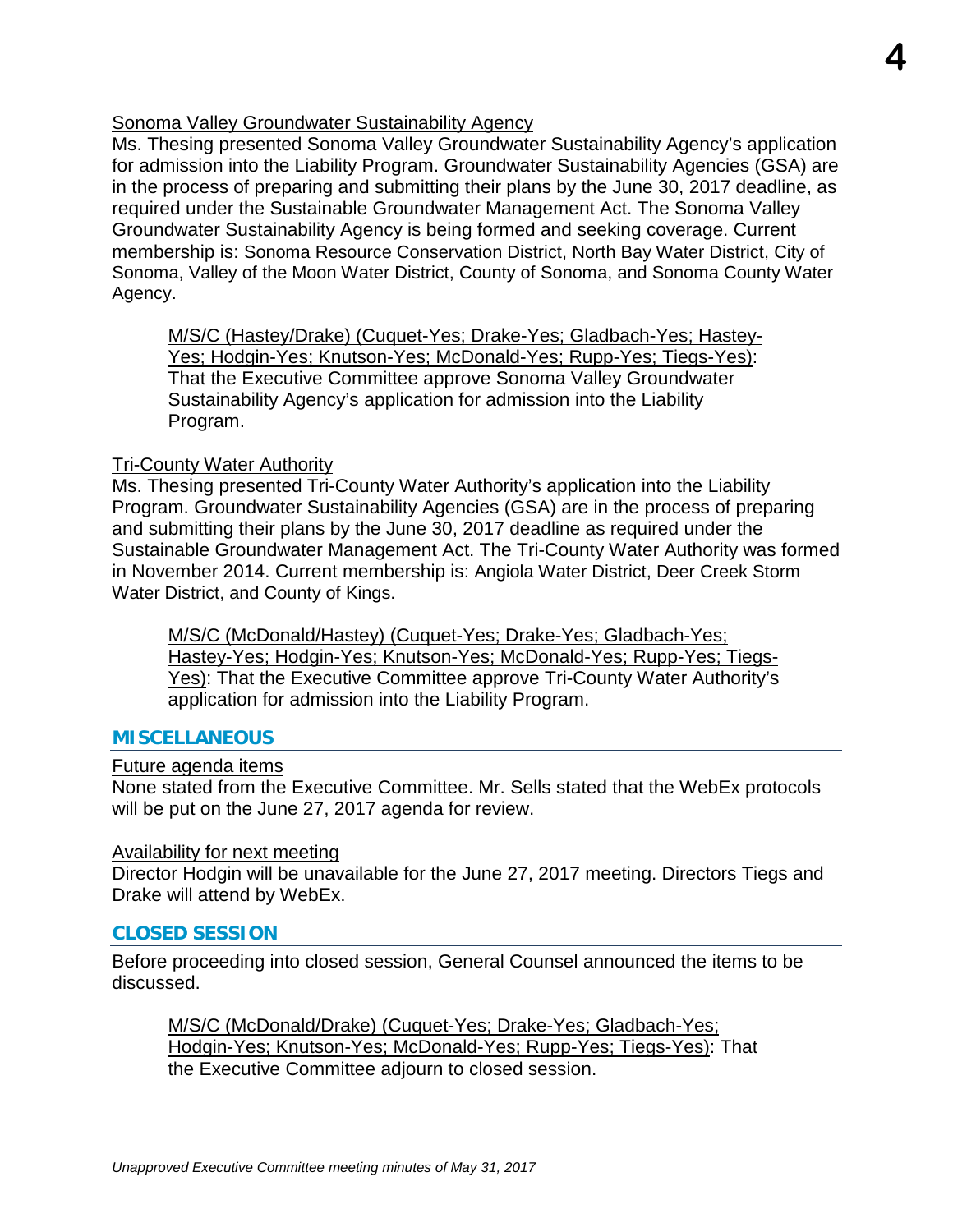At approximately 10:00 am, the Executive Committee, upon advice of General Counsel, adjourned to closed session pursuant to Government Code Section 54956.95 to discuss Liability Claims in Hernandez vs. Merced Irrigation District.

M/S/C (McDonald/Tiegs) (Cuquet-Yes; Drake-Yes; Gladbach-Yes; Hodgin-Yes; Knutson-Yes; McDonald-Yes; Rupp-Yes; Tiegs-Yes): That the Executive Committee reconvene to open session.

The Committee returned to open session at 10:08 am. General Counsel reported:

• Closed session item #1: No reportable action, instructions given to staff.

The Executive Committee meeting adjourned at 10:09 am.

Attest:

X

E. G. "Jerry" Gladbach Chairman

X

Walter A. Sells Secretary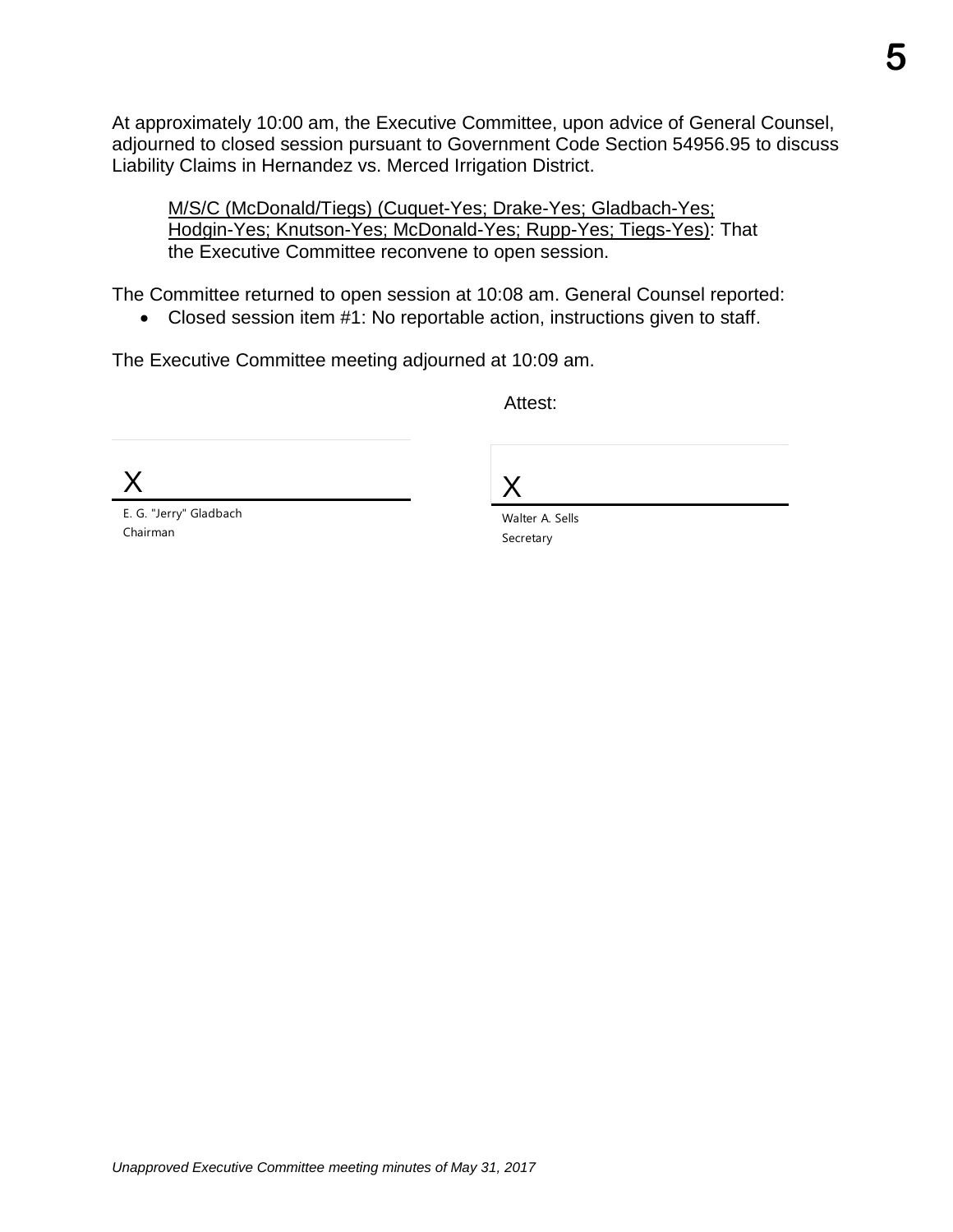### **ACWA JPIA Selection of President and Vice President** June 27, 2017

#### **BACKGROUND**

In May 2011, the JPIA Bylaws were changed in regard to Executive Committee elections. An excerpt from the Bylaws, Article III, Section 1 reads:

*"Commencing with the first Executive Committee meeting held after the 2013 Board of Directors' election, the Executive Committee shall appoint two of its members to serve two-year terms as President and Vice President of the Board of Directors. There shall be no limit to the number of two-year terms a person may serve as the President or the Vice President of the Board of Directors."*

#### **CURRENT SITUATION**

At Spring Conference, seven candidates ran for four open positions on the Executive Committee. The three incumbents running were re-elected to four-year terms: Directors Tom Cuquet, Melody McDonald, and David Drake. One new committee member, Kathy Tiegs, was elected to a four-year term.

#### **RECOMMENDATION**

That the Executive Committee appoint a President and Vice President to serve a twoyear term of office, until the next Executive Committee election in 2019.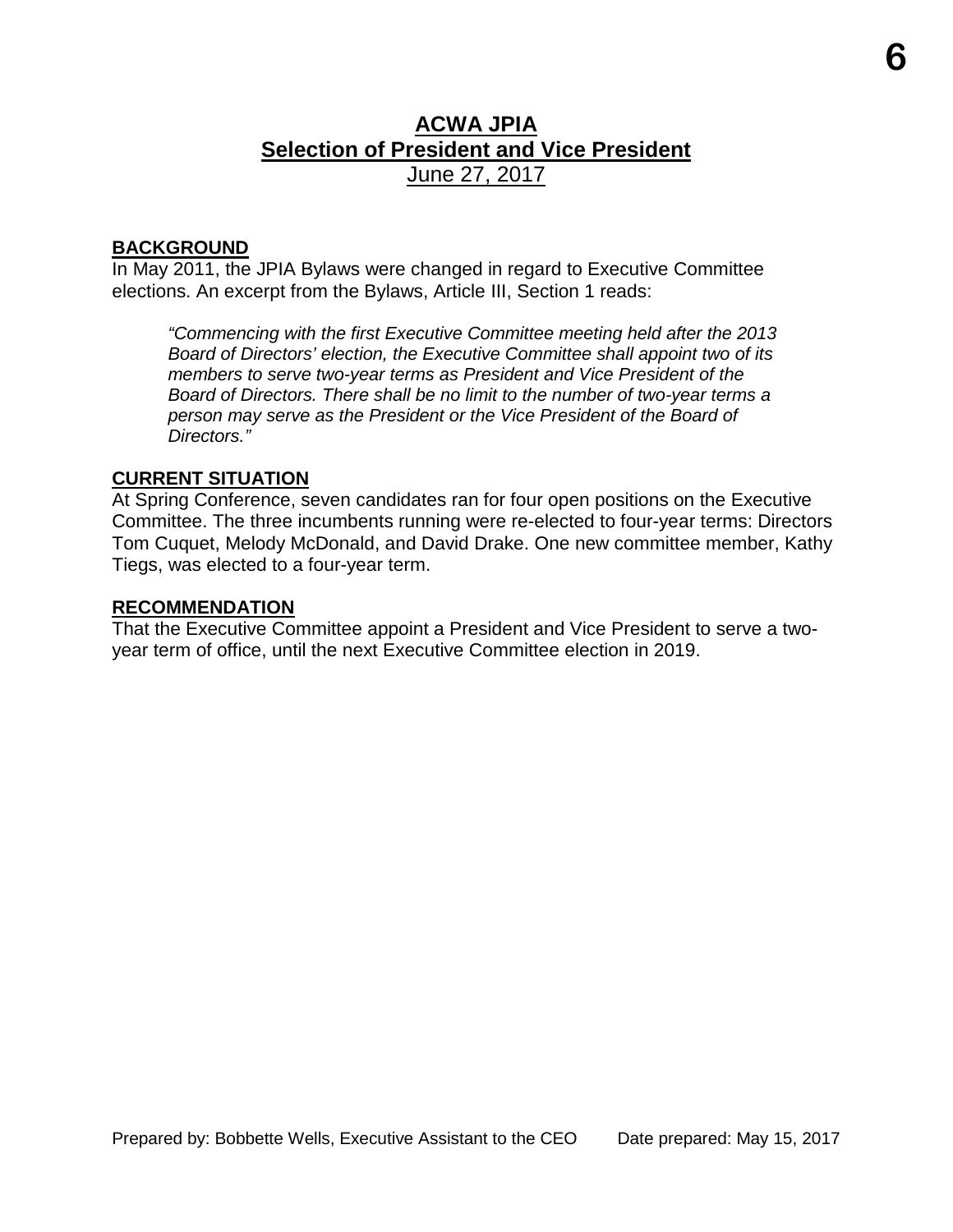### **ACWA JPIA At-Risk Districts** June 27, 2017

#### **BACKGROUND**

The Executive Committee has requested information be brought to them regarding potentially at-risk member districts. At-risk districts would be members who may have an increased risk for large claims. JPIA staff has been working to develop criteria that could be used to help identify an at-risk member and subsequently be used as a predictive tool.

#### **CURRENT SITUATION**

Georgetown Divide Public Utility District (GDPUD) joined the Liability Program in 1986. Georgetown is located in the Sierra Foothills. Since policy year 2000, the District has had seven property claims and 20 liability claims. Total net incurred for liability claims has been \$302,669. During this same time frame, deposit premiums collected have equaled \$1,280,291; a loss ratio of approximately 24%.

On May 17, 2017, the El Dorado County Grand Jury report was released detailing continuing challenges for the District. The report addresses issues such as an "apparent dysfunction on the Board of Directors", rapid turnover of executive and managerial positions, increased costs for regulatory issues, and degradation of services provided to customers. Annual revenues for GDPUD are \$5.36 million, of which more than 90% is from water rates and tax collections. Annual revenues are decreasing at approximately 3-5% in three of the last five years. District infrastructure is in need of significant repairs and updating. The District is losing revenue of up to 10 million gallons of water a month due to unmetered usage. Old meters are under-read by as much as 30% due to the wear of their internal mechanisms. The meters are over 30 years old.

According to the California Department of Finance, the El Dorado County School District, that covers the same geographical area as GDPUD, is the only school district in the state with a projected 15% population decrease. El Dorado is one of the only counties in the state that has had more deaths than births last year. As the population ages without growth, the number of potential ratepayers decreases.

#### **RECOMMENDATION**

None, informational only.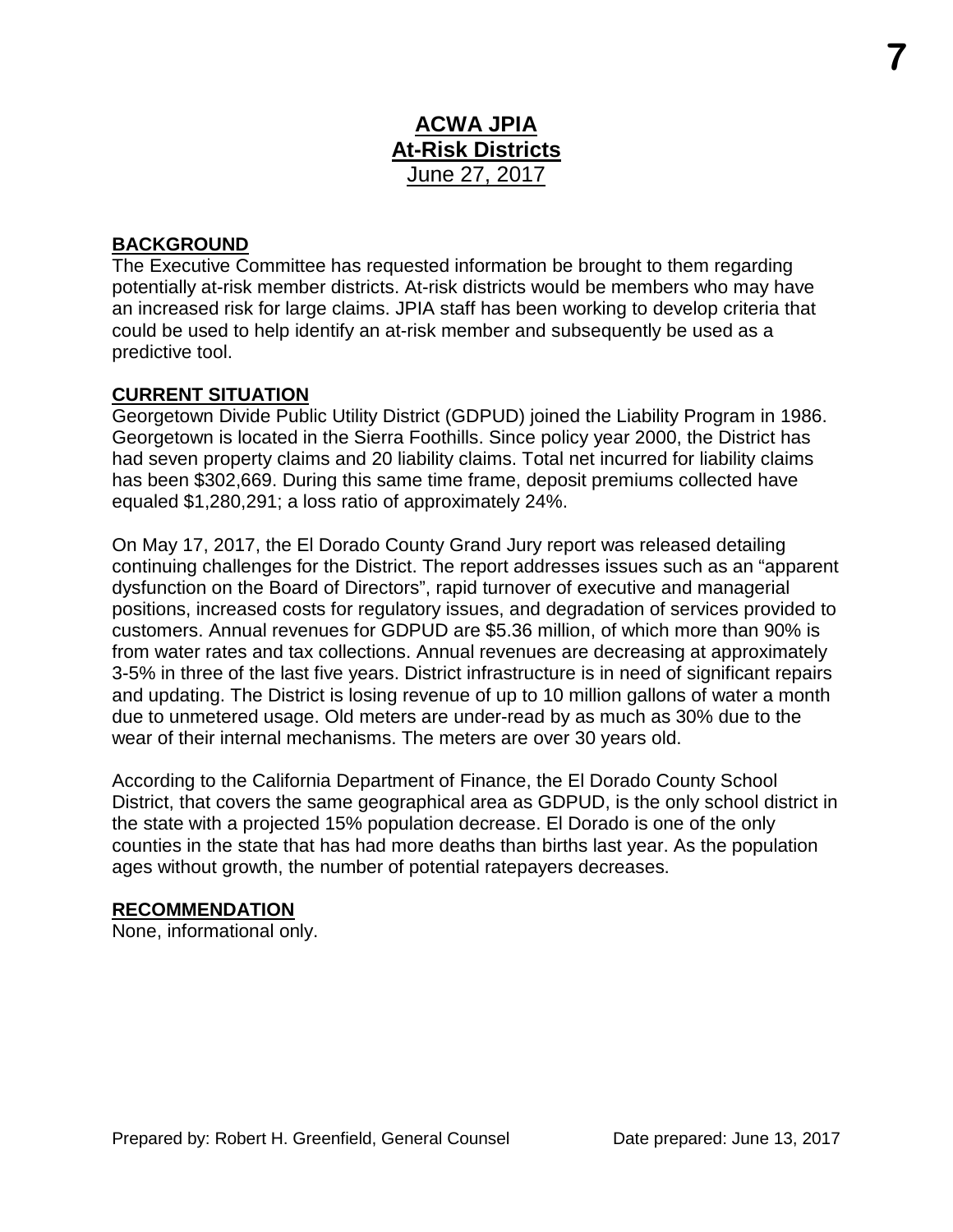### **ACWA JPIA Electronic Voting Procedures** June 27, 2017

#### **BACKGROUND**

In January of 2014, regulations of the Bagley-Keene Open Meeting Act stated: *"For all action items at board meetings and meetings of committees of three or more, the law now requires boards to record the vote or abstention of each member present for that action item. This means the board's minutes must include each board member's name under the appropriate vote category (i.e., yes, no, abstain)".*

#### **CURRENT SITUATION**

The JPIA purchased electronic voting fobs and voting software in early 2014 and have used it at the biannual conferences to record the votes of the individual members.

Recently, there have been issues with the electronics at the Board meetings. Staff has researched other voting procedures and has received a bid for new fobs that can be used with the same voting software.

#### **RECOMMENDATION**

Staff is looking for direction from the Executive Committee.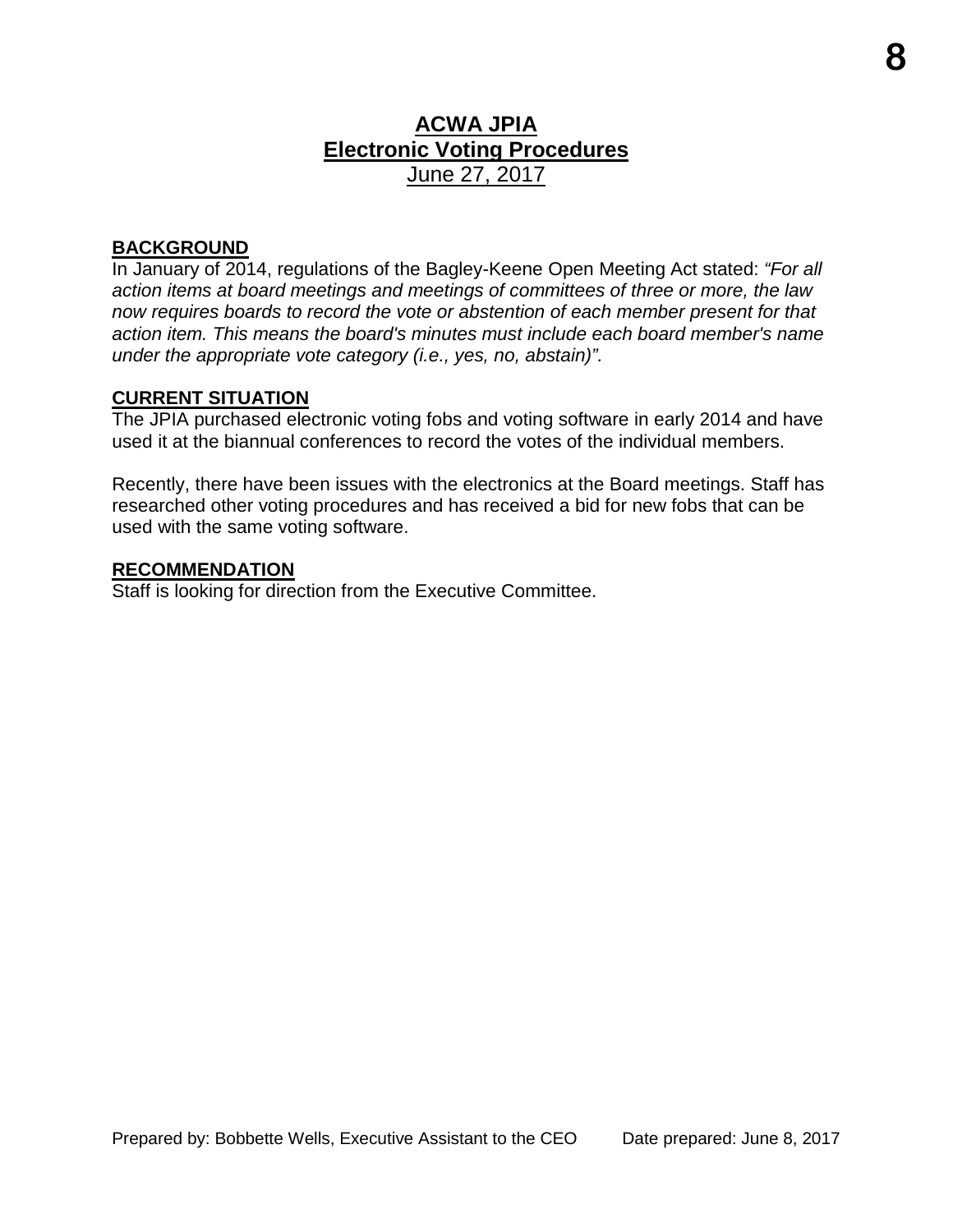## **INNOVISION** I N C O R P O R A T E D ──────────────

*5296 South River Drive Commerce, MI 48382 248-353-5006 Fax: 248-353-5454*

#### **PACKAGE PROMOTION**

#### **REPLY PLUS WIRELESS AUDIENCE RESPONSE SYSTEM PURCHASE QUOTATION FOR ACWAJPIA**

#### **Quantity Item Description**

Package Includes:

- 30 Reply Plus Audience Response Keypads Model WRS7200-W (Each keypad requires 2 AA batteries not included)
	- 1 Reply Plus Transceiver Model WRS971
	- 1 735690 Lightweight Padded Carry Case
	- 1 Keypoint Interactive Standard Software with a One-Year Online Support and Update Package

Package Total: \$ 2,693.00

120 Plus Keypads @ 70 Each \$ 8,400.00 3 Additional Carry Cases @ \$60 Each \$ 180.00 1 Live-Tally software license **Accord 2012** Live-Tally software license SUBTOTAL: \$11,273.00 FedEx Ground Shipping: \$ 100.00

 Less 10% Discount: - 1,127.30 Less trade-in (see notes below):  $-1,500.00$ 

**TOTAL: \$ 8,745.70** 

#### **Notes:**

- There will be a price increase of \$500 after May 31, 2017.
- Final price based on receipt of 150 12-button keypads and USB transceiver #7AEE9B as a trade-in.
- Keypoint Interactive supports Microsoft Office 2007 through 2016 on Windows PCs.

#### **Terms:**

Payment with Order

Trade-in must be received prior to shipment.

*Quote Date: May 24, 2017*

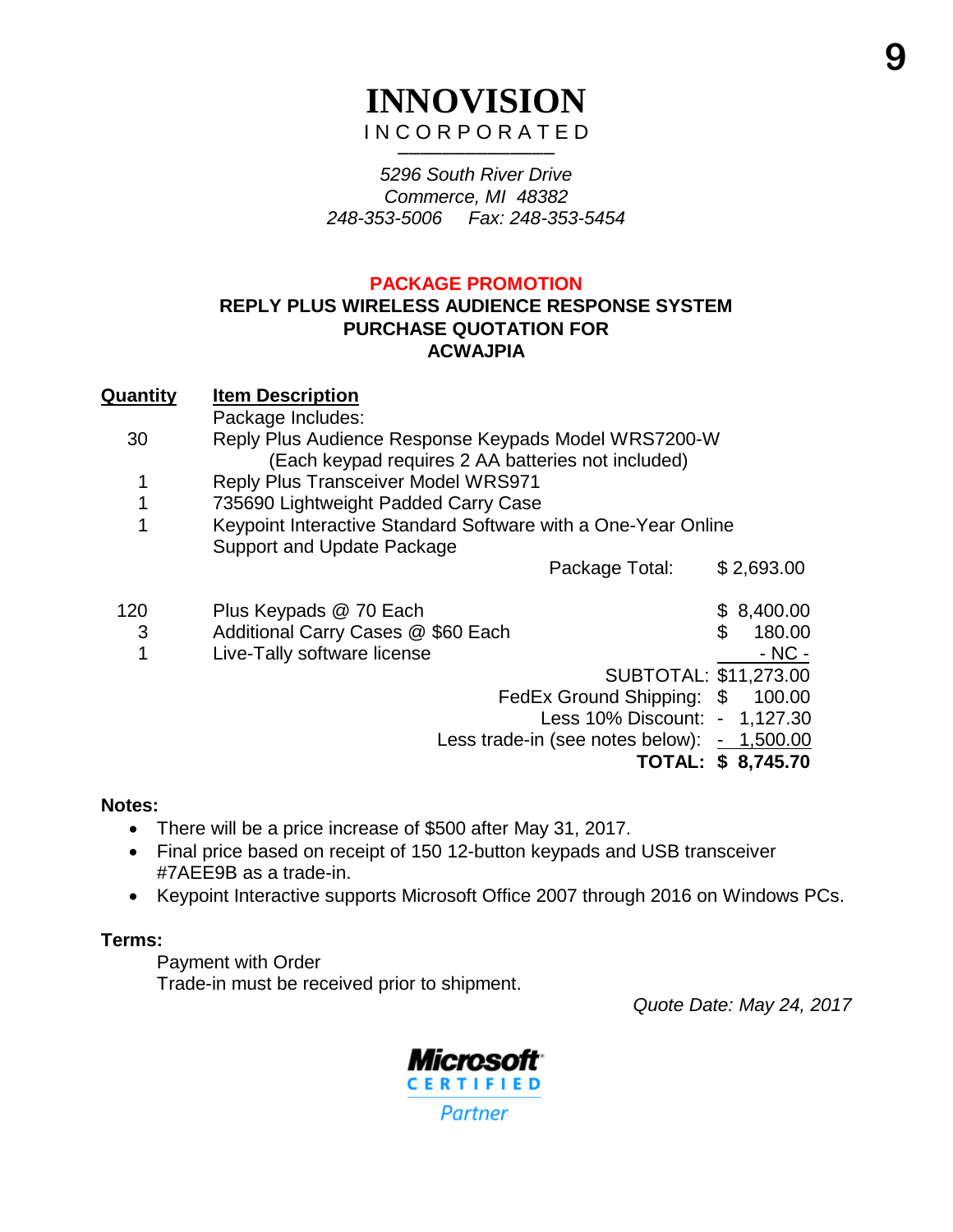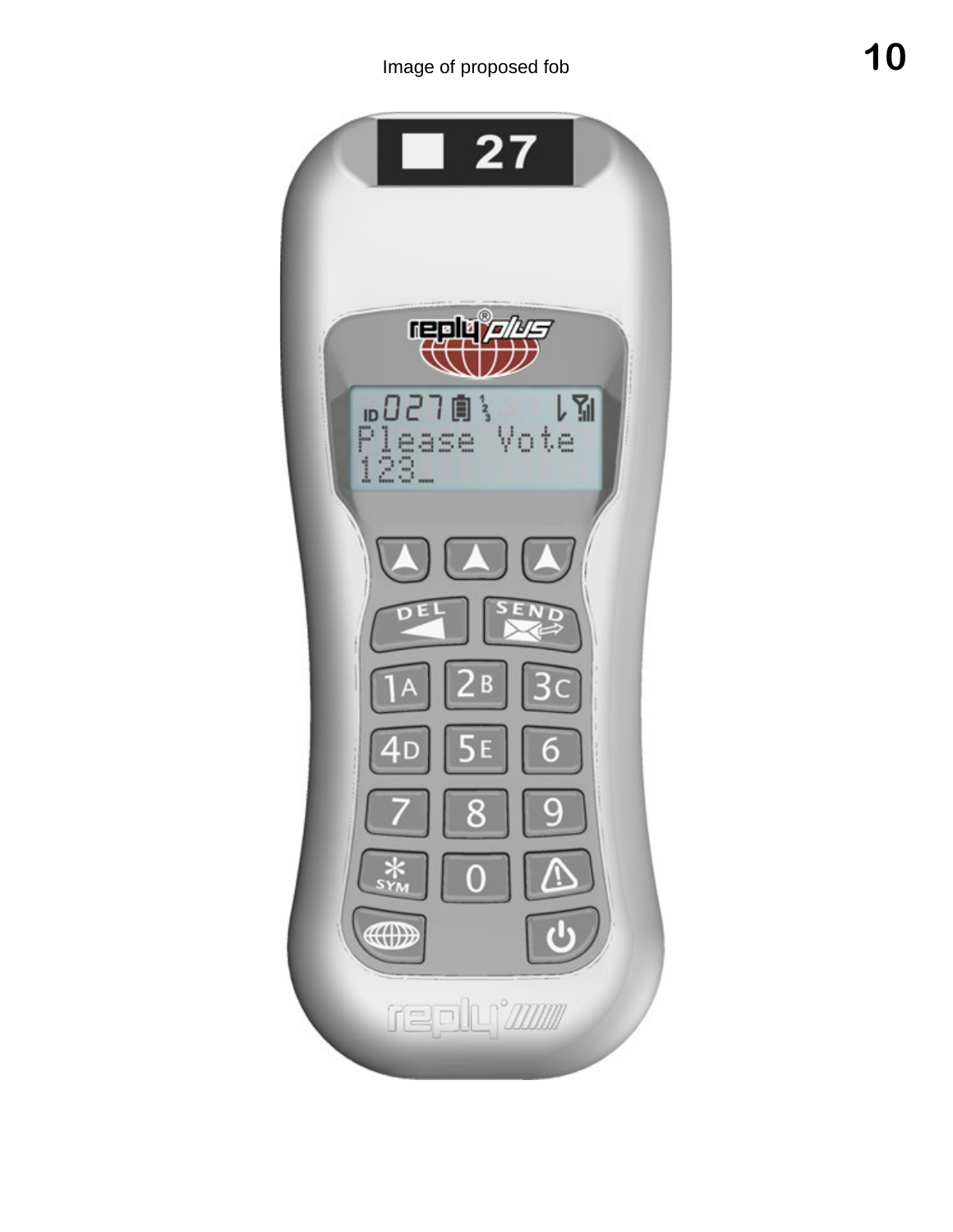

## **EMPLOYEE BENEFITS PROGRAM COMMITTEE MEETING**

AGENDA

JPIA Executive Conference Room 2100 Professional Drive, Roseville, CA 95661 (800) 231-5742 - **WWW.[ACWAJPIA](http://www.acwajpia.com/).COM**

### **Tuesday, June 27, 2017, 9:00 AM**

#### **WebEx call-in: (855) 749-4750; Access code: 802 041 567; Password: 1234**

This meeting shall consist of a simultaneous WebEx teleconference call at the ACWA JPIA, 2100 Professional Drive, Roseville, CA 95661 and the following remote sites:

• Boatmun, 4004 Salem Street, Concord

#### **WELCOME**

#### **CALL TO ORDER AND ANNOUNCEMENT OF QUORUM**

**ANNOUNCEMENT RECORDING OF MEETING** This meeting may be recorded to assist in preparation of minutes. Recordings will only be kept 30 days following the meeting, as mandated by the California Brown Act.

#### **EVACUATION PROCEDURES**

**PUBLIC COMMENT** Members of the public will be allowed to address the Employee Benefits Program Committee on any agenda item prior to the Committee's decision on the item. They will also be allowed to comment on any issues that they wish which may or may not be on the agenda. If anyone present wishes to be heard, please let the Chairman know.

#### **INTRODUCTIONS**

#### **ADDITIONS TO OR DELETIONS FROM THE AGENDA**

Presenter

| Rupp  | $\ast$ |      | <b>I.</b> Approve the minutes of the meeting of April 4, 2017.                                       |
|-------|--------|------|------------------------------------------------------------------------------------------------------|
| All   |        |      | II. Report on meetings attended on behalf of the JPIA.                                               |
| Smith | $\ast$ | III. | Review and take action on 2018 pricing and plan options<br>for self-funded Anthem PPO medical plans. |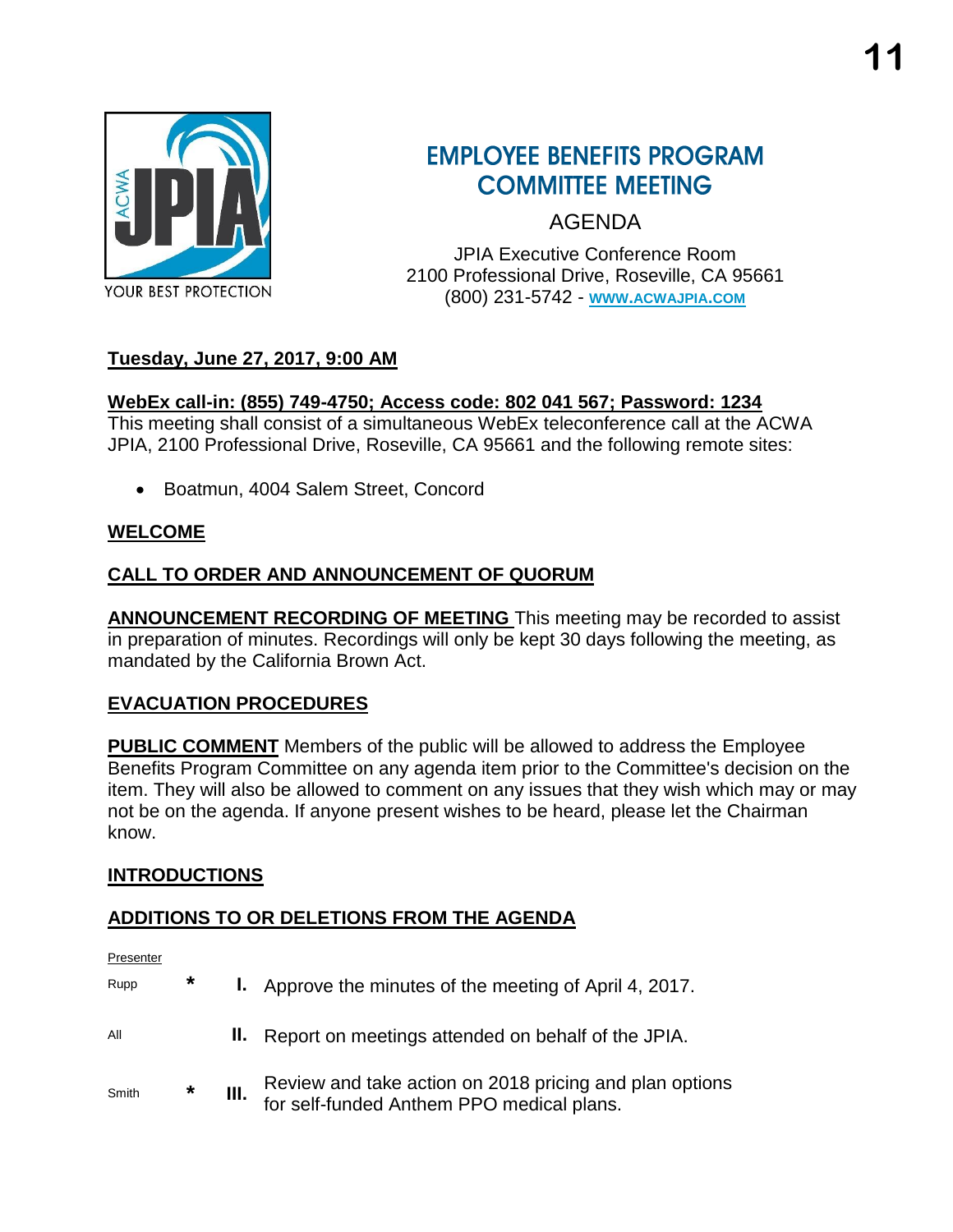#### Presenter

| Smith      | $\star$ | IV. | Review and take action on 2018 pricing for insured HMO<br>medical plans. |
|------------|---------|-----|--------------------------------------------------------------------------|
| Smith      | $\ast$  | V.  | Review and take action on 2018 pricing for ancillary benefit<br>plans.   |
| Smith/Sher |         | VI. | <b>Employee Benefits Updates</b>                                         |
| Sells      | *       |     | <b>VII.</b> Castlight Update                                             |
| Smith      | $\ast$  |     | <b>VIII.</b> Wellness Grant Update                                       |
| Rupp       |         | IX. | Discuss next meeting date: To Be Determined.                             |

### **ADJOURN**

**\***Related items enclosed.

*Americans With Disabilities Act – The JPIA conforms to the protections and prohibitions contained in Section 202 of the Americans with Disabilities Act of 1990 and the Federal Rules and Regulations adopted in implementation thereof. A request for disability-related modification or accommodation, in order to participate in a public meeting of the JPIA, shall be made to: Allison Hartill, Benefits Analyst, ACWA JPIA, PO Box 619082, Roseville, CA 95661-9082; telephone (916) 774-7046. The JPIA's normal business hours are Monday – Friday, 7:30 a.m. to 4:30 p.m. (Government Code Section 54954.2, subdivision. (a)(1).)*

*Written materials relating to an item on this Agenda that are distributed to the JPIA's Employee Benefits Program Committee within 72 hours before it is to consider the item at its regularly scheduled meeting will be made available for public inspection at ACWA JPIA, 2100 Professional Drive, Roseville, CA 95661-3700; telephone (916) 786-5742. The JPIA's normal business hours are Monday – Friday, 7:30 a.m. to 4:30 p.m.*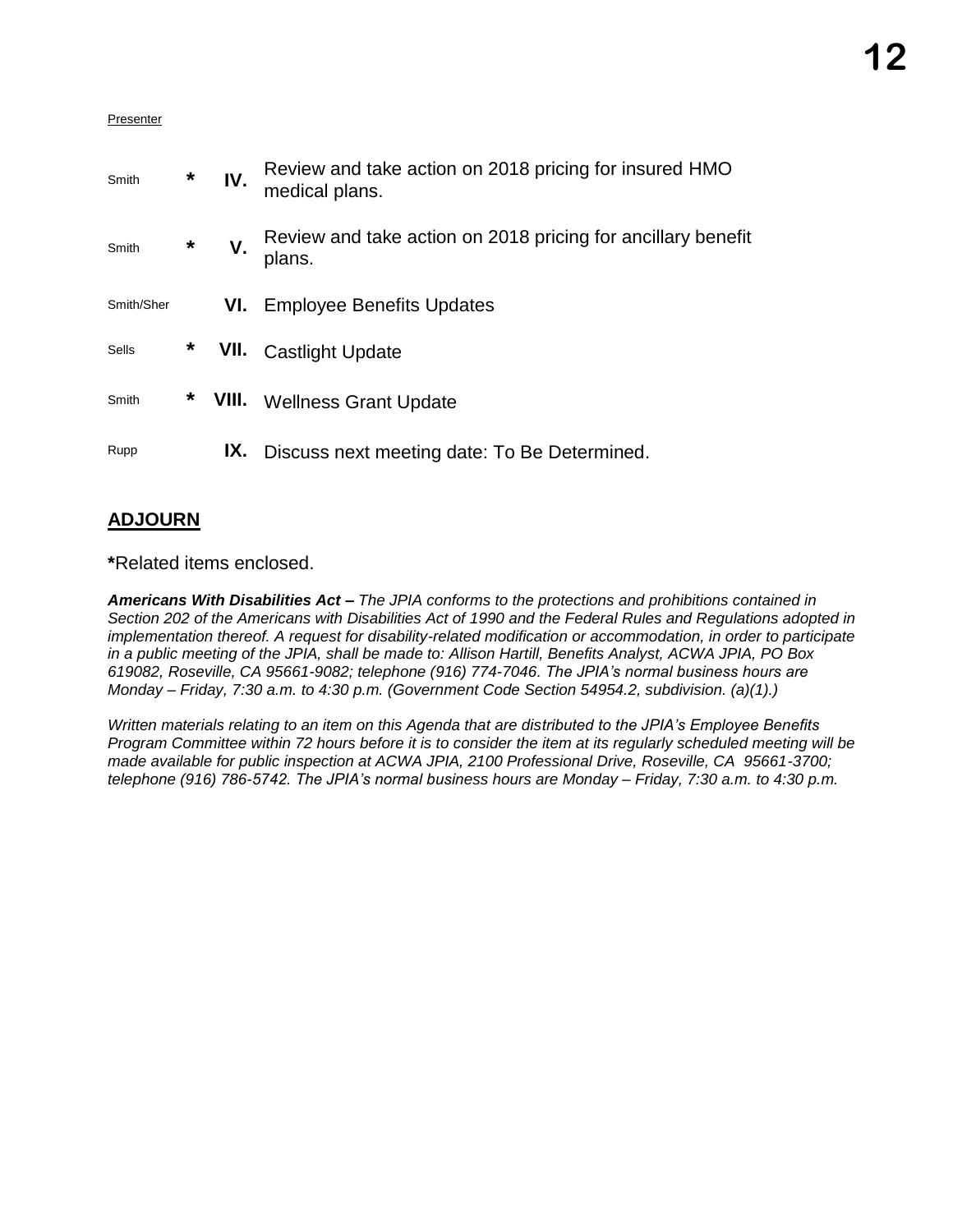## **ACWA JPIA Significant Claims June 27, 2017**

#### **BACKGROUND**

The Executive Committee has requested to be kept abreast of settlements on those claims that had been previously presented for authority. The following cases have been settled since this Committee's last meeting.

#### **CURRENT SITUATION**

#### **United National Insurance vs. Weaverville CSD (9/12/09)**

Due to no water supply, the fire suppression system at a lumber mill did not function. Lumber mill insurers sued the District. Prevailed at the trial and appellate courts. Received payment from the suing insurers for our costs.

#### **Nua et al vs. Fresno ID (5/12/16)**

A canal breach resulted in damages to 14 homes with water flowing through properties, filling up septic systems and causing major damage to the exterior and interior of one home. All claims have been resolved.

#### **Homscheid vs. South Coast WD (2/27/15)**

15 year employee terminated by new General Manager. Case resolved at mediation.

#### **Kirschenmann Farms Inc. vs. Arvin-Edison WSD (4/24/14)**

The District's use of an herbicide for weed abatement in their canal caused damages to the claimant's potato crops. The claim has been resolved.

#### **Hernandez vs. Merced ID (10/28/16)**

62 year old female slipped on District's outdoor tile walkway, while it was raining. She suffered a fractured right patella as a result of her fall, which required surgery. She lost six months of wages as a caregiver. This claim has been resolved.

#### **RECOMMENDATION**

None, informational only.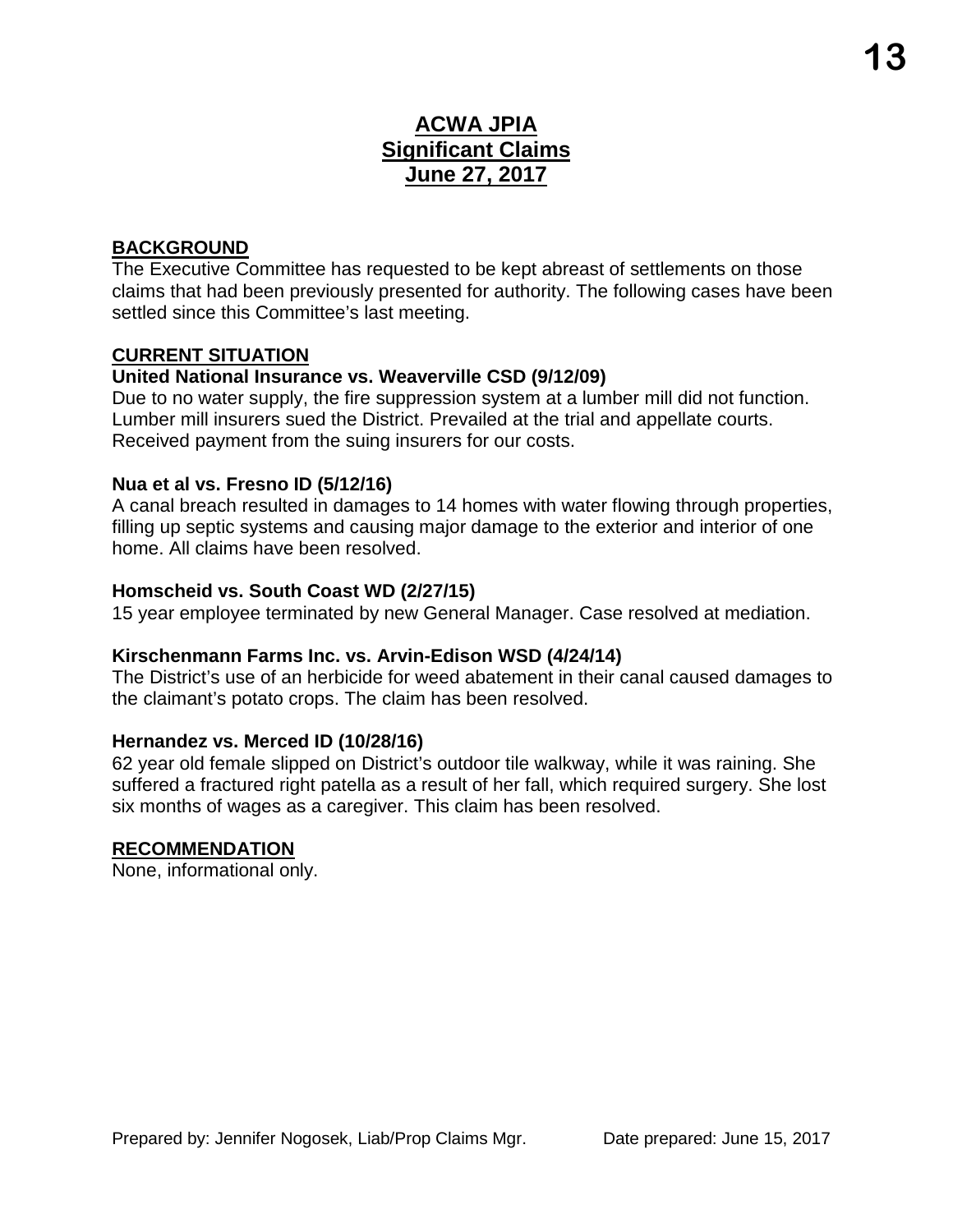#### **DISTRICT INFORMATION**

| San Gabriel Basin Water Quality Authority | Liability              | 1994 |
|-------------------------------------------|------------------------|------|
| West Covina, CA                           | Property               | 1994 |
| Los Angeles County                        | Employee Benefits 2012 |      |

| Program                | Join Date |
|------------------------|-----------|
| Liability              | 1994      |
| Property               | 1994      |
| Employee Benefits 2012 |           |
| Workers' Comp.         | Applying  |

| Date Formed:      | 1993                    |
|-------------------|-------------------------|
| Type of Agency:   | <b>Special District</b> |
| Date Joined ACWA: | 1993                    |

#### Lines of Coverage

|                | ™otal     | Quoted         | Expiring | Current           |
|----------------|-----------|----------------|----------|-------------------|
| <b>Program</b> | Payroll   | <b>Premium</b> | Premium  | Carrier           |
| Work Comp      | \$798,022 | \$4,459        | \$5,043  | <b>State Fund</b> |

By joining the Workers' Compensation Program, the Authority will save an additional \$942 on its Liability Program deposit premium, and \$62 on its Property Program premium.

#### **BACKGROUND**

The State Legislature established the San Gabriel Basin Water Quality Authority (WQA) in 1993 to coordinate, plan, and implement groundwater quality management programs to efficiently remediate groundwater contamination, and assist in preventing future contamination. The Authority had been involved with Area 3 of the Basin and five operable units: Baldwin Park, El Monte, Puente Valley, South El Monte, and Whittier Narrows. All have been turned back to the cities to manage except for the Whitmore Street Facility in El Monte, plus 16 monitoring wells.

The WQA has six full-time employees and a seven-member Board.

| <b>Class Code</b> | <b>Classification</b> | <b>No. of Employees</b> | <b>Annual Payroll</b> |
|-------------------|-----------------------|-------------------------|-----------------------|
| 8742              | Salespersons          |                         | \$501,336             |
| 8810              | Clerical              |                         | \$296,686             |
| <b>TOTAL</b>      |                       |                         | \$798,022             |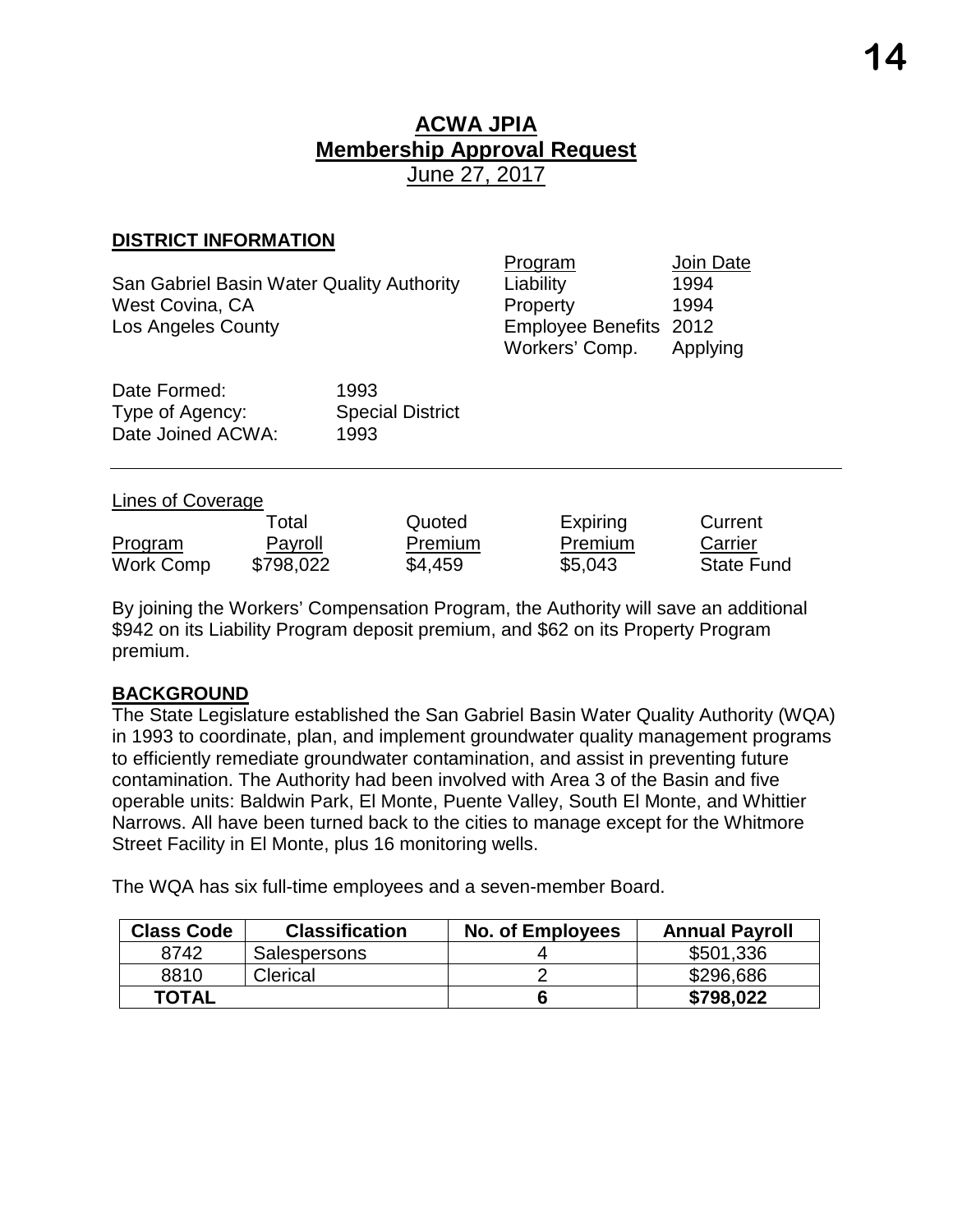Loss History Since inception, the Authority has not experienced any workers' compensation claims.

Risk Management Risk Management Consultant: Peter Kuchinsky II Date of Assessment: March 16, 2017 (Liability) Number of Recommendations: None

#### **RECOMMENDATION**

That the Executive Committee approve San Gabriel Basin Water Quality Authority's application for admission into the Workers' Compensation Program.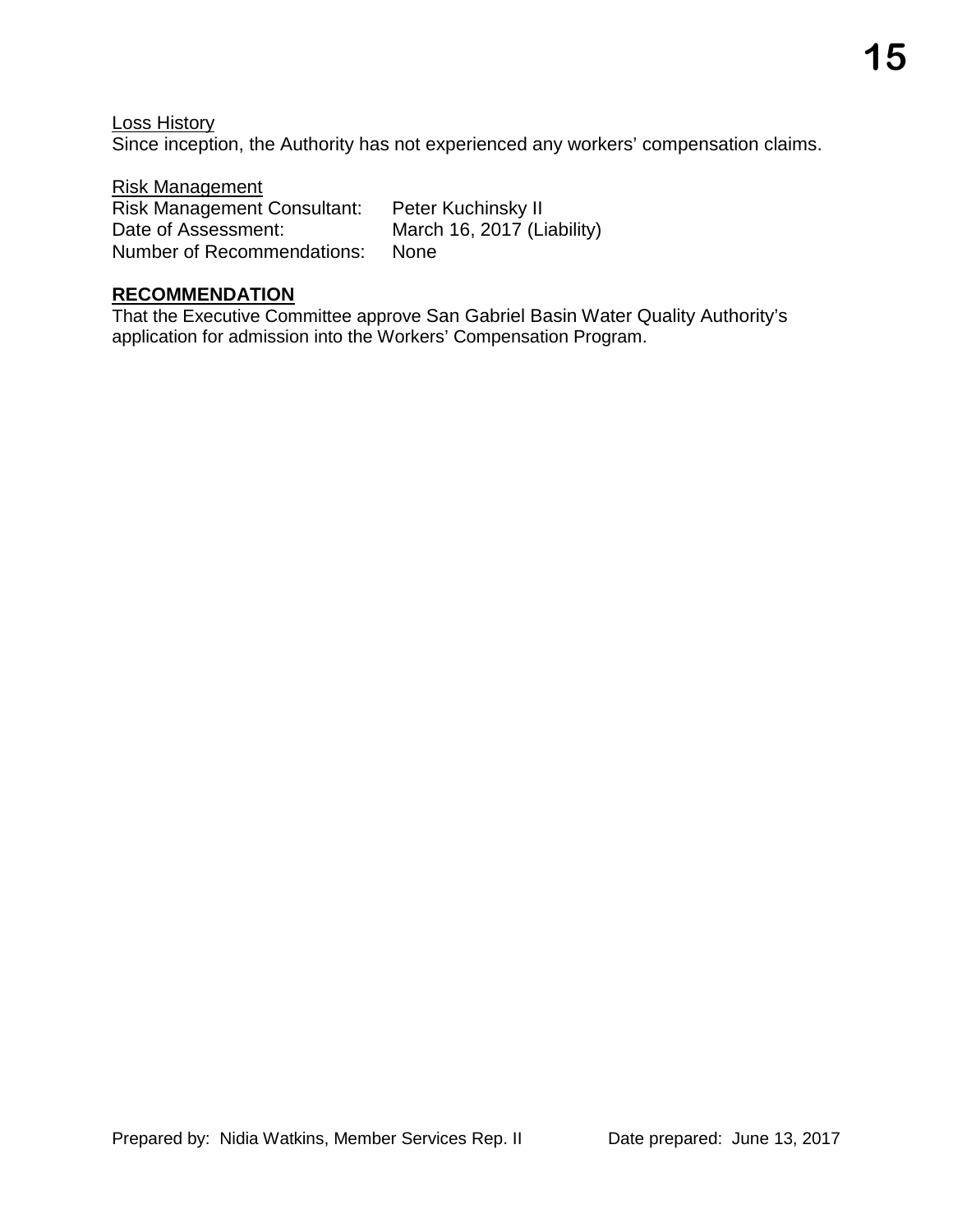#### **DISTRICT INFORMATION**

| Deer Creek Storm Water District<br>Stratford, CA<br><b>Kings County</b> |         |              |                              | Program<br>Liability | <b>Join Date</b><br>Applying   |
|-------------------------------------------------------------------------|---------|--------------|------------------------------|----------------------|--------------------------------|
| Date Formed:<br>Type of Agency:<br>Date Joined ACWA:                    |         | 1909<br>2014 | <b>County Water District</b> |                      |                                |
| Lines of Coverage                                                       |         |              | Quoted                       | Current              | Current                        |
| Program                                                                 | Payroll |              | Premium                      | Premium              | Carrier                        |
| Liability                                                               | \$0     |              | \$2,250                      | \$3,336              | <b>Allied World</b><br>Ins. Co |

#### **BACKGROUND**

The Deer Creek Storm Water District maintains the Deer Creek storm water channel to help keep flood waters away from the town of Alpaugh. The District does not have any employees. Operation and maintenance services are provided by Angiola Water District (JPIA member) via a written contract. It is governed by a three-member Board of Directors.

#### Loss History

The District has not experienced any losses during the past five years.

#### **RECOMMENDATION**

That the Executive Committee approve Deer Creek Storm Water District's application for admission into the Liability Program.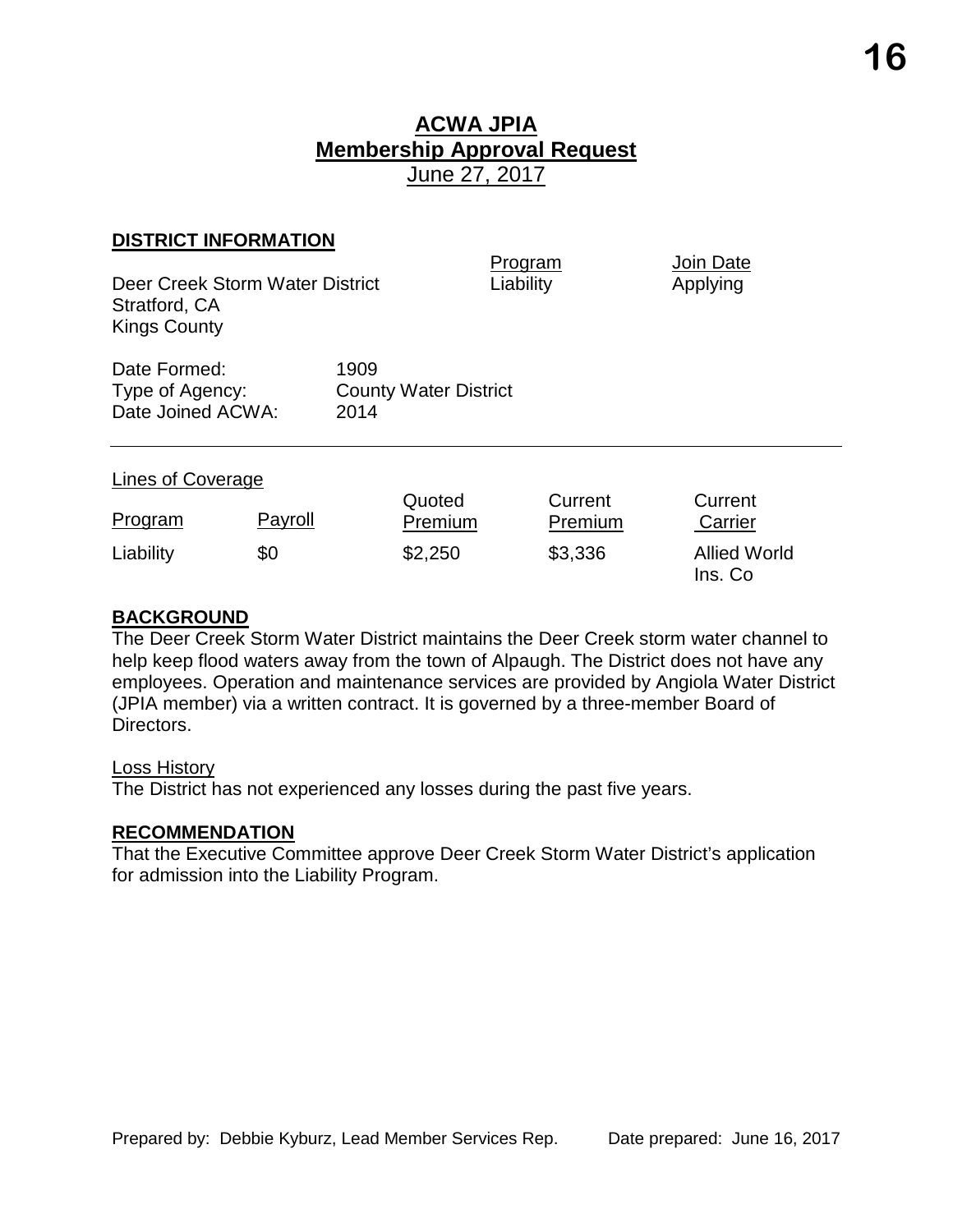#### **DISTRICT INFORMATION**

Green Valley Water District Corcoran, CA Kings County

Program Join Date<br>
Liability Applying

| Date Formed:      | 1972                             |
|-------------------|----------------------------------|
| Type of Agency:   | <b>California Water District</b> |
| Date Joined ACWA: | 2014                             |

#### Lines of Coverage

| Program   | Payroll | Quoted<br>Premium | Current<br>Premium | Current<br>Carrier             |
|-----------|---------|-------------------|--------------------|--------------------------------|
| Liability | \$0     | \$2,250           | \$2,158            | <b>Allied World</b><br>Ins. Co |

#### **BACKGROUND**

The Green Valley Water District was formed to preserve water rights and deliver water to Sandridge Partners (farming company). The District does not have any employees. Operation and maintenance services are provided by Angiola Water District (JPIA member) via a written contract. It is governed by a five-member Board of Directors.

#### Loss History

The District has not experienced any losses during the past five years.

#### **RECOMMENDATION**

That the Executive Committee approve Green Valley Water District's application for admission into the Liability Program.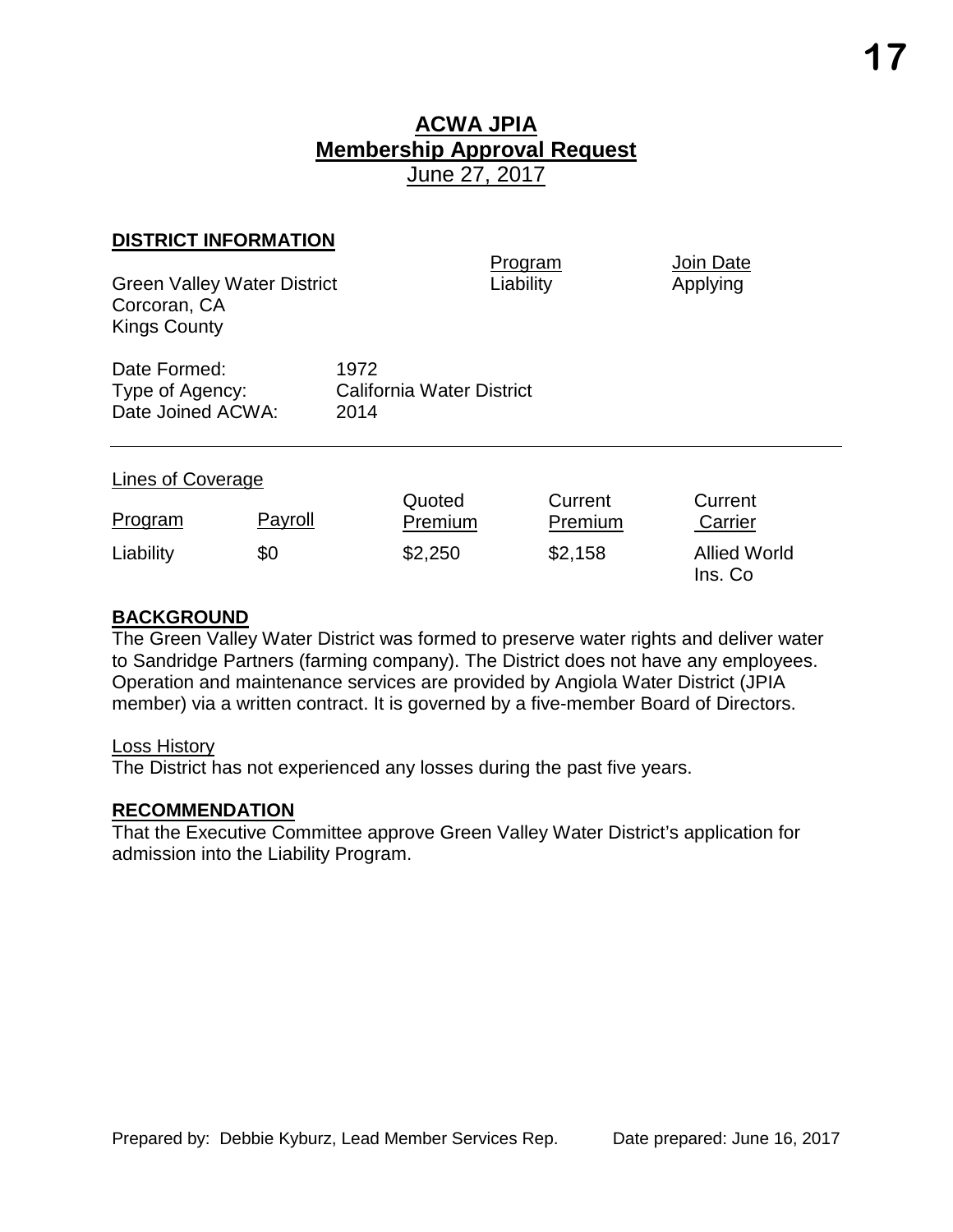#### **DISTRICT INFORMATION**

| El Rico Groundwater Sustainability Agency<br>Corcoran, CA<br><b>Kings County</b> |                  | Program<br>Liability                     | Join Date<br>Applying |
|----------------------------------------------------------------------------------|------------------|------------------------------------------|-----------------------|
| Date Formed:<br>Type of Agency:<br>Date Joined ACWA:                             | 2017<br>Applying | <b>Groundwater Sustainability Agency</b> |                       |
| Lines of Coverage                                                                |                  |                                          |                       |

| <b>Program</b> | <u>Payroll</u> | Quoted<br>Premium | Current<br><b>Premium</b> | Current<br>Carrier |
|----------------|----------------|-------------------|---------------------------|--------------------|
| Liability      | \$0            | \$1,508           | N/A                       | N/A                |

#### **BACKGROUND**

Groundwater Sustainability Agencies (GSA) are in the process of preparing and submitting their plans by the June 30, 2017 deadline as required under the Sustainable Groundwater Management Act. The El Rico Groundwater Sustainability Agency was formed in February 2017. Current membership is as follows:

| <b>Members</b>               | <b>Existing JPIA Member/Programs Participation</b>       |
|------------------------------|----------------------------------------------------------|
| Alpaugh Irrigation           | Yes, since 1979; Liability, Property, Work. Comp. &      |
| <b>District</b>              | <b>Employee Benefits</b>                                 |
| Corcoran Irrigation          | Yes, since 1997; Liability, Property, Work. Comp. &      |
| <b>District</b>              | <b>Employee Benefits</b>                                 |
| City of Corcoran             | <b>No</b>                                                |
| County of Kings              | No                                                       |
| Lovelace RD 739              | <b>No</b>                                                |
| Melga Water District         | <b>No</b>                                                |
| <b>Salyer Water District</b> | <b>No</b>                                                |
| <b>Tulare Lake Basin</b>     |                                                          |
| <b>WSD</b>                   | Yes, since 1986; Liability, Property & Employee Benefits |
| Tulare Lake Drainage         |                                                          |
| Dist.                        | No.                                                      |

#### **RECOMMENDATION**

That the Executive Committee approve El Rico Groundwater Sustainability Agency's application for admission into the Liability Program.

Prepared by: Debbie Kyburz, Lead Member Services Rep. Date prepared: June 16, 2017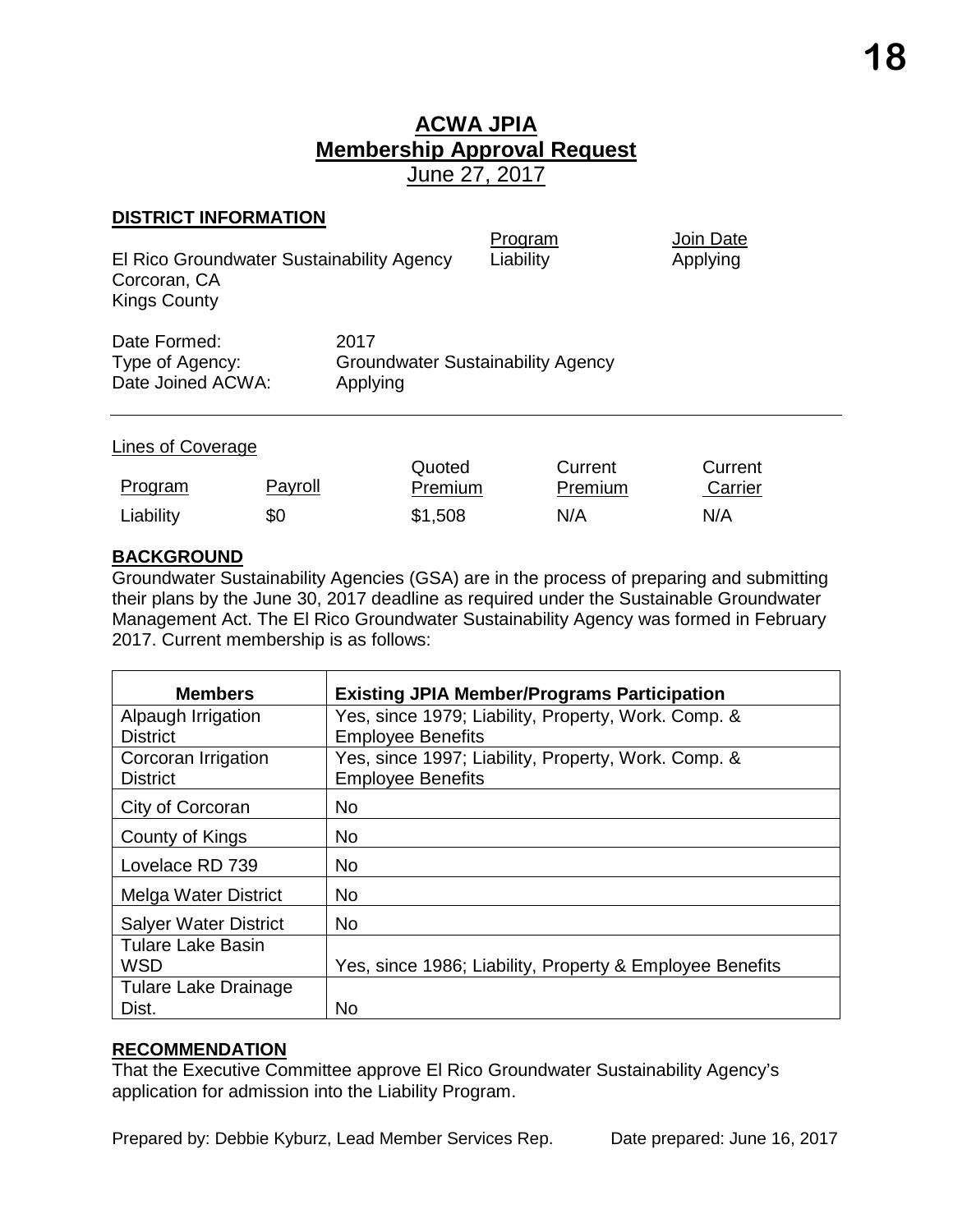### **ACWA JPIA CEO Update** June 27, 2017

#### **BACKGROUND**

This is a standing item on Executive Committee agendas.

#### **CURRENT SITUATION**

The JPIA's Chief Executive Officer, Andy Sells, will update the Executive Committee on the progress to the Goals & Objectives set for 2017.

- 1. Membership
- 2. Information Technology
- 3. Website
- 4. GSAs
- 5. Aon Pooling Symposium
- 6. Regional Training

#### **RECOMMENDATION**

None, informational only.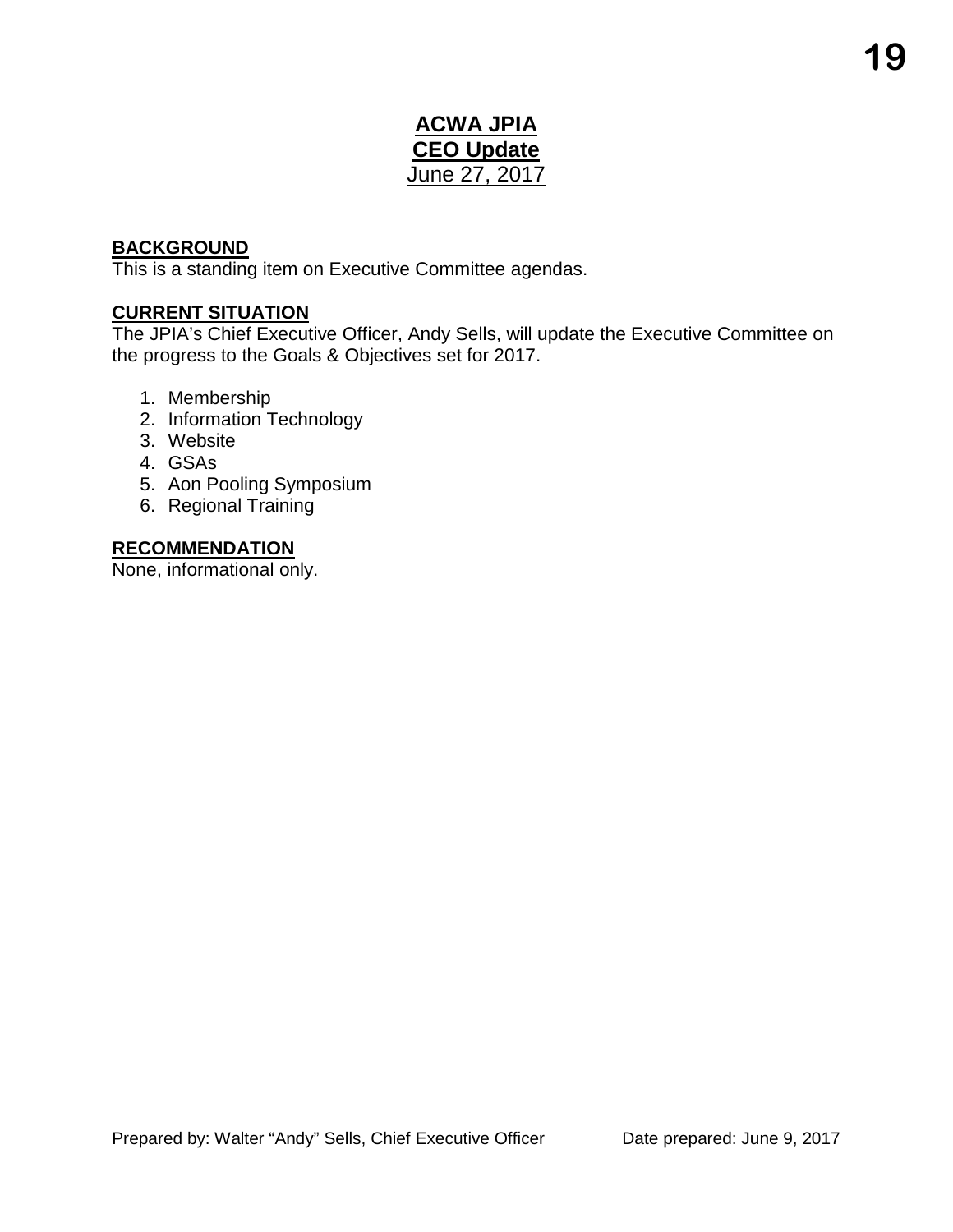

## **JPIA MEETING & CONFERENCE CALENDAR – 2017**

|                                 | <b>BOARD OF</b>  |                  | <b>FINANCE</b>                                            |  | PROGRAMS                                                   |  |                         |                  | <b>RISK</b>     |                            |             |
|---------------------------------|------------------|------------------|-----------------------------------------------------------|--|------------------------------------------------------------|--|-------------------------|------------------|-----------------|----------------------------|-------------|
| <b>MEETING</b><br><b>DATES</b>  | <b>DIRECTORS</b> | <b>EXECUTIVE</b> | <b>PERSONNEL</b>                                          |  | $\mathbf{g}$<br><b>AUDIT</b>                               |  | Emp.<br><b>Benefits</b> | <b>Liability</b> | <b>Property</b> | <b>Work</b><br><b>Comp</b> | <b>MGMT</b> |
| FEB <sub>7</sub>                |                  | 8:30 AM          |                                                           |  |                                                            |  |                         |                  |                 |                            |             |
| <b>FEB 28</b>                   |                  |                  |                                                           |  | $1:00$ PM                                                  |  |                         |                  |                 |                            |             |
| <b>MAR 20</b>                   |                  |                  |                                                           |  | $1:00$ PM                                                  |  |                         |                  |                 | 3:00 PM                    |             |
| <b>MAR 21</b>                   |                  | 8:30 AM          |                                                           |  |                                                            |  |                         |                  |                 |                            |             |
| APR <sub>4</sub>                |                  |                  |                                                           |  |                                                            |  | $1:00$ PM               | 9:00 AM          |                 |                            |             |
| MAY <sub>8</sub>                | 1:30 PM          | 10:15 AM         |                                                           |  |                                                            |  |                         |                  |                 |                            | 8:30 AM     |
| MAY <sub>9</sub>                |                  |                  |                                                           |  | <b>ACWA CONFERENCE MAY 9 TO 12 - MONTEREY</b>              |  |                         |                  |                 |                            |             |
| <b>MAY 31</b>                   |                  | 9:30 AM          |                                                           |  |                                                            |  |                         |                  |                 |                            |             |
| <b>JUN 27</b>                   |                  | 1:00 PM          |                                                           |  |                                                            |  | 9:00 AM                 |                  |                 |                            |             |
| <b>JUL 20</b>                   |                  |                  | 11:00 AM<br><b>ONTARIO</b>                                |  |                                                            |  |                         |                  |                 |                            |             |
| <b>Aug 29</b>                   |                  |                  | 10:00 AM                                                  |  | $1:00$ PM                                                  |  |                         | 3:00 PM          |                 |                            |             |
| <b>Aug 30</b>                   |                  | 8:30 AM          |                                                           |  |                                                            |  |                         |                  |                 |                            |             |
| <b>SEP 12</b>                   |                  |                  | CAJPA CONFERENCE SEPTEMBER 12 TO 15 - SOUTH LAKE TAHOE CA |  |                                                            |  |                         |                  |                 |                            |             |
| <b>OCT 31</b>                   |                  | 11:00 AM         | 9:00 AM                                                   |  |                                                            |  |                         |                  |                 |                            |             |
| <b>Nov 27</b><br><b>ANAHEIM</b> | 1:30 PM          | 10:15 AM         |                                                           |  |                                                            |  |                         |                  |                 |                            |             |
| <b>Nov 28</b>                   |                  |                  |                                                           |  | <b>ACWA CONFERENCE NOVEMBER 28 TO DECEMBER 1 - ANAHEIM</b> |  |                         |                  |                 |                            |             |

|                      | ,,,,,<br>$\mathbf{v}$ | FEB          | MAR | APF | ----<br>ΊA  | JUN       | JUL | <b>AUG</b> | $\sim$ $ \sim$ | $\sim$<br>- 13    | <b>NO</b> | DE <sub>(</sub> |
|----------------------|-----------------------|--------------|-----|-----|-------------|-----------|-----|------------|----------------|-------------------|-----------|-----------------|
| <b>JPIA CLOSED</b>   | 2/16                  | $\sim$<br>∠∪ |     |     | $\sim$<br>ت |           |     |            |                |                   | 23/24     | 25/26           |
| <b>MGR MEETINGS</b>  |                       |              |     |     |             |           |     | <u>_</u>   |                |                   |           |                 |
| <b>STAFF Q&amp;A</b> |                       |              |     |     |             |           |     |            |                |                   | יי        |                 |
| <b>RM @ JPIA</b>     |                       | 8-9          |     |     |             | $14 - 1.$ |     | 8-5        |                | 44<br><b>Le</b> 1 |           | -0              |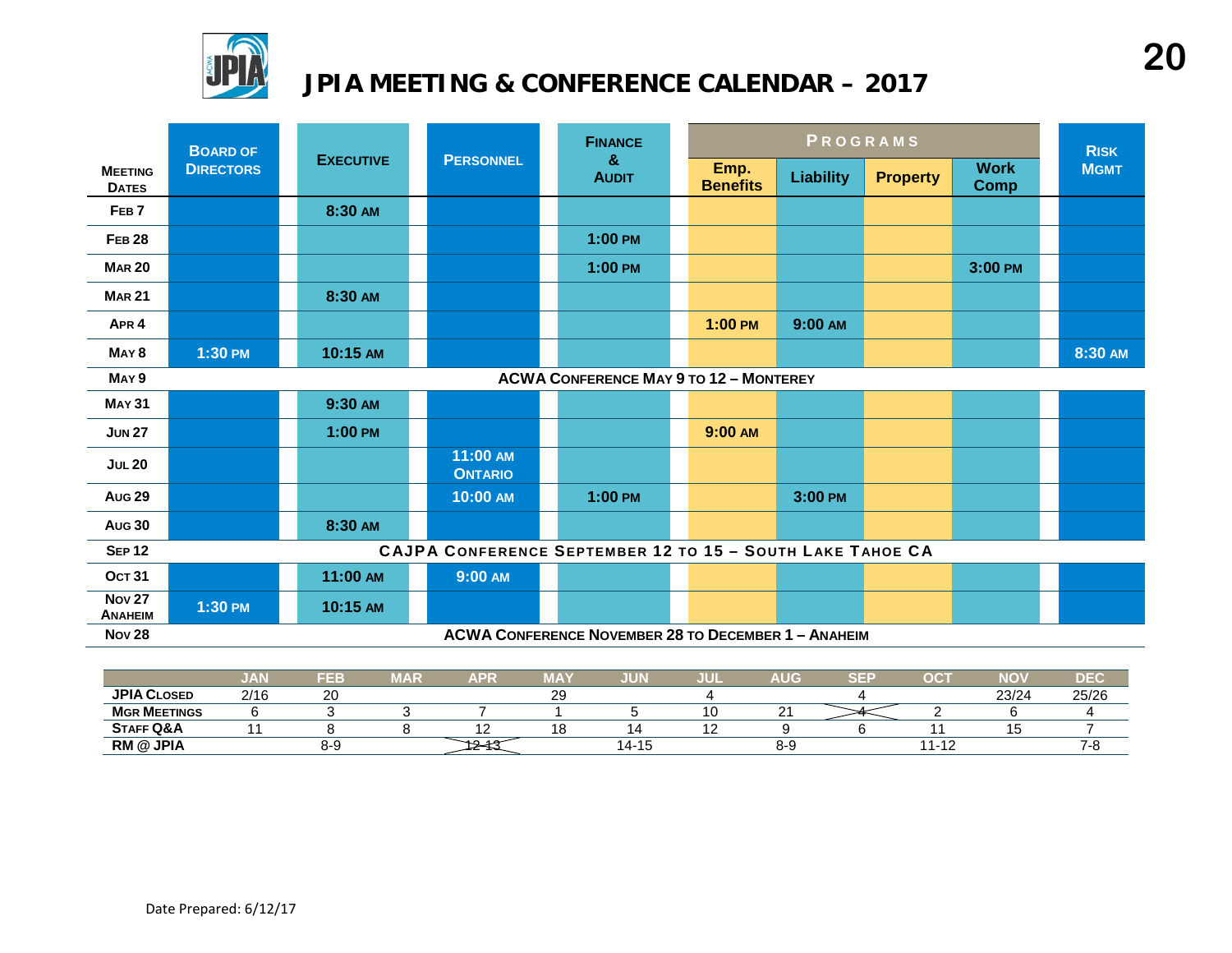to 05/31/2017

#### ACWA Joint Powers Insurance Authority

| <b>Check</b><br><b>Number</b> | <b>Check</b><br><b>Date</b> | <b>Name</b>                              | <b>Invoice</b><br><b>Description</b>                                                           | <b>Amount</b> | <b>Batch ID</b> |
|-------------------------------|-----------------------------|------------------------------------------|------------------------------------------------------------------------------------------------|---------------|-----------------|
| 54102                         |                             | 05/17/2017 VERONICA R. COBIAN            | <b>VISION</b><br>REIMBURSEMENT-SELMA                                                           | 319.00        | 5278            |
| 54103                         | 05/17/2017                  | <b>JENNIFER LYNN</b><br><b>NOGOSEK</b>   | <b>CELL PHONE</b><br>REIMBURSEMENT 4/4/17<br>TO 5/3/17                                         | 50.00         | 5278            |
| 54104                         | 05/17/2017                  | <b>SUSAN MARIE</b><br><b>OFFERMAN</b>    | <b>VISION</b><br>REIMBURSEMENT-SUSAN                                                           | 500.00        | 5278            |
| 54105                         | 05/17/2017                  | <b>SONYA BAKER</b>                       | <b>BSWIFT CONFERENCE</b><br>MEALS/MISC 5/2-5/17                                                | 338.68        | 5278            |
| 54106                         | 05/17/2017                  | TANDRA L. VAUGHAN                        | <b>VISION</b><br>REIMBURSEMENT-TANDR<br>Α                                                      | 369.00        | 5278            |
| 54107                         |                             | 05/17/2017 THOMAS A. CUQUET              | <b>EXCO COMMITTEE</b><br>TRAVEL 4/17,4/21 AND<br>5/8/17                                        | 1,500.57      | 5278            |
| 54108                         |                             | 05/17/2017 GABRIELA OLSON                | RM MEETING 2017<br><b>SPRING ACWA</b><br><b>CONFERENCE LODGING</b><br>5/7/17                   | 458.81        | 5278            |
| 54109                         |                             | 05/17/2017 ACWA/JPIA                     | <b>ACWA EAP INS PREMIUM</b><br><b>JUNE 2017</b>                                                | 95,299.37     | 5278            |
| 54110                         | 05/17/2017                  | <b>CONCUR</b><br><b>TECHNOLOGIES INC</b> | <b>MAY 2017 MONTHLY BASE</b><br><b>EXPENSE</b><br>CUSTOMER #1000089986                         | 300.00        | 5278            |
| 54111                         |                             | 05/17/2017 DAVID CORPORATION             | <b>NAVRISK POLICY</b><br>SUPPORT 5/31/17 TO<br>5/30/18<br><b>CUSTOMER ID:</b><br>1009CA-P-ONAV | 45,423.00     | 5278            |
| 54112                         | 05/17/2017 IES              |                                          | REPLACE AUTO BLEED<br>ON BOILER 2/16/17                                                        | 512.16        | 5278            |
| 54113                         |                             | 05/17/2017 LAS VIRGENES                  | EB MEETING TRAVEL<br>4/4/17<br><b>GLEN PETERSON</b>                                            | 137.88        | 5278            |
| 54114                         |                             | 05/17/2017 RYAN OATES                    | REPLACE UNCASHED<br><b>STALE DATED CHECK</b><br>#556438                                        | 58.15         | 5278            |
| 54115                         |                             | 05/24/2017 WILBERT D. KNUTSON            | ACWA SPRING 2017 CONF<br><b>INTERNET-PERSONAL</b><br><b>EXPENSE</b>                            | 2,688.31      | 5310            |
| 54116                         |                             | 05/24/2017 FRED R. BOCKMILLER            | <b>RISK MANAGEMENT</b><br><b>COMMITTEE MEETING</b><br>5/8/17 PER DIEM                          | 283.39        | 5310            |
| 54117                         |                             | 05/24/2017 RICHARD SHAIKEWITZ            | WINNER OF THE TWO<br>NIGHTS LODGING FOR A<br>CONFERENCE.                                       | 456.82        | 5310            |
| 54118                         |                             | 05/24/2017 TANESHA WELCH                 | <b>RISK MANAGEMENT</b><br>MEETING 5/8/17<br><b>MEALS/MISC</b>                                  | 420.60        | 5310            |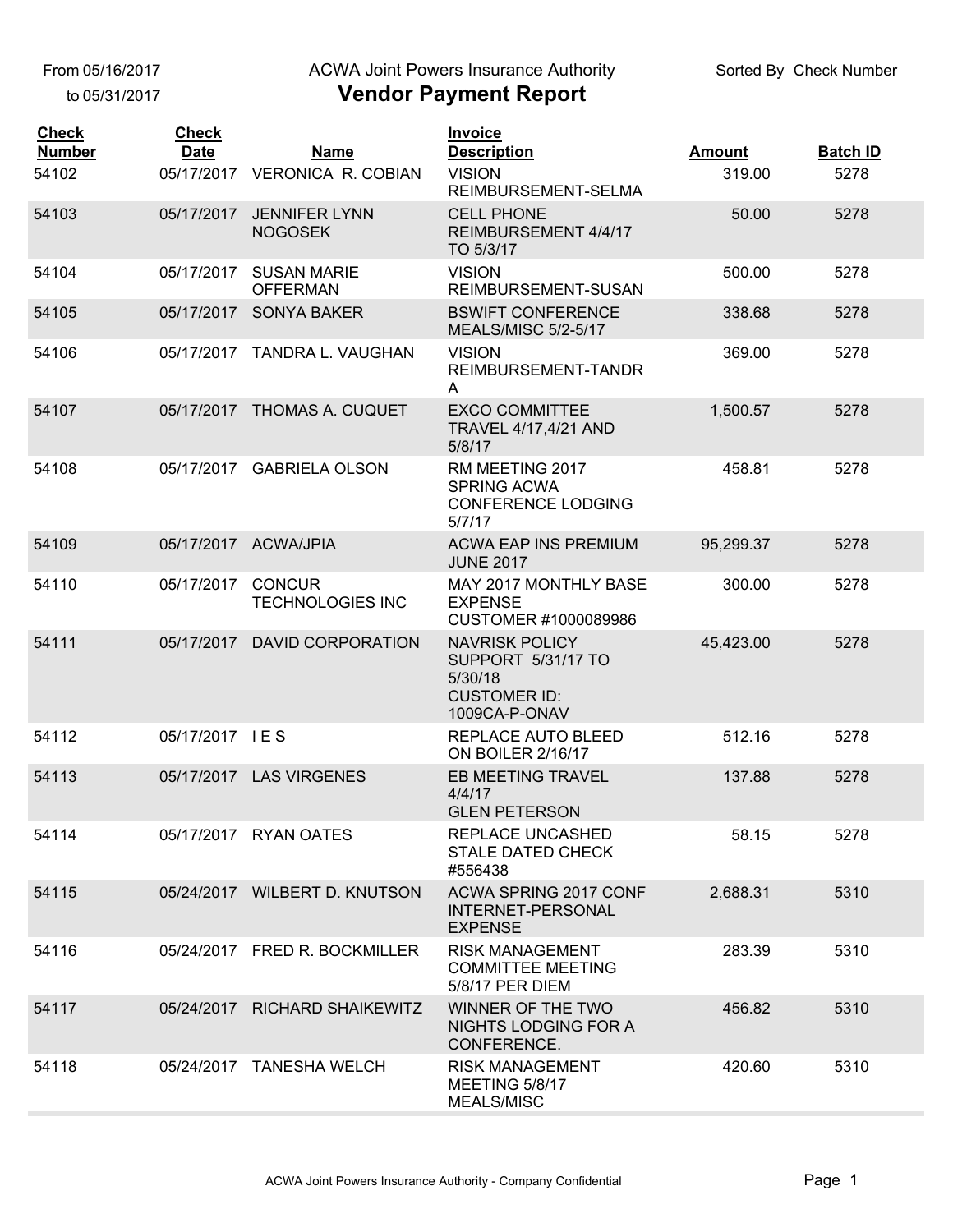to 05/31/2017

## ACWA Joint Powers Insurance Authority

| <b>Check</b><br><b>Number</b> | <b>Check</b><br><b>Date</b> | <b>Name</b>                                                       | <b>Invoice</b><br><b>Description</b>                                                                                    | <b>Amount</b> | <b>Batch ID</b> |
|-------------------------------|-----------------------------|-------------------------------------------------------------------|-------------------------------------------------------------------------------------------------------------------------|---------------|-----------------|
| 54119                         | 05/24/2017                  | ABSOLUTE SECURED<br>SHREDDING, INC.                               | SHREDDING SERVICE<br>5/5/17                                                                                             | 150.00        | 5310            |
| 54120                         | 05/24/2017                  | <b>CAGWIN AND</b><br><b>DORWARD</b>                               | <b>TREAT TREES FOR</b><br><b>DISEASE AND INSECT</b><br><b>CONTROL</b>                                                   | 713.00        | 5310            |
| 54121                         | 05/24/2017                  | Cisco WebEx, LLC                                                  | <b>TELECONFERENCE</b><br>BILLING 4/8/17 TO 5/7/17<br><b>ACCOUNT #219141</b>                                             | 1,200.70      | 5310            |
| 54122                         | 05/24/2017                  | <b>HYATT REGENCY</b><br><b>MONTEREY</b>                           | <b>WELLS-PERSONAL</b><br><b>EXPENSE FROM THE</b><br>ACWA SPRING 2017<br><b>CONFERENCE</b>                               | 5,597.07      | 5310            |
| 54123                         | 05/24/2017                  | <b>MARRIOTT BUSINESS</b><br><b>SERVICES</b>                       | ACWA SPRING 2017 CONF<br><b>INTERNET STAFF</b>                                                                          | 8,382.02      | 5310            |
| 54124                         | 05/24/2017                  | <b>MEYERS FOZI, LLP</b>                                           | <b>REF: LUCERO FARMS V</b><br><b>SEMITROPIC WATER</b><br>STORAGE DIST #14-0779                                          | 1,617.00      | 5310            |
| 54125                         | 05/24/2017                  | <b>PALMDALE WATER</b><br><b>DISTRICT</b>                          | <b>ASBESTOS CEMENT PIPE</b><br><b>CLASS REFRESHMENTS</b><br>REIMBURSEMENT 5/18/17                                       | 55.13         | 5310            |
| 54126                         | 05/24/2017                  | PFM ASSET<br>MANAGEMENT, LLC.                                     | <b>ACWA/JPIA EMPLOYEE</b><br><b>BENEFITS APRIL 2017</b>                                                                 | 7,949.95      | 5310            |
| 54127                         | 05/24/2017                  | <b>RALPH SCOTT</b>                                                | MONTHLY SERVICE AND<br>SUPPLIES FOR MAY 2017                                                                            | 2,489.72      | 5310            |
| 54128                         | 05/24/2017                  | <b>ROWLAND WATER</b><br><b>DISTRICT</b>                           | <b>CONFINED SPACE ENTRY</b><br>AND LOCKOUT TAGOUT<br><b>CLASS REFRESHMENTS</b><br><b>REIMBURSEMENT FOR</b><br>5/3/17    | 70.61         | 5310            |
| 54129                         | 05/24/2017                  | <b>STOCKTON EAST</b><br><b>WATER DISTRICT</b>                     | <b>HEAT STRESS</b><br>PREVENTION CLASS<br><b>REFRESHMENTS</b><br>REIMBURSEMENT 5/12/17                                  | 33.74         | 5310            |
| 54130                         | 05/24/2017                  | <b>U.S. POSTAL</b><br>SERVICE(HASLER)                             | <b>POSTAGE</b><br><b>METER ACCT # 257933</b>                                                                            | 3,000.00      | 5310            |
| 54131                         | 05/24/2017                  | <b>UNITED PARCEL</b><br><b>SERVICE</b>                            | DELIVERY SERVICE 5/1/17<br>TO 5/5/17                                                                                    | 419.19        | 5310            |
| 54132                         | 05/24/2017                  | <b>VALLEY CENTER</b><br><b>MUNICIPAL WATER</b><br><b>DISTRICT</b> | UNDERGROJND LINE<br><b>LOCATOR CLASS</b><br><b>REFRESHMENTS</b><br>REIMBURSEMENT 5/18/17                                | 15.49         | 5310            |
| 54133                         | 05/24/2017                  | <b>VALLEY FIRE AND</b><br><b>SECURITY ALARMS, INC</b>             | <b>CHECK CAMERA ALARM</b>                                                                                               | 68.00         | 5310            |
| 54134                         | 05/24/2017                  | <b>XEROX CORPORATION</b>                                          | <b>WC4260X PRINTER</b><br>PERIODIC PAYMENT MAY<br>2017                                                                  | 90.42         | 5310            |
| 54135                         | 05/25/2017                  | UNITED STATES<br><b>TREASURY</b>                                  | <b>PATTI RIDER-IRS</b><br>PAYROLL DEDUCTION<br><b>AGREEMENT FOR</b><br><b>PAYROLL 5/26/17</b><br><b>IRS GARNISHMENT</b> | 135.00        | 5313            |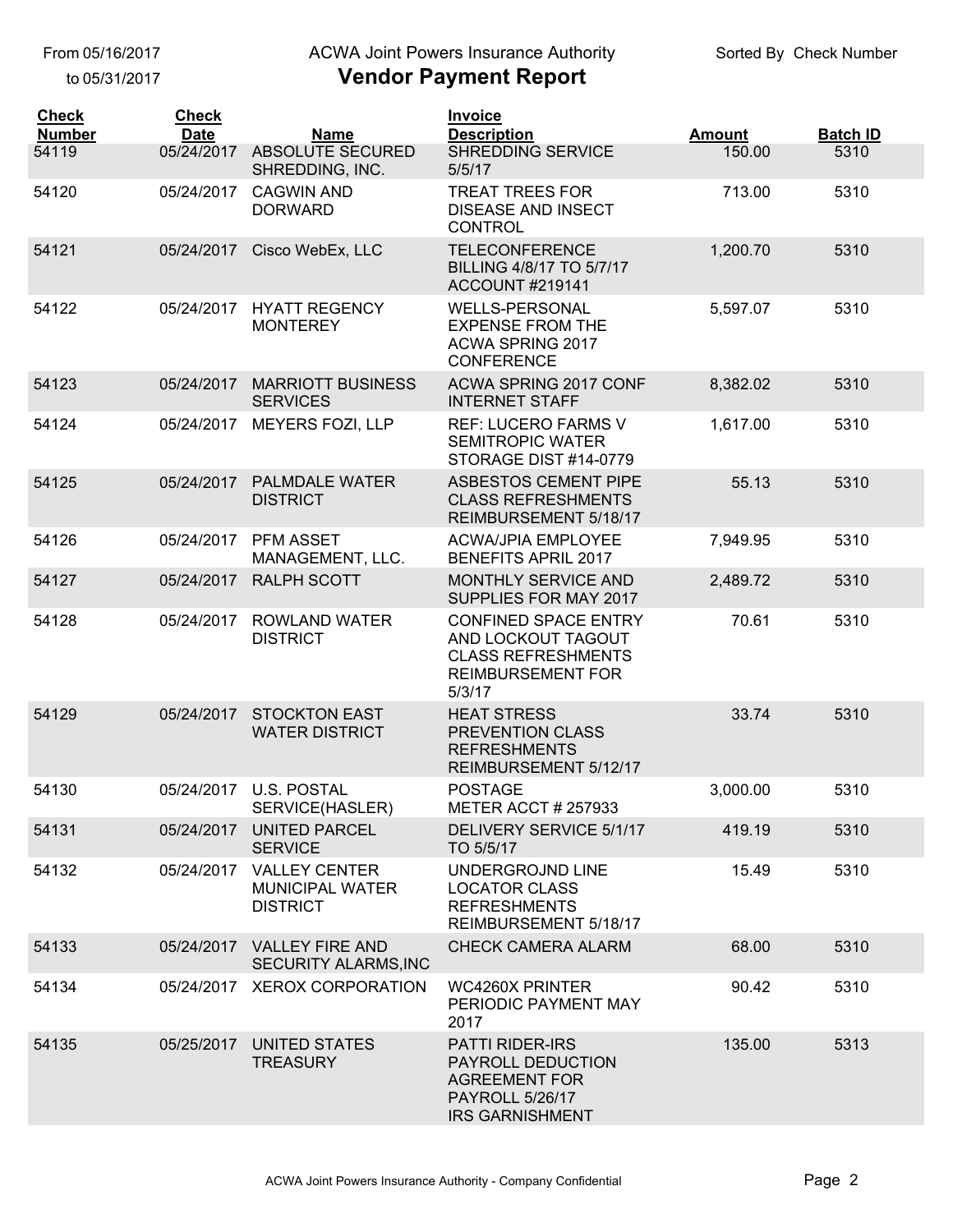to 05/31/2017

## ACWA Joint Powers Insurance Authority

| <b>Check</b><br><b>Number</b> | <b>Check</b><br><b>Date</b> | <b>Name</b>                                               | <b>Invoice</b><br><b>Description</b>                                                       | <b>Amount</b> | <b>Batch ID</b> |
|-------------------------------|-----------------------------|-----------------------------------------------------------|--------------------------------------------------------------------------------------------|---------------|-----------------|
| 54136                         | 05/31/2017                  | ALHAMBRA AND SIERRA COFFEE SUPPLIES AND<br><b>SPRINGS</b> | <b>RENTAL</b>                                                                              | 109.33        | 5336            |
| 54137                         | 05/31/2017                  | <b>CENTRAL COAST</b><br><b>WATER AUTHORITY</b>            | 2017-18 2ND LAYER<br><b>EXCESS CRIME FIDELITY</b><br>AND DEPOSIT REVISED<br><b>INVOICE</b> | 69.00         | 5336            |
| 54138                         | 05/31/2017                  | <b>LEADERSHIP</b><br><b>DEVELOPMENT</b><br>NETWORK, LLC.  | <b>SESSION FOUR OF</b><br><b>LEADERSHIP DEV PROG</b><br><b>FOR MANAGERS</b>                | 1,342.00      | 5336            |
| 54139                         | 05/31/2017                  | <b>PALMDALE WATER</b><br><b>DISTRICT</b>                  | <b>SMALL CLAIM ADMIN</b><br><b>FEES</b><br><b>CLAIM #17-0705 AND</b><br>17-0706            | 200.00        | 5336            |
| 54140                         | 05/31/2017                  | <b>SAN LUIS &amp; DELTA</b><br><b>MENDOTA WA AND</b>      | 2017-18 2ND LAYER<br><b>EXCESS CRIME FIDELITY</b><br>AND DEPOSIT REVISED<br><b>INVOICE</b> | 7.00          | 5337            |
| 54140                         | 05/31/2017                  | <b>SAN LUIS &amp; DELTA</b><br><b>MENDOTA WA AND</b>      | 2017-18 2ND LAYER<br><b>EXCESS CRIME FIDELITY</b><br>AND DEPOSIT REVISED<br><b>INVOICE</b> | 7.00          | 5336            |
| 54141                         | 05/31/2017                  | SECRETARY OF STATE                                        | <b>JPIA QUARTERLY FILING</b><br><b>FEE</b>                                                 | 1.00          | 5336            |
| 54142                         | 05/31/2017                  | <b>UNITED PARCEL</b><br><b>SERVICE</b>                    | <b>DELIVERY SERVICE</b><br>5/15/17 TO 5/19/17                                              | 102.53        | 5336            |
| 54143                         | 05/31/2017                  | <b>VALLECITOS WATER</b><br><b>DISTRICT</b>                | <b>FALL PROTECTION CLASS</b><br>5/25/17 REFRESHMENTS<br><b>REIMBURSEMENT</b>               | 49.54         | 5336            |
| 54144                         | 05/31/2017                  | <b>XEROX CORPORATION</b>                                  | D110CP D110<br><b>COPIER/PRINTR BASE</b><br><b>CHARGE AND METER</b><br>USAGE MAY 2017      | 3,214.66      | 5336            |
| ACH: 0003701                  | 05/17/2017                  | <b>RICHARD SCOTT</b><br><b>WOOD</b>                       | <b>Wood Scott</b>                                                                          | 895.61        | 5296            |
| ACH: 0003702                  |                             | 05/17/2017 PATRICIA SLAVEN-IRVIN Slaven Patricia          |                                                                                            | 72.79         | 5296            |
| ACH: 0003703                  | 05/17/2017                  | <b>ROBIN FLINT</b>                                        | <b>Flint Robin</b>                                                                         | 205.53        | 5296            |
| ACH: 0003704                  | 05/17/2017                  | <b>KEITH FORBES</b>                                       | <b>TRAINING MEALS/MISC</b><br>5/5/17                                                       | 541.91        | 5296            |
| ACH: 0003705                  | 05/17/2017                  | <b>ERIK KOWALEWSKI</b>                                    | <b>CAJPA WORKSHOP</b><br><b>TRAVEL 4/26/17</b>                                             | 115.63        | 5296            |
| ACH: 0003706                  |                             | 05/17/2017 PETER KUCHINSKY II                             | <b>TRAINING MEALS/MISC</b><br>5/3/17                                                       | 153.91        | 5296            |
| ACH: 0003707                  | 05/17/2017                  | MELODY A.<br>HENRIQUES-McDONALD                           | ACWA SPRING 2017 CONF<br><b>MEALS/MISC</b>                                                 | 4,153.45      | 5296            |
| ACH: 0003708                  | 05/17/2017                  | <b>DIANNA SUTTON</b>                                      | ACWA SPRING 2017 CONF<br><b>MEALS/MISC</b>                                                 | 230.98        | 5296            |
| ACH: 0003709                  | 05/17/2017                  | <b>CHARLES P.</b><br>WAGENSELLER                          | STAFF MEALS 5/2-4/17                                                                       | 56.09         | 5296            |
| ACH: 0003710                  | 05/17/2017                  | <b>BOBBETTE WELLS</b>                                     | PERSONAL EXPENSES<br>FROM CONFERENCE                                                       | 173.04        | 5296            |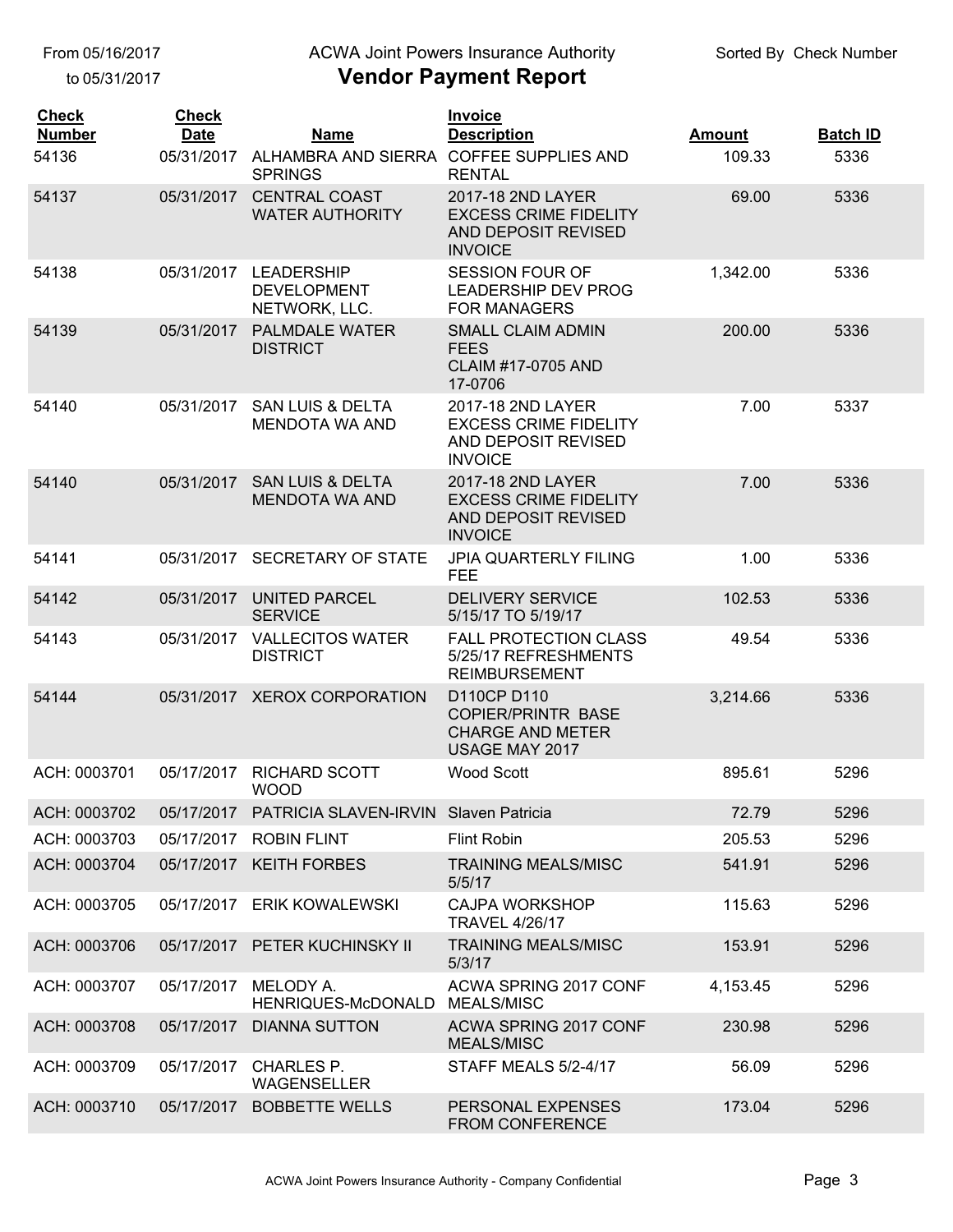to 05/31/2017

## ACWA Joint Powers Insurance Authority

| <b>Check</b>                  | <b>Check</b>              |                                            | <b>Invoice</b>                                                                           |                        |                         |
|-------------------------------|---------------------------|--------------------------------------------|------------------------------------------------------------------------------------------|------------------------|-------------------------|
| <b>Number</b><br>ACH: 0003711 | <b>Date</b><br>05/17/2017 | <b>Name</b><br><b>CECILIA M. WUCHTER</b>   | <b>Description</b><br><b>CELL PHONE</b><br><b>REIMBURSEMENT FOR</b><br><b>APRIL 2017</b> | <b>Amount</b><br>50.00 | <b>Batch ID</b><br>5296 |
| ACH: 0003712                  | 05/19/2017                | <b>BANK CARD CENTER</b>                    | <b>VISA CARD PAYMENT</b><br><b>FOR STATEMENT</b><br>CLOSING APRIL 28,2017                | 35,138.19              | 5302                    |
| ACH: 0003713                  | 05/24/2017                | <b>CAROL BARAKE</b>                        | SPRING 2017 ACWA<br><b>MEALS/MISC 5/7-9/17</b>                                           | 361.23                 | 5317                    |
| ACH: 0003714                  | 05/24/2017                | <b>CHIMENE CAMACHO</b>                     | <b>EXCO/STAFF DINNER</b><br>REIMBURSEMENT-GUEST                                          | 217.66                 | 5317                    |
| ACH: 0003715                  | 05/24/2017                | <b>ROBIN FLINT</b>                         | <b>MEMBER TRAINING</b><br><b>TRAVEL 5/2/17</b>                                           | 207.58                 | 5317                    |
| ACH: 0003716                  | 05/24/2017                | EDWARD G. GLADBACH                         | ACWA SPRING 2017 CONF<br>LODGING 5/7-11/17                                               | 3,328.77               | 5317                    |
| ACH: 0003717                  | 05/24/2017                | ROBERT GREENFIELD                          | <b>MEMBER TRAINING</b><br><b>TRAVEL 4/25/17</b>                                          | 23.11                  | 5317                    |
| ACH: 0003718                  | 05/24/2017                | <b>BEN HAYDEN</b>                          | <b>BSWIFT CONFERENCE</b><br><b>MEALS/MISC 5/2-8/17</b>                                   | 551.71                 | 5317                    |
| ACH: 0003719                  | 05/24/2017                | PETER KORFHAGE                             | STAFF TRAVEL 5/17/17                                                                     | 17.76                  | 5317                    |
| ACH: 0003720                  | 05/24/2017                | PETER KUCHINSKY II                         | <b>POSTAGE</b>                                                                           | 3.50                   | 5317                    |
| ACH: 0003721                  | 05/24/2017                | <b>CHRIS MIZUNO</b>                        | <b>STAFF TRAVEL</b><br>5/3,5/8-9/17                                                      | 10.06                  | 5317                    |
| ACH: 0003722                  | 05/24/2017                | LEE S. PATTON                              | <b>MEMBER TRAINIG</b><br><b>TRAVEL 4/25/17</b>                                           | 133.75                 | 5317                    |
| ACH: 0003723                  | 05/24/2017                | <b>SYLVIA ROBINSON</b>                     | ACWA SPRING 2017 CONF<br>PERSONAL EXPENSE<br><b>EXCO/STAFF</b><br>DINNER-WELLS           | 4,183.51               | 5317                    |
| ACH: 0003724                  | 05/24/2017                | <b>JOHN BRUCE RUPP</b>                     | <b>JOHN BRUCE</b><br>RUPP-ACWA SPRING 2017<br><b>CONF PER DIEM</b>                       | 3,682.36               | 5317                    |
| ACH: 0003725                  | 05/24/2017                | <b>WALTER A SELLS</b>                      | PERSONAL EXPENSE<br>5/16/17                                                              | 130.85                 | 5317                    |
| ACH: 0003726                  | 05/24/2017                | <b>PATRICIA SLAVEN-IRVIN</b>               | STAFF TRAVEL 4/21/17                                                                     | 130.96                 | 5317                    |
| ACH: 0003727                  | 05/24/2017                | <b>DIANNA SUTTON</b>                       | <b>VISION</b><br>REIMBURSEMENT-KENNY                                                     | 275.00                 | 5317                    |
| ACH: 0003728                  | 05/24/2017                | <b>DAVID HODGIN -</b><br><b>PATHFINDER</b> | ACWA SPRING 2017 CONF<br><b>MEALS/MISC</b>                                               | 1,794.19               | 5317                    |
| ACH: 0003729                  | 05/24/2017                | <b>BOBBETTE WELLS</b>                      | <b>VISION CARE</b><br>REIMBURSEMENT-BOBBE<br><b>TTE</b>                                  | 125.00                 | 5317                    |
| ACH: 0003730                  | 05/24/2017                | <b>RICHARD SCOTT</b><br><b>WOOD</b>        | RAS TRAVEL 5/8/17                                                                        | 210.26                 | 5317                    |
| ACH: 0003731                  | 05/24/2017                | <b>CECILIA M. WUCHTER</b>                  | <b>CAJPA LITL PROGRAM</b><br><b>TRAVEL 5/16/17</b>                                       | 17.23                  | 5317                    |
| ACH: 0003732                  | 05/25/2017                | <b>LINCOLN FINANCIAL</b><br><b>GROUP</b>   | LINCOLN 457<br><b>CONTRIBUTIONS FOR</b><br>STAFF PAYROLL 5/26/17                         | 2,221.07               | 5321                    |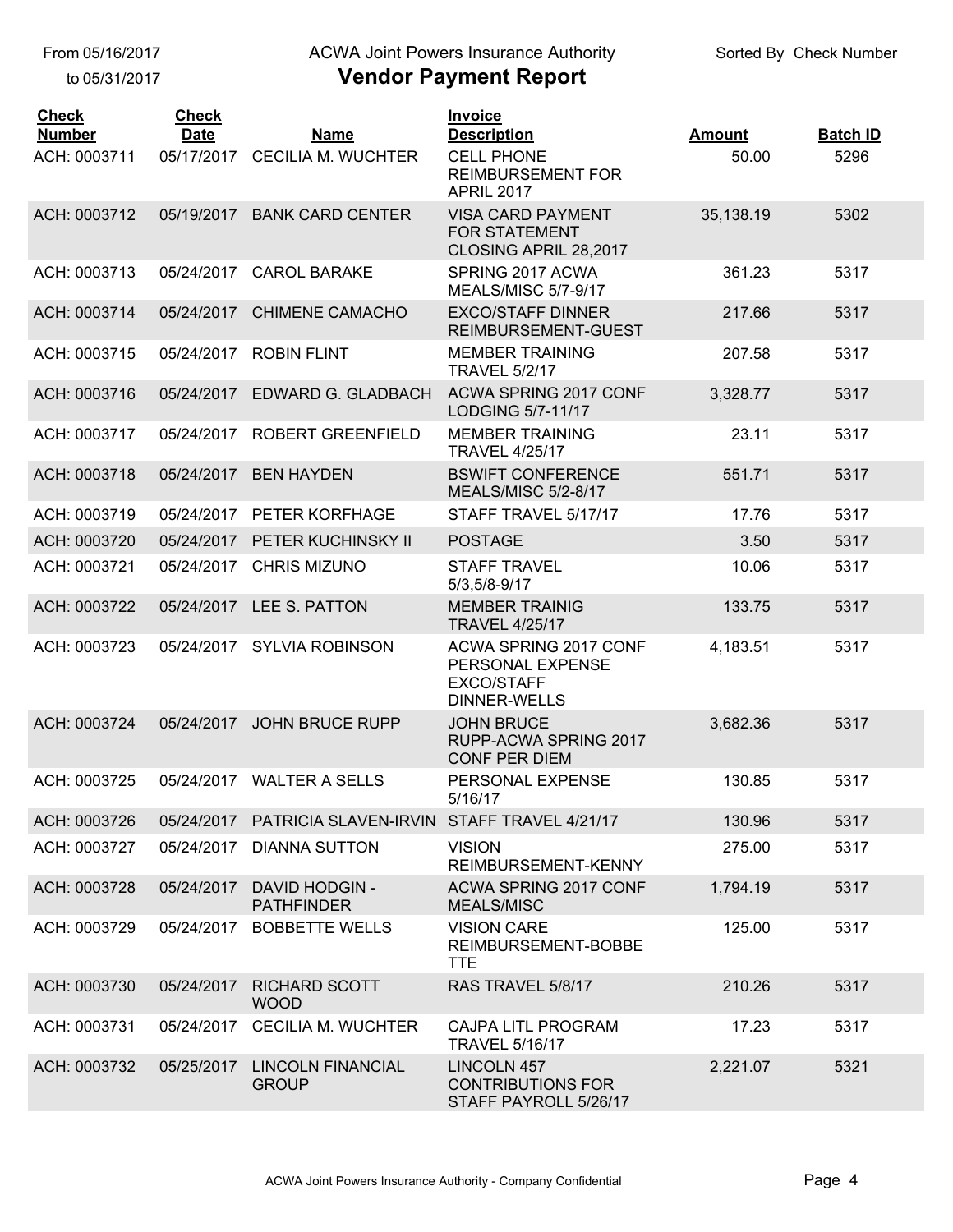to 05/31/2017

# ACWA Joint Powers Insurance Authority

| <b>Check</b><br><b>Number</b><br>ACH: 0003733 | <b>Check</b><br><b>Date</b><br>05/25/2017 | <b>Name</b><br><b>EMPLOYMENT</b><br><b>DEVELOPMENT</b><br><b>DEPARTMENT</b> | <b>Invoice</b><br><b>Description</b><br><b>STATE PAYROLL TAXES</b><br>FOR STAFF PAYROLL<br>5/26/17                       | <b>Amount</b><br>6,789.43 | <b>Batch ID</b><br>5322 |
|-----------------------------------------------|-------------------------------------------|-----------------------------------------------------------------------------|--------------------------------------------------------------------------------------------------------------------------|---------------------------|-------------------------|
| ACH: 0003734                                  | 05/25/2017                                | <b>INTERNAL REVENUE</b><br><b>SERVICE</b>                                   | <b>FEDERAL PAYROLL</b><br><b>TAXES FOR STAFF</b><br><b>PAYROLL 5/26/17</b>                                               | 24,868.64                 | 5323                    |
| ACH: 0003735                                  | 05/25/2017                                | <b>Payroll Clearing Account</b>                                             | STAFF PAYROLL 5/26/17                                                                                                    | 116,960.25                | 5324                    |
| ACH: 0003736                                  | 05/25/2017                                | <b>HEALTH EQUITY</b>                                                        | <b>STAFF HSA</b><br><b>CONTRIBUTIONS FOR</b><br>5/26/17 PAYROLL                                                          | 3,466.18                  | 5325                    |
| ACH: 0003737                                  | 05/24/2017                                | <b>AMERICAN FUNDS</b><br><b>GROUP</b>                                       | <b>STAFF ROTH IRA</b><br><b>CONTRIBUTIONS FOR</b><br>5/26/17 PAYROLL                                                     | 461.50                    | 5326                    |
| ACH: 0003738                                  | 05/26/2017                                | <b>ALLIANT INSURANCE</b><br><b>SERVICES INC</b>                             | MAY 2017 BENEFITS<br><b>CONSULTING FEE</b>                                                                               | 5,000.00                  | 5327                    |
| ACH: 0003739                                  | 05/26/2017                                | <b>PUBLIC EMPLOYEES</b><br><b>RETIREMENT SYSTEM</b>                         | STAFF <sub>457</sub><br><b>CONTRIBUTIONS FOR</b><br>5/26/17 PAYROLL                                                      | 7,686.08                  | 5328                    |
| ACH: 0003740                                  | 05/26/2017                                | <b>PUBLIC EMPLOYEES</b><br><b>RETIREMENT SYSTEM</b>                         | <b>EMPLOYER</b><br><b>CONTRIBUTIONS PEPRA</b><br>FOR 5/26/17 PAYROLL                                                     | 26,881.89                 | 5329                    |
| ACH: 0003741                                  | 05/30/2017                                | bswift                                                                      | <b>ONLINE SERVICE FEES</b><br><b>FOR MAY 2017</b>                                                                        | 30,509.69                 | 5338                    |
| ACH: 0003742                                  | 05/30/2017                                | <b>ACCESS</b>                                                               | EB OFFSITE STORAGE<br><b>APRIL 2017</b>                                                                                  | 112.93                    | 5339                    |
| ACH: 0003743                                  | 05/30/2017                                | <b>AON RISK INSURANCE</b><br><b>SERVICES WEST</b>                           | POLICY# ACWA MAY 17<br>BB 5/1/17 TO 5/1/18<br><b>NEW MISCELLANEOUS</b><br><b>SURETY BONDS</b>                            | 100.00                    | 5340                    |
| ACH: 0003744                                  | 05/30/2017                                | AON RISK INSURANCE<br><b>SERVICES WEST</b>                                  | POLICY #72 SBA IB6280<br>SC ACWA 10/18/16 TO<br>10/18/17<br><b>ENDORSEMENT</b><br><b>COMMERCIAL PKG</b><br><b>POLICY</b> | 440.30                    | 5341                    |
| ACH: 0003745                                  | 05/30/2017                                | AON RISK INSURANCE<br><b>SERVICES WEST</b>                                  | POLICY# CCP00665504<br><b>SAN LUIS DELTA</b><br>MENDOTA WA 4/1/17 TO<br>4/1/18<br>RENWAL CRIME EXCESS                    | 1,409.00                  | 5342                    |
| ACH: 0003746                                  | 05/30/2017                                | AON RISK INSURANCE<br><b>SERVICES WEST</b>                                  | POLICY# CCP006837803<br><b>CENTRAL COAST WA</b><br>4/1/17 TO 4/1/18<br><b>RENEWAL CRIME EXCESS</b>                       | 2,235.00                  | 5343                    |
| ACH: 0003747                                  | 05/30/2017                                | AON RISK INSURANCE<br><b>SERVICES WEST</b>                                  | POLICY# 83FA023032017<br>ORANGE CO WD 4/1/17<br>TO 4/1/18<br><b>RENEWAL CRIME EXCESS</b>                                 | 5,295.00                  | 5344                    |
| EBC: 0001509                                  |                                           | 05/16/2017 ANTHEM BLUE CROSS<br>OF CALIFORNIA                               | <b>EB CLAIM PAYMENTS</b><br>CK#621157-CK#621286                                                                          | 17,712.91                 | 5292                    |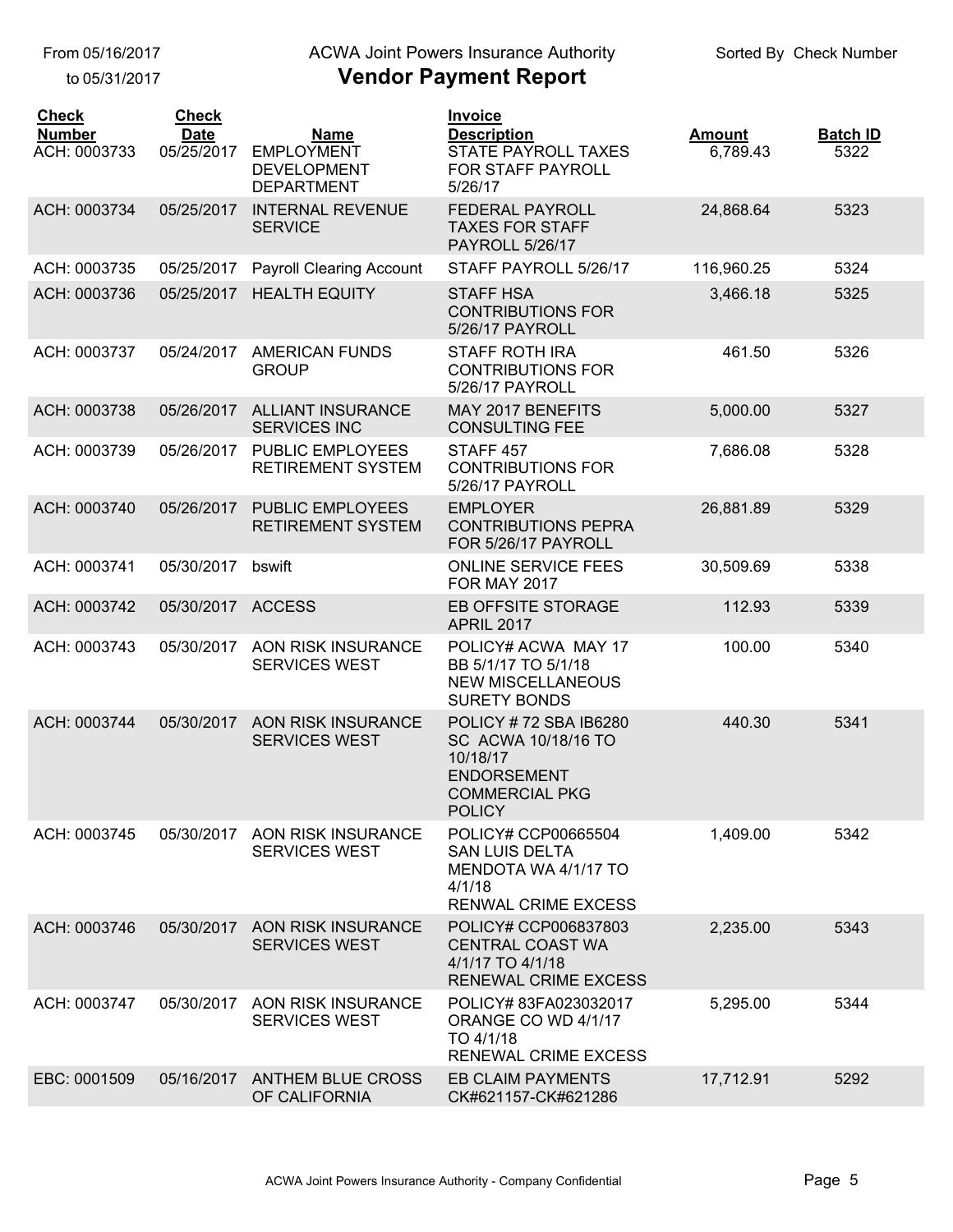to 05/31/2017

## ACWA Joint Powers Insurance Authority

| <b>Check</b><br><b>Number</b> | <b>Check</b><br><b>Date</b> | <b>Name</b>                                     | Invoice<br><b>Description</b>                                          | <b>Amount</b> | <b>Batch ID</b> |
|-------------------------------|-----------------------------|-------------------------------------------------|------------------------------------------------------------------------|---------------|-----------------|
| EBC: 0001510                  | 05/16/2017                  | ANTHEM BLUE CROSS<br>OF CALIFORNIA              | <b>EB ELECTRONIC CLAIM</b><br><b>PAYMENTS</b><br>EG28618772-EG28618948 | 124,017.42    | 5293            |
| EBC: 0001511                  | 05/17/2017                  | <b>DELTA DENTAL</b><br><b>INSURANCE COMPANY</b> | EB CLAIM PAYMENTS<br>MAY 5 TO MAY 11,2017                              | 186,273.85    | 5295            |
| EBC: 0001512                  | 05/18/2017                  | <b>ANTHEM BLUE CROSS</b><br>OF CALIFORNIA       | RX/OUT OF AREA CLAIMS<br>FOR MAY 8 TO MAY<br>14,2017                   | 544,970.51    | 5297            |
| EBC: 0001513                  | 05/17/2017                  | <b>ANTHEM BLUE CROSS</b><br>OF CALIFORNIA       | <b>EB CLAIM PAYMENTS</b><br>CK#621287-CK#621442                        | 36,466.62     | 5298            |
| EBC: 0001514                  | 05/17/2017                  | <b>ANTHEM BLUE CROSS</b><br>OF CALIFORNIA       | EB ELECTRONIC CLAIM<br><b>PAYMENTS</b><br>EG28632542-EG28632758        | 179,683.74    | 5299            |
| EBC: 0001515                  | 05/18/2017                  | <b>ANTHEM BLUE CROSS</b><br>OF CALIFORNIA       | <b>EB CLAIM PAYMENTS</b><br>CK#621443-CK#621574                        | 24,285.53     | 5300            |
| EBC: 0001516                  | 05/18/2017                  | <b>ANTHEM BLUE CROSS</b><br>OF CALIFORNIA       | EB ELECTRONIC CLAIM<br><b>PAYMENTS</b><br>EG28648259-EG28648433        | 113,440.27    | 5301            |
| EBC: 0001517                  | 05/19/2017                  | <b>ANTHEM BLUE CROSS</b><br>OF CALIFORNIA       | <b>EB CLAIM PAYMENTS</b><br>CK#621575-CK/3621716                       | 60,395.78     | 5303            |
| EBC: 0001518                  | 05/19/2017                  | <b>ANTHEM BLUE CROSS</b><br>OF CALIFORNIA       | EB ELECTRONIC CLAIM<br><b>PAYMENTS</b><br>EG28663888-EG28664096        | 232, 181.45   | 5304            |
| EBC: 0001519                  | 05/20/2017                  | <b>ANTHEM BLUE CROSS</b><br>OF CALIFORNIA       | <b>EB CLAIM PAYMENTS</b><br>CK#621717-CK#621750                        | 50,388.34     | 5305            |
| EBC: 0001520                  | 05/20/2017                  | ANTHEM BLUE CROSS<br>OF CALIFORNIA              | EB ELECTRONIC CLAIM<br><b>PAYMENTS</b><br>EG28676766-EG28676839        | 29,360.52     | 5306            |
| EBC: 0001522                  | 05/22/2017                  | <b>ANTHEM BLUE CROSS</b><br>OF CALIFORNIA       | <b>EB CLAIM PAYMENTS</b><br>CK#621751-CK#621882                        | 21,321.43     | 5308            |
| EBC: 0001523                  | 05/22/2017                  | <b>ANTHEM BLUE CROSS</b><br>OF CALIFORNIA       | EB ELECTRONIC CLAIM<br><b>PAYMENTS</b><br>EG28692174-EG28692340        | 93,006.95     | 5309            |
| EBC: 0001524                  |                             | 05/23/2017 ANTHEM BLUE CROSS<br>OF CALIFORNIA   | <b>EB CLAIM PAYMENTS</b><br>CK#621883-CK#622015                        | 56,064.47     | 5311            |
| EBC: 0001525                  | 05/23/2017                  | <b>ANTHEM BLUE CROSS</b><br>OF CALIFORNIA       | EB ELECTRONIC CLAIM<br><b>PAYMENTS</b><br>EG28704083-EG28704259        | 170,548.53    | 5312            |
| EBC: 0001526                  | 05/24/2017                  | <b>ANTHEM BLUE CROSS</b><br>OF CALIFORNIA       | EB CLAIM PAYMENTS<br>CK#622016-CK#622142                               | 24,681.93     | 5314            |
| EBC: 0001527                  | 05/24/2017                  | <b>ANTHEM BLUE CROSS</b><br>OF CALIFORNIA       | EB ELECTRONIC CLAIM<br><b>PAYMENTS</b><br>EG28718409-EG28718600        | 187,413.48    | 5315            |
| EBC: 0001528                  | 05/24/2017                  | <b>DELTA DENTAL</b><br><b>INSURANCE COMPANY</b> | DELTA DENTAL EB CLAIM<br>PAYMENTS MAY 12 TO<br>MAY 18,2017             | 194,317.73    | 5316            |
| EBC: 0001529                  | 05/25/2017                  | <b>ANTHEM BLUE CROSS</b><br>OF CALIFORNIA       | RX/OUT OF AREA CLAIMS<br>FOR MAY 15 TO MAY<br>21,2017                  | 437,775.84    | 5318            |
| EBC: 0001530                  | 05/25/2017                  | <b>ANTHEM BLUE CROSS</b><br>OF CALIFORNIA       | <b>EB CLAIM PAYMENTS</b><br>CK#622143-CK#622279                        | 144,341.22    | 5319            |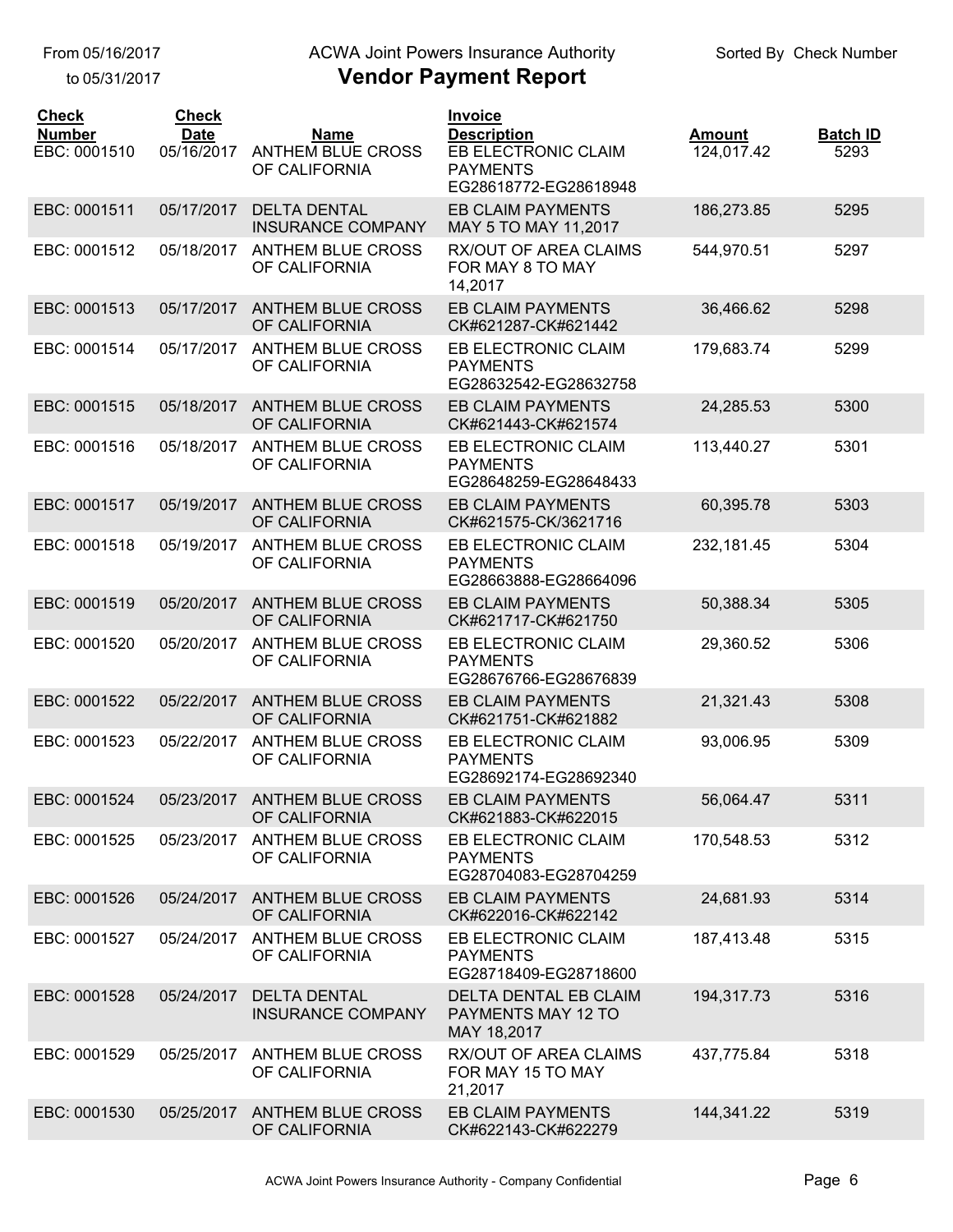to 05/31/2017

# ACWA Joint Powers Insurance Authority

## **Vendor Payment Report**

| <b>Check</b>  | <b>Check</b> |                                           | <b>Invoice</b>                                                         |               |                 |
|---------------|--------------|-------------------------------------------|------------------------------------------------------------------------|---------------|-----------------|
| <b>Number</b> | <b>Date</b>  | <b>Name</b>                               | <b>Description</b>                                                     | <b>Amount</b> | <b>Batch ID</b> |
| EBC: 0001531  | 05/25/2017   | <b>ANTHEM BLUE CROSS</b><br>OF CALIFORNIA | <b>EB ELECTRONIC CLAIM</b><br><b>PAYMENTS</b><br>EG28734266-EG28734465 | 121,501.63    | 5320            |
| EBC: 0001532  | 05/26/2017   | <b>ANTHEM BLUE CROSS</b><br>OF CALIFORNIA | <b>EB CLAIM PAYMENTS</b><br>CK#622280-CK#622465                        | 126,001.56    | 5330            |
| EBC: 0001533  | 05/26/2017   | <b>ANTHEM BLUE CROSS</b><br>OF CALIFORNIA | EB ELECTRONIC CLAIM<br><b>PAYMENTS</b><br>EG28749421-EG28749623        | 115.937.85    | 5331            |
| EBC: 0001534  | 05/27/2017   | <b>ANTHEM BLUE CROSS</b><br>OF CALIFORNIA | <b>EB CLAIM PAYMENTS</b><br>CK#622466-CK#622529                        | 12,714.45     | 5332            |
| EBC: 0001535  | 05/27/2017   | <b>ANTHEM BLUE CROSS</b><br>OF CALIFORNIA | EB ELECTRONIC CLAIM<br><b>PAYMENTS</b><br>EG28762503-EG28762589        | 12,198.04     | 5333            |
| EBC: 0001536  | 05/29/2017   | <b>ANTHEM BLUE CROSS</b><br>OF CALIFORNIA | <b>EB CLAIM PAYMENTS</b><br>CK#622530-CK#622647                        | 61,270.91     | 5334            |
| EBC: 0001537  | 05/29/2017   | <b>ANTHEM BLUE CROSS</b><br>OF CALIFORNIA | EB ELECTRONIC CLAIM<br><b>PAYMENTS</b><br>EG28775690-EG28775801        | 96,943.22     | 5335            |
| EBC: 0001538  | 05/30/2017   | <b>ANTHEM BLUE CROSS</b><br>OF CALIFORNIA | <b>EB CLAIM PAYMENTS</b><br>CK#622648-CK#622739                        | 24,717.41     | 5345            |
| EBC: 0001539  | 05/30/2017   | <b>ANTHEM BLUE CROSS</b><br>OF CALIFORNIA | EB ELECTRONIC CLAIM<br><b>PAYMENTS</b><br>EG28786030-EG28786218        | 79,863.69     | 5346            |
|               |              |                                           | <b>Total</b>                                                           | 4,057,630.70  |                 |

Liability, Property, & Work Comp Claims Payments for this period: \$444,970.60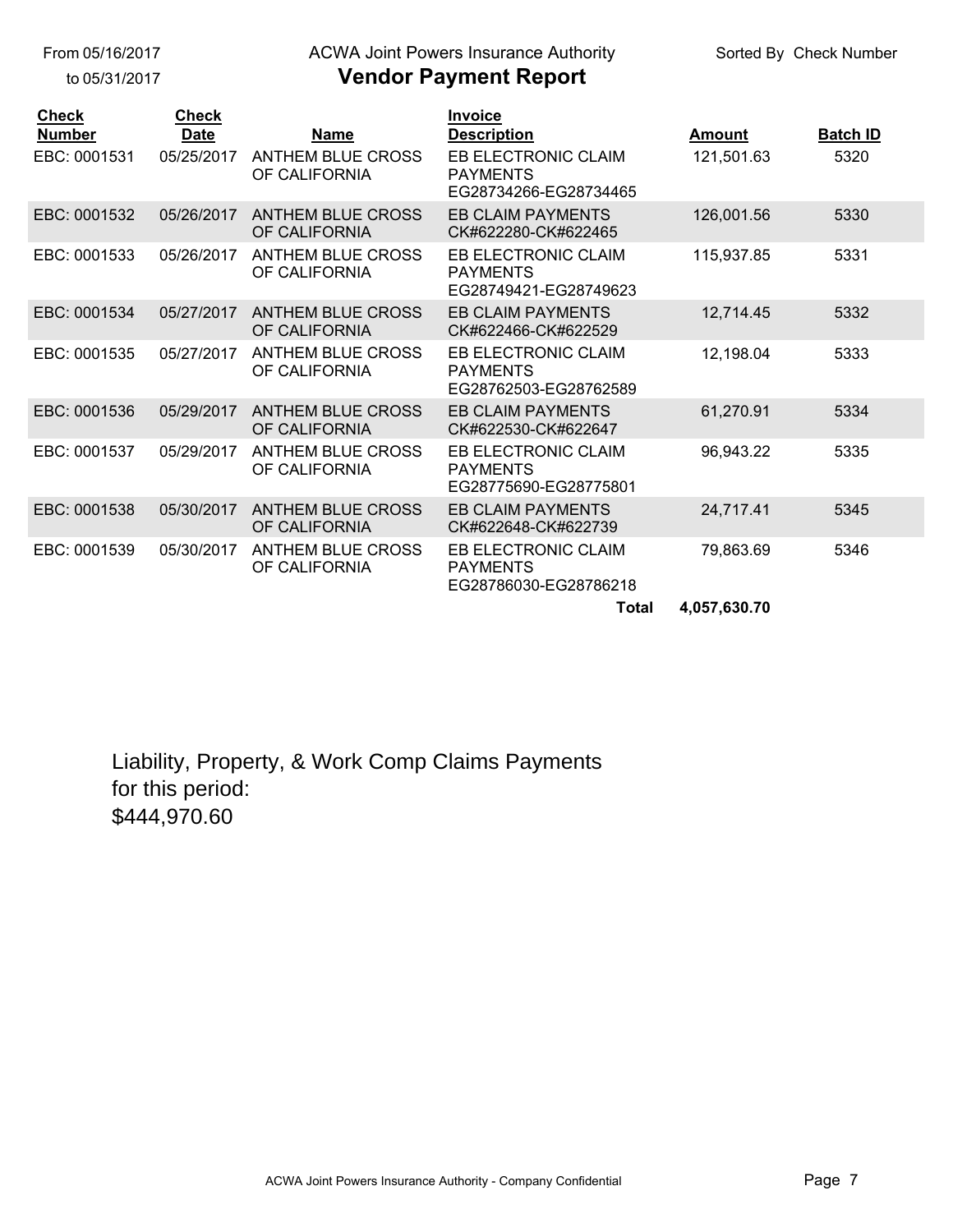From 06/01/2017

to 06/15/2017

#### ACWA Joint Powers Insurance Authority

| <b>Check</b><br><b>Number</b> | <b>Check</b><br><b>Date</b> | <b>Name</b>                                                   | <b>Invoice</b><br><b>Description</b>                                                     | <b>Amount</b> | <b>Batch ID</b> |
|-------------------------------|-----------------------------|---------------------------------------------------------------|------------------------------------------------------------------------------------------|---------------|-----------------|
| 54145                         | 06/07/2017                  | <b>KAREN THESING</b>                                          | PERSONAL EXPENSE                                                                         | 453.61        | 5360            |
| 54146                         | 06/07/2017                  | <b>MELODY A TUCKER</b>                                        | <b>STAFF APPRECIATION</b><br><b>LUNCH SUPPLIES</b>                                       | 8.69          | 5360            |
| 54147                         | 06/07/2017                  | <b>SAN LUIS AND</b><br>DELTA-MENDOTA                          | 2017-18 COVERAGE YEAR<br>2ND LAYER EXCESS<br><b>CRIME-REVISED INVOICE</b>                | 7.00          | 5360            |
| 54148                         | 06/07/2017                  | <b>BURKETTS OFFICE</b><br>SUPPLIES, INC.                      | <b>OFFICE SUPPLIES</b>                                                                   | 1,781.09      | 5360            |
| 54149                         | 06/07/2017                  | <b>CAGWIN AND</b><br><b>DORWARD</b>                           | <b>LANDSCAPE SERVICES</b><br>5/7/17                                                      | 180.54        | 5360            |
| 54150                         | 06/07/2017                  | DENISE J.<br>DURAN-HANRATTY                                   | <b>LETTERHEAD AND</b><br><b>CHECKS</b>                                                   | 1,250.83      | 5360            |
| 54151                         | 06/07/2017                  | <b>CREATIVE PLANT</b><br><b>DESIGNS</b>                       | <b>MONTHLY MAINTENANCE</b><br><b>FEE</b>                                                 | 160.00        | 5360            |
| 54152                         | 06/07/2017                  | <b>ELSINORE VALLEY</b><br>MUNICIPAL WATER<br><b>DISTRICT</b>  | <b>SMALL CLAIM ADMIN</b><br><b>FEES</b><br>CLAIMS #17-0707, 17-0708,<br>17-0709, 17-0710 | 700.00        | 5360            |
| 54153                         | 06/07/2017                  | FIRST ALARM SECURITY PATROL SERVICES FOR<br><b>AND PATROL</b> | <b>JUNE 2017</b>                                                                         | 37.79         | 5360            |
| 54154                         | 06/07/2017                  | <b>HYATT REGENCY</b><br><b>MONTEREY</b>                       | <b>ACWA CONF SPRING 2017</b><br>SEMINARS 5/9/17<br><b>MEALS/MISC</b>                     | 37,478.59     | 5360            |
| 54155                         | 06/07/2017                  | IES                                                           | SERVICE CALL<br>#170428-0024 COMFORT<br>BALANCE 5/13/17<br><b>CUSTOMER #201014</b>       | 415.00        | 5360            |
| 54156                         |                             | 06/07/2017 ISO SERVICES, INC.                                 | UF CLAIMS MONO-LINE                                                                      | 247.25        | 5360            |
| 54157                         | 06/07/2017                  | LEVEL 3<br>COMMUNICATIONS, LLC                                | <b>CONFERENCE CALLS</b><br>4/26/17 TO 5/22/17<br>ACCOUNT #0205195816                     | 14.68         | 5360            |
| 54158                         | 06/07/2017                  | STANDARD INSURANCE<br><b>COMPANY 1</b>                        | <b>SHORT TERM DISABILITY</b><br><b>JUNE 2017</b>                                         | 3,232.63      | 5360            |
| 54159                         |                             | 06/07/2017 TOTALFUNDS BY<br><b>HASLER</b>                     | <b>POSTAGE</b><br>ACCT# 7900 0110 0257<br>9335                                           | 1,000.00      | 5360            |
| 54160                         | 06/07/2017                  | UNITED STATES<br><b>TREASURY</b>                              | PATTI RIDER-PAYROLL<br>DEDUCTION FOR 6/9/17<br><b>REGARDING IRS</b><br><b>AGREEMENT</b>  | 135.00        | 5360            |
| 54161                         |                             | 06/07/2017 UNITED PARCEL<br><b>SERVICE</b>                    | <b>DELIVERY SERVICE</b><br>5/22/17 TO 5/26/17                                            | 169.79        | 5360            |
| 54162                         | 06/07/2017                  | <b>VALLEY FIRE AND</b><br>SECURITY ALARMS, INC                | <b>SECURITY AND FIRE</b><br>SPRINKLER MONITORING<br><b>JUNE 2017</b>                     | 70.00         | 5360            |
| 54163                         | 06/14/2017                  | <b>JENNIFER LYNN</b><br><b>NOGOSEK</b>                        | <b>CELL PHONE</b><br><b>REIMBURSEMENT 5/4 TO</b><br>6/3/17                               | 271.00        | 5394            |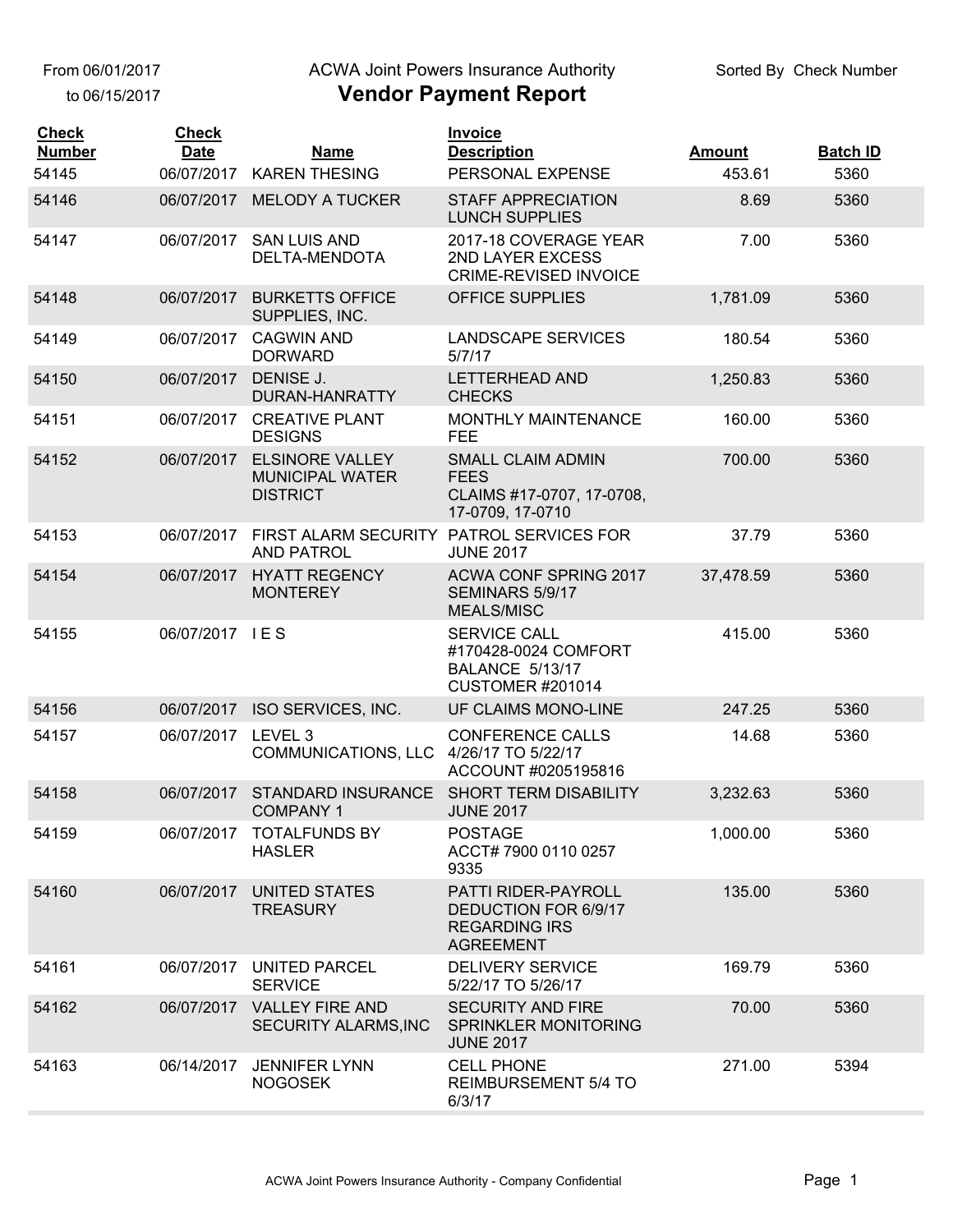## ACWA Joint Powers Insurance Authority

|  | <b>Vendor Payment Report</b> |  |
|--|------------------------------|--|
|--|------------------------------|--|

| <b>Check</b>           | <b>Check</b><br><b>Date</b> |                                                              | Invoice                                                                                |                         |                         |
|------------------------|-----------------------------|--------------------------------------------------------------|----------------------------------------------------------------------------------------|-------------------------|-------------------------|
| <b>Number</b><br>54164 | 06/14/2017                  | <b>Name</b><br><b>THOMAS A. CUQUET</b>                       | <b>Description</b><br>EXCO MEETING 5/31/17<br><b>PER DIEM</b>                          | <b>Amount</b><br>283.39 | <b>Batch ID</b><br>5394 |
| 54165                  | 06/14/2017                  | <b>RONALD KILBURG</b>                                        | RM COMMITTEE MEETING<br><b>MEALS/MISC 5/7-8/17</b>                                     | 689.37                  | 5394                    |
| 54166                  |                             | 06/14/2017 ACWA/JPIA                                         | <b>ACWA EAP INS PREMIUM</b><br><b>JULY 2017</b>                                        | 95,299.37               | 5394                    |
| 54167                  | 06/14/2017                  | <b>ACWA/JPIA EMPLOYEE</b><br><b>FUND</b>                     | 2ND QTR BIRTHDAYS AND<br><b>50 THANK YOUS</b>                                          | 136.00                  | 5394                    |
| 54168                  | 06/14/2017                  | <b>CLARK PEST CONTROL</b>                                    | PEST CONTROL SERVICE<br>6/8/17                                                         | 78.00                   | 5394                    |
| 54169                  | 06/14/2017                  | <b>CONCUR</b><br><b>TECHNOLOGIES INC</b>                     | BASE:<br>EXPENSE-STANDARD<br><b>JUNE 2017</b>                                          | 300.00                  | 5394                    |
| 54170                  |                             | 06/14/2017 HELIX WATER DISTRICT                              | <b>SMALL CLAIM ADMIN</b><br><b>FEES FOR CLAIMS</b><br>#17-0741, 17-0742, 17-0743       | 300.00                  | 5394                    |
| 54171                  | 06/14/2017                  | <b>INTERCARE HOLDINGS</b><br><b>INSURANCE SERVICES</b>       | MAY 2017 CLAIMS<br>CONTRACT# 4500079812                                                | 642.60                  | 5394                    |
| 54172                  | 06/14/2017                  | <b>LEADERSHIP</b><br><b>DEVELOPMENT</b><br>NETWORK, LLC.     | <b>SESSION 5 LEADERSHIP</b><br><b>DEVELOPMENT FOR</b><br><b>MANAGERS</b>               | 6,508.00                | 5394                    |
| 54173                  | 06/14/2017                  | OCCU-MED, LTD.                                               | <b>EXAMQA SERVICES FOR</b><br>3RD QUARTER OF 2017<br><b>JULY-AUGUST-</b><br>-SEPTEMBER | 21,601.80               | 5394                    |
| 54174                  | 06/14/2017                  | <b>PROGRESSIVE</b><br><b>BUSINESS</b><br><b>PUBLICATIONS</b> | ACCT# A068080503<br><b>RENEWAL</b>                                                     | 330.00                  | 5394                    |
| 54175                  | 06/14/2017                  | <b>KEVIN J. CUTIGNI</b>                                      | <b>WORK PERFORMED ON</b><br>6/1/17 AND 2 SERVICE<br><b>CALLS</b>                       | 718.38                  | 5394                    |
| 54176                  |                             | 06/14/2017 UNITED PARCEL<br><b>SERVICE</b>                   | <b>DELIVERY SERVICE</b><br>5/30/17 TO 6/2/17                                           | 149.93                  | 5394                    |
| 54177                  |                             | 06/14/2017 WORKCOMPEDI, INC.                                 | <b>CLEARING HOUSE</b><br>MONTHLY MINIMUM<br><b>CUSTOMER #70</b>                        | 300.00                  | 5394                    |
| 54178                  |                             | 06/14/2017 XEROX CORPORATION                                 | <b>WC4260X PRINTER</b><br>PERIODIC PAYMENT                                             | 90.42                   | 5394                    |
| ACH: 0003755           | 06/02/2017 BLUEPAY          |                                                              | <b>CREDIT CARD</b><br>PROCESSING FEES FOR<br>MAY 2017                                  | 40.00                   | 5357                    |
| ACH: 0003756           | 06/06/2017 PG and E         |                                                              | <b>GAS CHARGES FOR</b><br>4/19/17 TO 5/17/17                                           | 510.05                  | 5364                    |
| ACH: 0003757           |                             | 06/06/2017 CITY OF ROSEVILLE                                 | UTILITY BILLING FOR<br>4/6/17 TO 5/5/17                                                | 2,426.59                | 5365                    |
| ACH: 0003758           |                             | 06/06/2017 AON RISK INSURANCE<br><b>SERVICES WEST</b>        | RENEWAL-CRIME-EXCES<br>S JPIA APR-01-2017 TO<br>APR-01-2018<br>POLICY #CCP005174517    | 2,883.20                | 5366                    |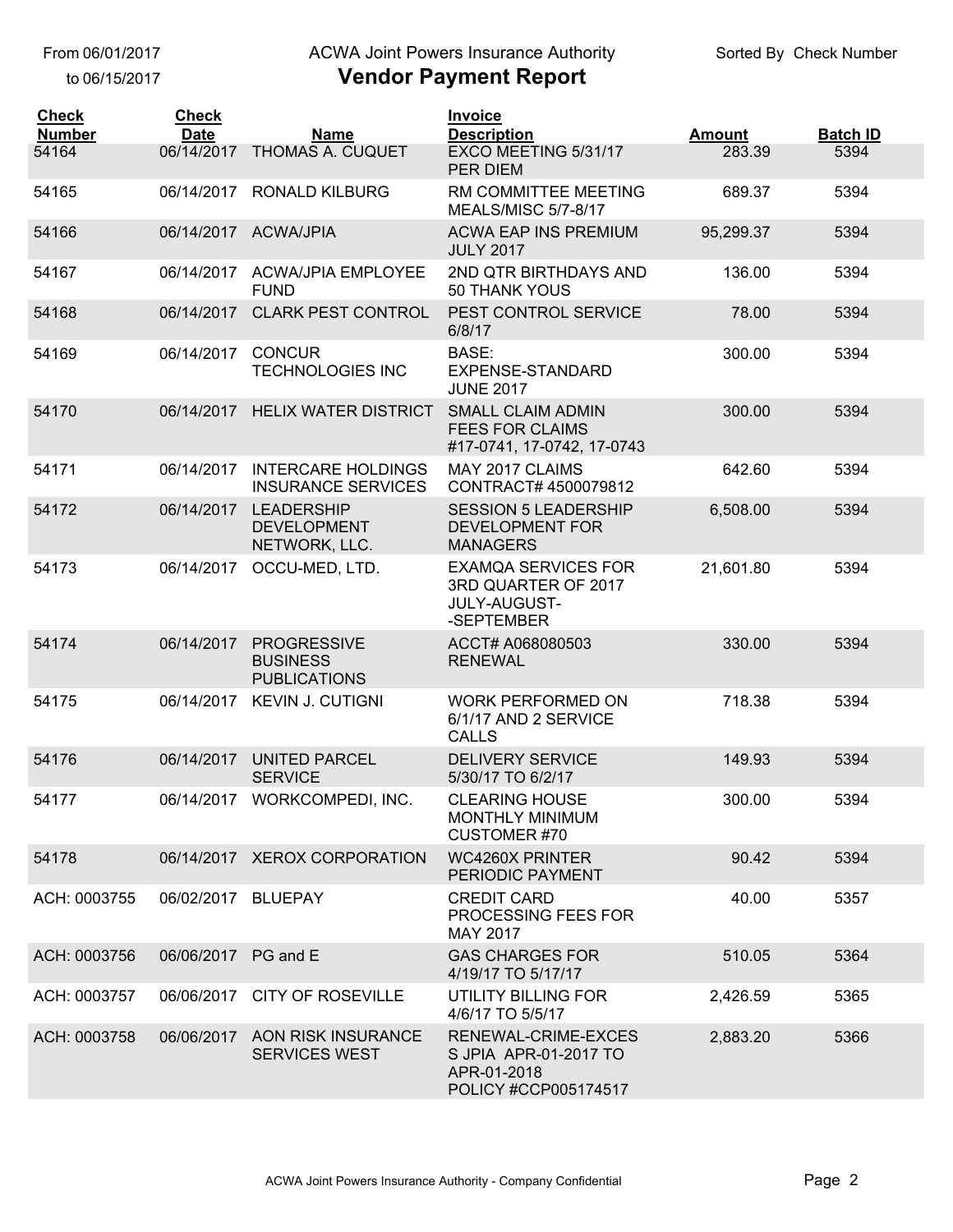### ACWA Joint Powers Insurance Authority

| <b>Check</b><br><b>Number</b><br>ACH: 0003759 | <b>Check</b><br><b>Date</b><br>06/07/2017 | Name<br>AON RISK INSURANCE<br><b>SERVICES WEST</b>           | Invoice<br><b>Description</b><br>RENEWAL-ENVIRONMENT<br>AL STORAGE TANK<br>LIABILITY JUL-1-17 TO<br><b>JUL-1-18</b><br><b>ACWA POLICY#</b><br>TXENY115022117 | <b>Amount</b><br>10,882.44 | <b>Batch ID</b><br>5367 |
|-----------------------------------------------|-------------------------------------------|--------------------------------------------------------------|--------------------------------------------------------------------------------------------------------------------------------------------------------------|----------------------------|-------------------------|
| ACH: 0003760                                  | 06/07/2017                                | <b>CONSOLIDATED</b><br><b>COMMUNICATIONS</b>                 | <b>LONG DISTANCE</b><br>SERVICE 3/28/17 TO 5/9/17<br>ACCT# 916-774-7040/0                                                                                    | 2,114.09                   | 5368                    |
| ACH: 0003761                                  | 06/07/2017                                | <b>RICHARD SCOTT</b><br><b>WOOD</b>                          | <b>Wood Scott</b>                                                                                                                                            | 253.60                     | 5369                    |
| ACH: 0003762                                  | 06/07/2017                                | <b>ROBIN FLINT</b>                                           | <b>Flint Robin</b>                                                                                                                                           | 247.18                     | 5369                    |
| ACH: 0003763                                  | 06/07/2017                                | <b>SARAH CRAWFORD</b>                                        | PERSONAL EXPENSE                                                                                                                                             | 4.69                       | 5369                    |
| ACH: 0003764                                  | 06/07/2017                                | DAVID A DRAKE                                                | EXCO MEETING 5/31/17<br><b>PER DIEM</b>                                                                                                                      | 283.39                     | 5369                    |
| ACH: 0003765                                  | 06/07/2017                                | EDWARD G. GLADBACH                                           | <b>CELL PHONE</b><br>REIMBURSEMENT 4/5/17<br>TO 5/4/17                                                                                                       | 50.00                      | 5369                    |
| ACH: 0003766                                  | 06/07/2017                                | <b>BRENT HASTEY</b>                                          | EXCO MEETING 5/31/17<br><b>TRAVEL</b>                                                                                                                        | 323.52                     | 5369                    |
| ACH: 0003767                                  | 06/07/2017                                | MELODY A.<br>HENRIQUES-McDONALD                              | <b>EXCO MEETING</b><br>MEALS/MISC 5/30-31/17                                                                                                                 | 1,187.50                   | 5369                    |
| ACH: 0003768                                  | 06/07/2017                                | <b>SYLVIA ROBINSON</b>                                       | ACWA SPRING 2017<br><b>CONFERENCE</b><br>SUPPLIES-GIVE AWAYS<br><b>ITEMS</b>                                                                                 | 817.98                     | 5369                    |
| ACH: 0003769                                  | 06/07/2017                                | <b>JOHN BRUCE RUPP</b>                                       | EXCO MEETING 5/31/17<br>PER DIEM                                                                                                                             | 283.39                     | 5369                    |
| ACH: 0003770                                  | 06/07/2017                                | PATRICIA SLAVEN-IRVIN                                        | <b>ADMIN APPRECIATION</b><br><b>FLOWERS</b>                                                                                                                  | 46.83                      | 5369                    |
| ACH: 0003771                                  | 06/07/2017                                | <b>DAVID HODGIN -</b><br><b>PATHFINDER</b>                   | EXCO MEETING 5/31/17<br>PER DIEM                                                                                                                             | 283.39                     | 5369                    |
| ACH: 0003772                                  | 06/07/2017                                | <b>CECILIA M. WUCHTER</b>                                    | <b>CELL PHONE</b><br>REIMBURSEMENT MAY<br>2017                                                                                                               | 50.00                      | 5369                    |
| ACH: 0003773                                  | 06/08/2017                                | <b>BLUEPAY</b>                                               | MONTHLY FEE FOR MAY<br>2017                                                                                                                                  | 10.00                      | 5373                    |
| ACH: 0003774                                  | 06/08/2017                                | <b>LINCOLN FINANCIAL</b><br><b>GROUP</b>                     | <b>LINCOLN 457</b><br><b>CONTRIBUTIONS FOR</b><br>STAFF PAYROLL 6/9/17                                                                                       | 2,221.07                   | 5374                    |
| ACH: 0003775                                  | 06/08/2017                                | <b>EMPLOYMENT</b><br><b>DEVELOPMENT</b><br><b>DEPARTMENT</b> | STATE PAYROLL TAXES<br>FOR STAFF PAYROLL<br>6/9/17                                                                                                           | 6,668.08                   | 5375                    |
| ACH: 0003776                                  | 06/08/2017                                | <b>PUBLIC EMPLOYEES</b><br>RETIREMENT SYSTEM                 | STAFF <sub>457</sub><br><b>CONTRIBUTIONS FOR</b><br>6/9/17 PAYROLL                                                                                           | 7,686.08                   | 5376                    |
| ACH: 0003777                                  | 06/08/2017                                | <b>INTERNAL REVENUE</b><br><b>SERVICE</b>                    | FEDERAL PAYROLL<br><b>TAXES FOR STAFF</b><br>PAYROLL 6/9/17                                                                                                  | 24,548.63                  | 5377                    |
| ACH: 0003778                                  | 06/08/2017                                | <b>Payroll Clearing Account</b>                              | STAFF PAYROLL 6/9/17                                                                                                                                         | 115,030.83                 | 5378                    |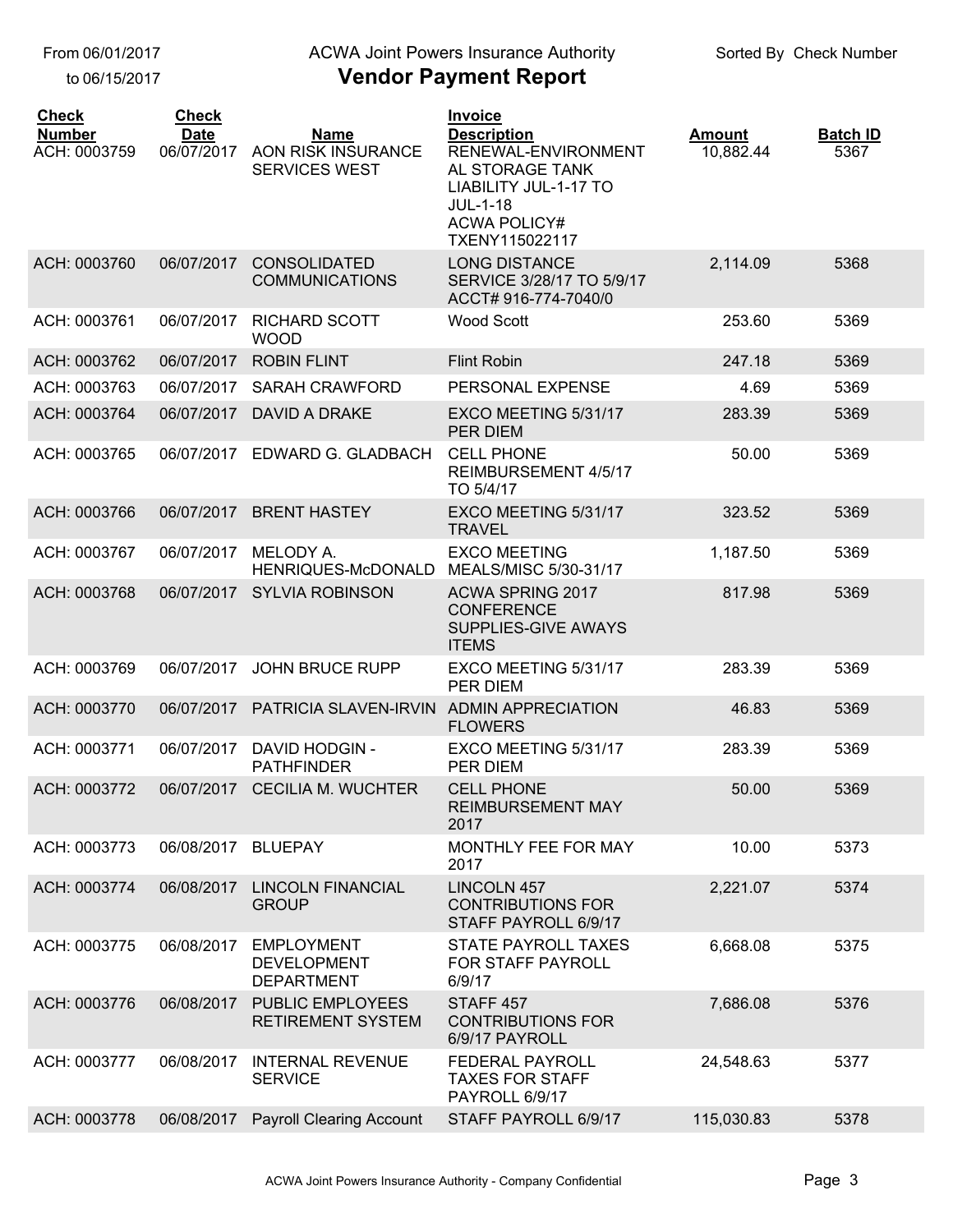## ACWA Joint Powers Insurance Authority

| <b>Check</b><br><b>Number</b> | <b>Check</b><br><b>Date</b> | <b>Name</b>                                                  | <b>Invoice</b><br><b>Description</b>                                    | <b>Amount</b> | <b>Batch ID</b> |
|-------------------------------|-----------------------------|--------------------------------------------------------------|-------------------------------------------------------------------------|---------------|-----------------|
| ACH: 0003779                  | 06/09/2017                  | <b>PUBLIC EMPLOYEES</b><br><b>RETIREMENT SYSTEM</b>          | <b>EMPLOYER</b><br><b>CONTRIBUTIONS PEPRA</b><br>FOR 6/9/17 PAYROLL     | 26,488.66     | 5381            |
| ACH: 0003780                  | 06/08/2017                  | <b>HEALTH EQUITY</b>                                         | <b>HSA ADMIN FEE FOR</b><br><b>JUNE 2017</b>                            | 91.45         | 5382            |
| ACH: 0003781                  | 06/07/2017                  | <b>AMERICAN FUNDS</b><br><b>GROUP</b>                        | <b>STAFF ROTH IRA</b><br><b>CONTRIBUTIONS FOR</b><br>6/9/17 PAYROLL     | 461.50        | 5383            |
| ACH: 0003782                  | 06/08/2017                  | <b>HEALTH EQUITY</b>                                         | <b>STAFF HSA</b><br><b>CONTRIBUTIONS FOR</b><br>6/9/17 PAYROLL          | 3,466.18      | 5384            |
| ACH: 0003783                  | 06/09/2017                  | VENTIV TECHNOLOGY,<br>INC.                                   | RISKCONSOLE-ANNUAL<br><b>FEE</b><br>3/19/17 TO 3/18/18                  | 62,484.20     | 5389            |
| ACH: 0003784                  | 06/09/2017                  | <b>VENTIV TECHNOLOGY,</b><br>INC.                            | FEB 2017 TRAVEL<br><b>EXPENSES RAMON</b><br><b>QUINTANILLA</b>          | 92.20         | 5390            |
| ACH: 0003785                  | 06/12/2017                  | KRONICK, MOSKOVITZ,<br><b>TIEDEMANN AND</b><br><b>GIRARD</b> | <b>RECORD STORAGE FEE</b><br>FOR JUNE 2017                              | 50.00         | 5391            |
| ACH: 0003786                  | 06/13/2017                  | <b>ATT MOBILITY</b>                                          | <b>WIRELESS CHARGES FOR</b><br>4/20/17 TO 5/19/17<br>ACCT#879570328     | 828.75        | 5395            |
| ACH: 0003787                  | 06/14/2017                  | <b>JOCELYN BRIANA</b><br><b>CLARK</b>                        | <b>REIMBURSEMENT FOR</b><br><b>CANCELLED STAFF</b><br><b>EVENT 2016</b> | 20.00         | 5398            |
| ACH: 0003788                  | 06/14/2017                  | <b>KEITH FORBES</b>                                          | <b>TRAINING MEALS/MISC</b><br>5/10-11/17                                | 870.06        | 5398            |
| ACH: 0003789                  | 06/14/2017                  | EDWARD G. GLADBACH                                           | EXCO MEETING 5/31/17<br>PER DIEM                                        | 283.39        | 5398            |
| ACH: 0003790                  |                             | 06/14/2017 PETER KUCHINSKY II                                | <b>MEMBER TRAINING</b><br>MEALS/MISC 5/30/17                            | 88.06         | 5398            |
| ACH: 0003791                  | 06/14/2017                  | <b>CHARLES P.</b><br>WAGENSELLER                             | <b>STAFF MEALS/MISC</b><br>5/17/17                                      | 26.86         | 5398            |
| EBC: 0001543                  |                             | 06/01/2017 ANTHEM BLUE CROSS<br>OF CALIFORNIA                | <b>EB CLAIM PAYMENTS</b><br>CK#622862-CK#622948                         | 19,945.67     | 5351            |
| EBC: 0001544                  | 06/01/2017                  | <b>ANTHEM BLUE CROSS</b><br>OF CALIFORNIA                    | EB ELECTRONIC CLAIM<br><b>PAYMENTS</b><br>EG28812568-EG28812702         | 109,467.03    | 5352            |
| EBC: 0001545                  | 06/02/2017                  | <b>ANTHEM BLUE CROSS</b><br>OF CALIFORNIA                    | <b>EB CLAIM PAYMENTS</b><br>CK#622949-CK#623095                         | 32,439.53     | 5353            |
| EBC: 0001546                  | 06/02/2017                  | <b>ANTHEM BLUE CROSS</b><br>OF CALIFORNIA                    | EB ELECTRONIC CLAIM<br><b>PAYMENTS</b><br>EG28826886-EG28827078         | 86,253.24     | 5354            |
| EBC: 0001547                  | 06/03/2017                  | <b>ANTHEM BLUE CROSS</b><br>OF CALIFORNIA                    | <b>EB CLAIM PAYMENTS</b><br>CK#623096-CK#623191                         | 26,091.07     | 5355            |
| EBC: 0001548                  | 06/03/2017                  | <b>ANTHEM BLUE CROSS</b><br>OF CALIFORNIA                    | EB ELECTRONIC CLAIM<br><b>PAYMENTS</b><br>EG28839688-EG28839815         | 47,983.54     | 5356            |
| EBC: 0001549                  | 06/05/2017                  | <b>ANTHEM BLUE CROSS</b><br>OF CALIFORNIA                    | <b>EB CLAIM PAYMENTS</b><br>CK#623192-CK#623279                         | 35,995.87     | 5358            |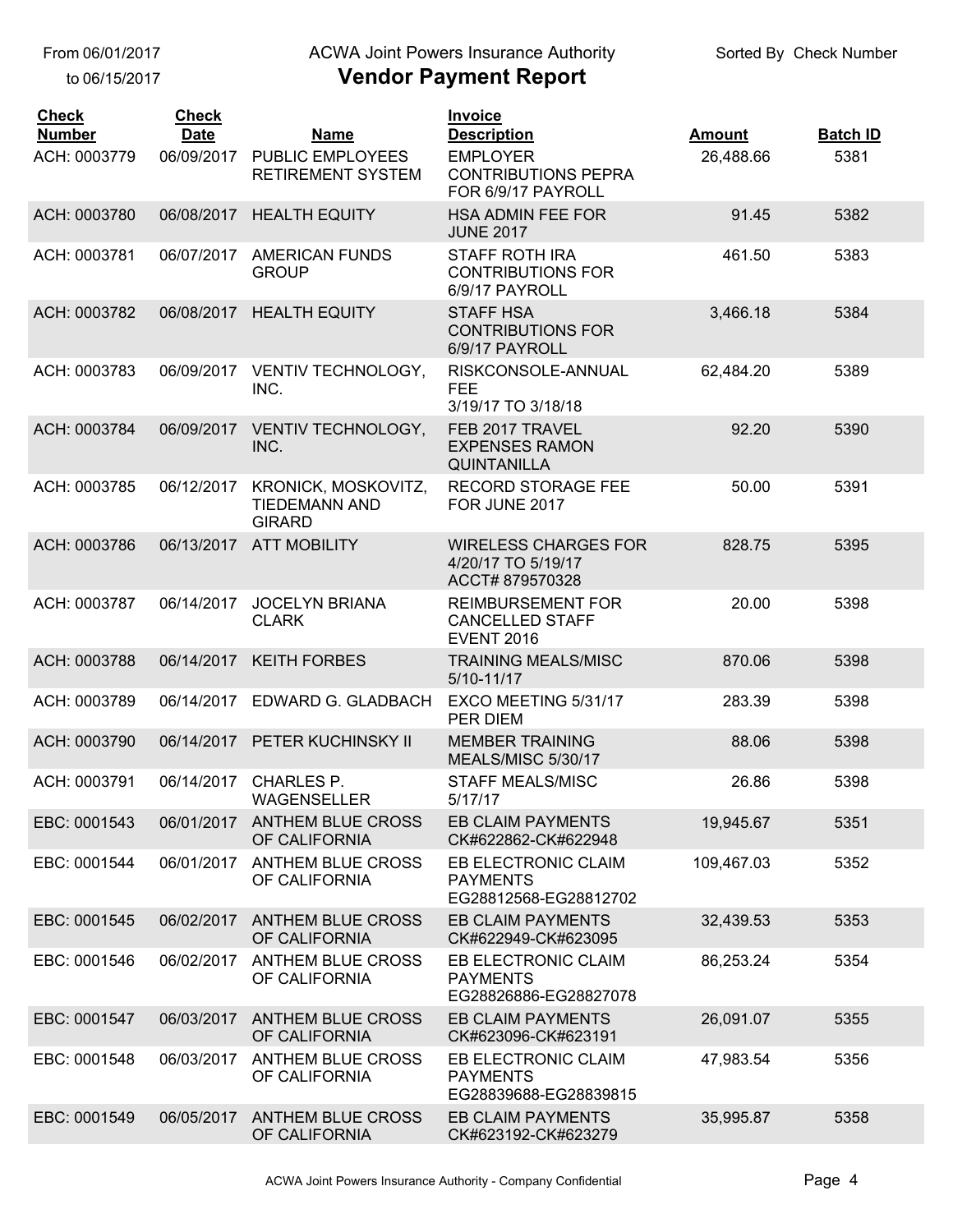## ACWA Joint Powers Insurance Authority

| <b>Check</b><br><b>Number</b> | <b>Check</b><br><b>Date</b> | <b>Name</b>                                     | Invoice<br><b>Description</b>                                   | Amount     | <b>Batch ID</b> |
|-------------------------------|-----------------------------|-------------------------------------------------|-----------------------------------------------------------------|------------|-----------------|
| EBC: 0001550                  | 06/05/2017                  | ANTHEM BLUE CROSS<br>OF CALIFORNIA              | EB ELECTRONIC CLAIM<br><b>PAYMENTS</b><br>EG28854715-EG28854863 | 312,205.88 | 5359            |
| EBC: 0001551                  | 06/06/2017                  | <b>ANTHEM BLUE CROSS</b><br>OF CALIFORNIA       | <b>EB CLAIM PAYMENTS</b><br>CK#623280-CK#623462                 | 37,011.00  | 5361            |
| EBC: 0001552                  | 06/06/2017                  | <b>ANTHEM BLUE CROSS</b><br>OF CALIFORNIA       | EB ELECTRONIC CLAIM<br><b>PAYMENTS</b><br>EG28867409-EG28867631 | 144,879.81 | 5362            |
| EBC: 0001553                  | 06/06/2017                  | <b>ANTHEM BLUE CROSS</b><br>OF CALIFORNIA       | <b>RX/OUT OF AREA CLAIMS</b><br>FOR MAY 22 TO MAY<br>31,2017    | 476,829.41 | 5363            |
| EBC: 0001554                  | 06/07/2017                  | <b>DELTA DENTAL</b><br><b>INSURANCE COMPANY</b> | DELTA DENTAL EB CLAIM<br>PAYMENTS JUNE 1,2017                   | 148,818.53 | 5370            |
| EBC: 0001555                  | 06/07/2017                  | <b>ANTHEM BLUE CROSS</b><br>OF CALIFORNIA       | <b>EB CLAIM PAYMENTS</b><br>CK#623463-CK#623588                 | 24,339.87  | 5371            |
| EBC: 0001556                  | 06/07/2017                  | <b>ANTHEM BLUE CROSS</b><br>OF CALIFORNIA       | EB ELECTRONIC CLAIM<br><b>PAYMENTS</b><br>EG28881577-EG28881788 | 104,179.63 | 5372            |
| EBC: 0001557                  | 06/08/2017                  | <b>ANTHEM BLUE CROSS</b><br>OF CALIFORNIA       | <b>EB CLAIM PAYMENTS</b><br>CK#623589-CK#623712                 | 35,242.65  | 5379            |
| EBC: 0001558                  | 06/08/2017                  | <b>ANTHEM BLUE CROSS</b><br>OF CALIFORNIA       | EB ELECTRONIC CLAIM<br><b>PAYMENTS</b><br>EG28896896-EG28897094 | 115,480.47 | 5380            |
| EBC: 0001559                  | 06/09/2017                  | <b>ANTHEM BLUE CROSS</b><br>OF CALIFORNIA       | <b>EB CLAIM PAYMENTS</b><br>CK#623713-CK#623852                 | 27,041.60  | 5385            |
| EBC: 0001560                  | 06/09/2017                  | ANTHEM BLUE CROSS<br>OF CALIFORNIA              | EB ELECTRONIC CLAIM<br><b>PAYMENTS</b><br>EG28911649-EG28911825 | 149,712.91 | 5386            |
| EBC: 0001561                  | 06/10/2017                  | <b>ANTHEM BLUE CROSS</b><br>OF CALIFORNIA       | <b>EB CLAIM PAYMENTS</b><br>CK#623853-CK#623981                 | 59,467.33  | 5387            |
| EBC: 0001562                  | 06/10/2017                  | ANTHEM BLUE CROSS<br>OF CALIFORNIA              | EB ELECTRONIC CLAIM<br><b>PAYMENTS</b><br>EG28925315-EG28925452 | 26,438.47  | 5388            |
| EBC: 0001563                  |                             | 06/12/2017 ANTHEM BLUE CROSS<br>OF CALIFORNIA   | <b>EB CLAIM PAYMENTS</b><br>CK#623982-CK#624047                 | 14,720.20  | 5392            |
| EBC: 0001564                  | 06/12/2017                  | ANTHEM BLUE CROSS<br>OF CALIFORNIA              | EB ELECTRONIC CLAIM<br><b>PAYMENTS</b><br>EG28940525-EG28940644 | 112,842.30 | 5393            |
| EBC: 0001565                  | 06/13/2017                  | <b>ANTHEM BLUE CROSS</b><br>OF CALIFORNIA       | <b>EB CLAIM PAYMENTS</b><br>CK#624048-CK#624174                 | 36,559.73  | 5396            |
| EBC: 0001566                  | 06/13/2017                  | <b>ANTHEM BLUE CROSS</b><br>OF CALIFORNIA       | EB ELECTRONIC CLAIM<br><b>PAYMENTS</b><br>EG28952993-EG28953195 | 135,560.19 | 5397            |
| EBC: 0001567                  | 06/14/2017                  | <b>DELTA DENTAL</b><br><b>INSURANCE COMPANY</b> | <b>EB CLAIM PAYMENTS</b><br><b>JUNE 2 TO JUNE 8,2017</b>        | 187,049.52 | 5399            |
| EBC: 0001568                  | 06/14/2017                  | <b>ANTHEM BLUE CROSS</b><br>OF CALIFORNIA       | EB CLAIM PAYMENTS<br>CK#624175-CK#624325                        | 51,780.19  | 5400            |
| EBC: 0001569                  | 06/14/2017                  | <b>ANTHEM BLUE CROSS</b><br>OF CALIFORNIA       | EB ELECTRONIC CLAIM<br><b>PAYMENTS</b><br>EG28966771-EG28966981 | 269,156.45 | 5401            |